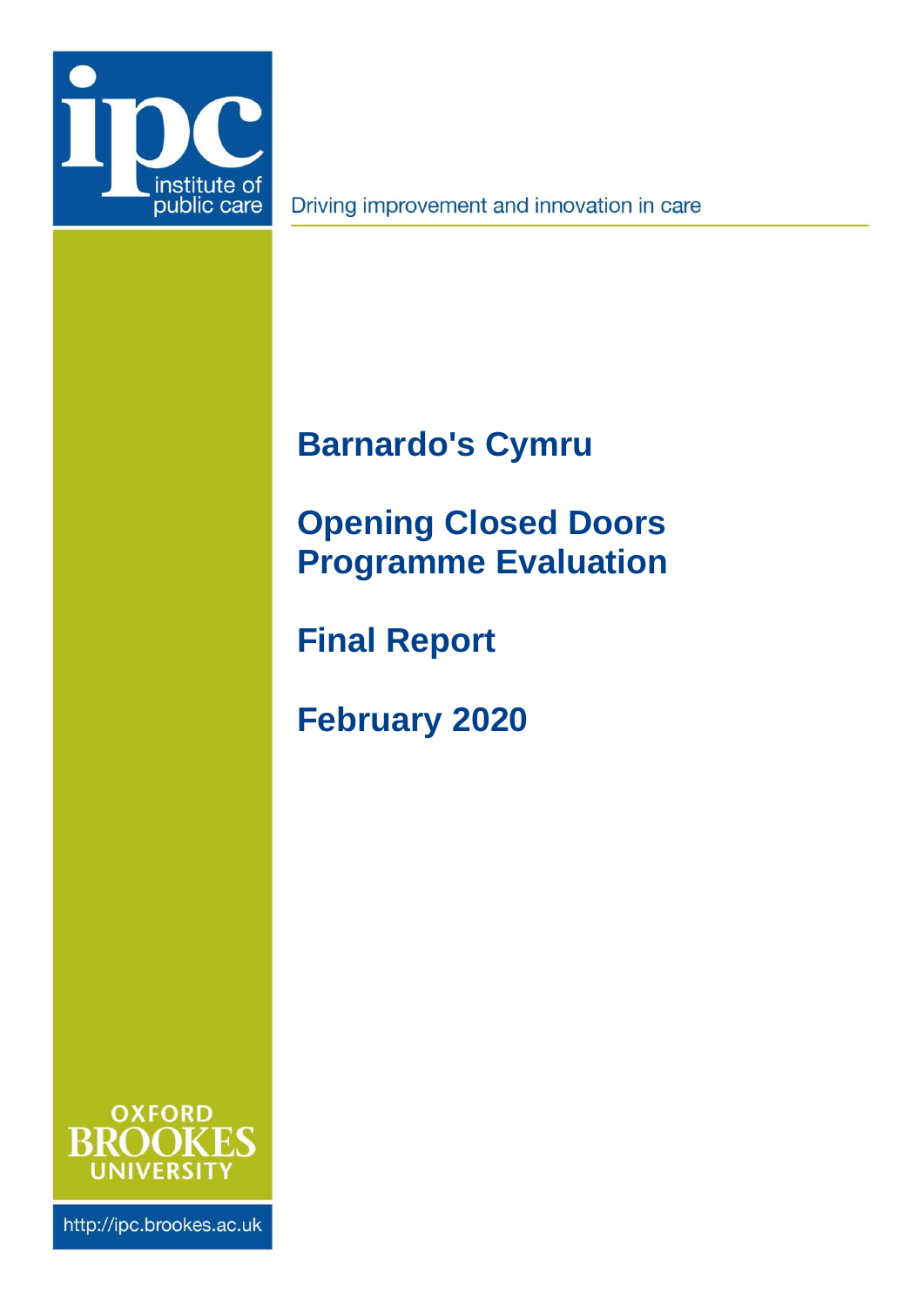# **[Barnardo's Cymru](#page-0-2)**

# **[Opening Closed Doors Programme](#page-0-0)  [Evaluation](#page-0-0)**

# **Final Report**

# **Contents**

| 1              |     |                                                                             |
|----------------|-----|-----------------------------------------------------------------------------|
|                | 1.1 |                                                                             |
|                | 1.2 |                                                                             |
|                | 1.3 |                                                                             |
|                | 1.4 | Evaluation Findings: To what extent have the outcomes been met?4            |
|                | 1.5 |                                                                             |
|                | 1.6 |                                                                             |
| 2              |     |                                                                             |
|                | 2.1 |                                                                             |
|                | 2.2 |                                                                             |
|                | 2.3 |                                                                             |
| 3              |     |                                                                             |
|                | 3.1 |                                                                             |
|                | 3.2 | Number of referrals broken down by men/women/children  12                   |
|                | 3.3 | Total number of individuals receiving a service and proportion of referrals |
|                | 3.4 | Number of individuals who have completed an intervention 13                 |
|                | 3.5 | Number of individuals who did not engage with the Programme despite several |
|                | 3.6 | Number of families who have received a service by levels of need13          |
|                | 3.7 | Qualitative data from the professional stakeholder interviews13             |
| $\overline{4}$ |     |                                                                             |
|                | 4.1 |                                                                             |
|                | 4.2 |                                                                             |
|                | 4.3 |                                                                             |
|                | 4.4 | Outcome 2 - an improvement in parent child relationships22                  |
|                | 4.5 | Outcome 3 – children and young people experience a reduction in emotional   |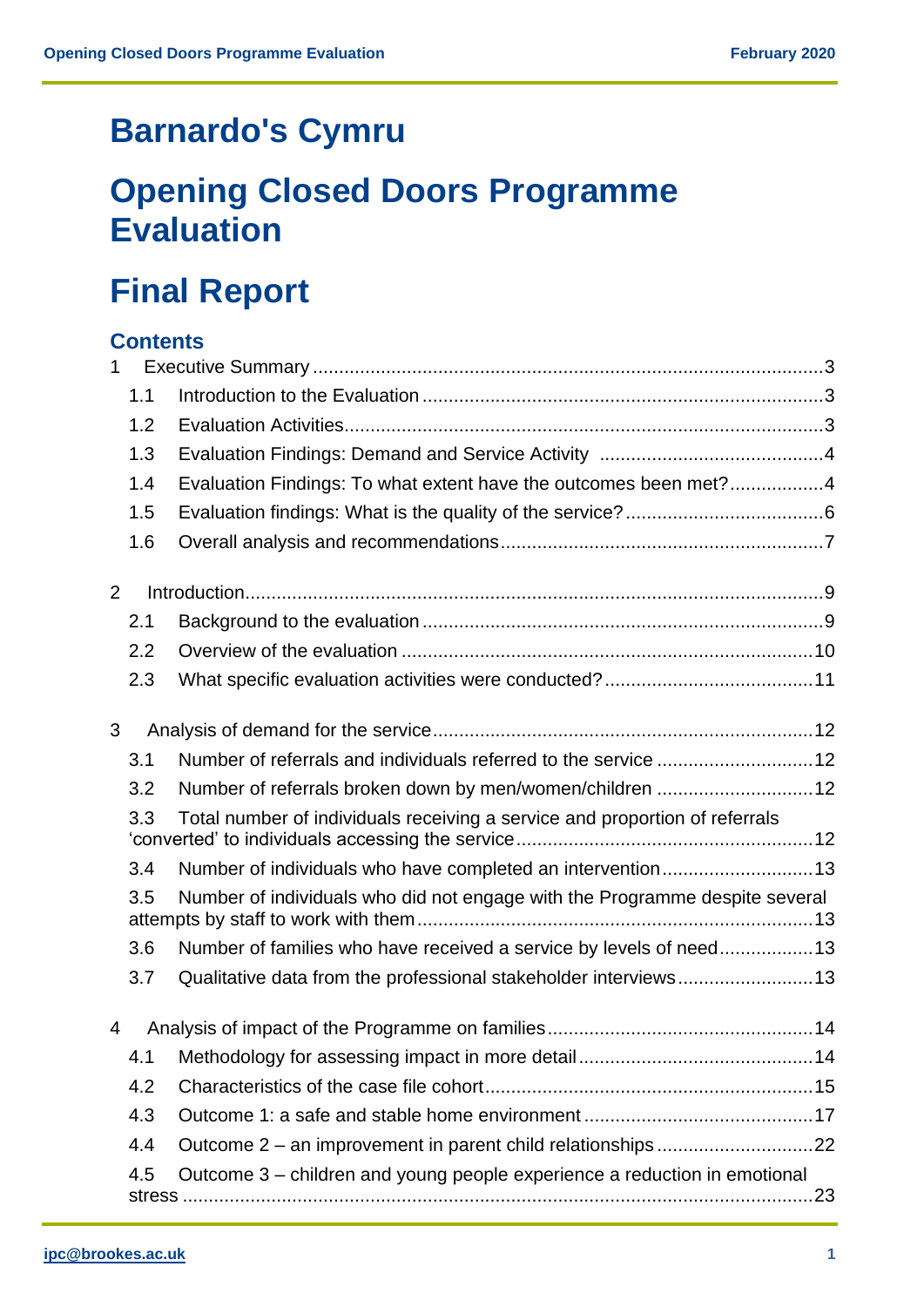|                | 4.6 | Outcome 4 – children and young people have developed positive peer        |  |
|----------------|-----|---------------------------------------------------------------------------|--|
|                | 4.7 | Outcome 5 – children and young people's school attendance has improved 27 |  |
|                | 4.8 |                                                                           |  |
| 5              |     |                                                                           |  |
|                | 5.1 |                                                                           |  |
|                | 5.2 |                                                                           |  |
|                | 5.3 |                                                                           |  |
| 6              |     |                                                                           |  |
| $\overline{7}$ |     |                                                                           |  |
| 8              |     |                                                                           |  |
|                |     |                                                                           |  |
|                |     |                                                                           |  |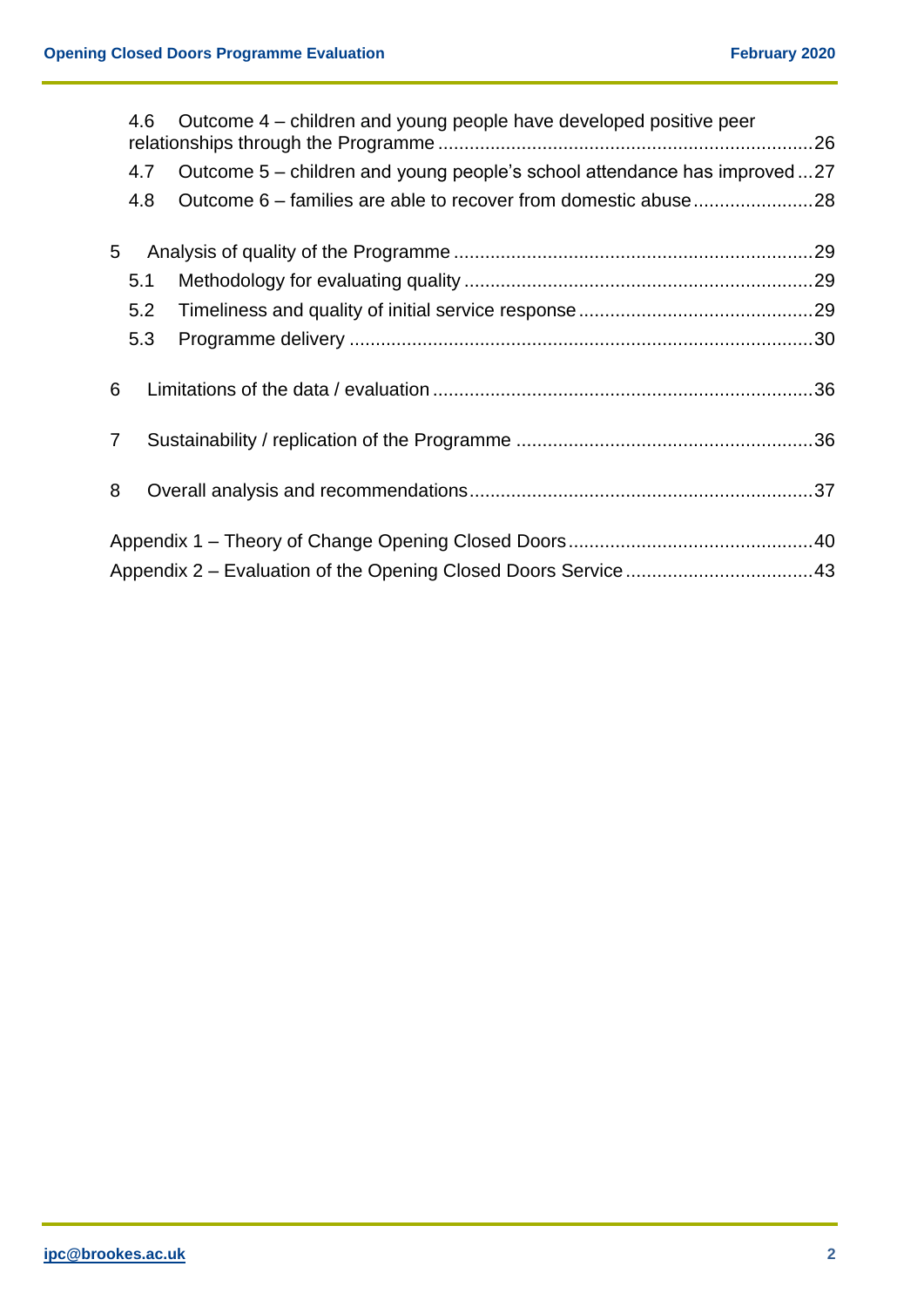# <span id="page-3-0"></span>**1 Executive Summary**

# <span id="page-3-1"></span>**1.1 Introduction to the Evaluation**

This report outlines findings and recommendations from the Institute of Public Care (IPC) at Oxford Brookes University in relation to an evaluation of Opening Closed Doors, a Barnardo's Programme funded by a grant from the Home Office. The Programme was established in March 2019 in five local authorities in South East Wales to support children and families who have experienced domestic abuse including help to recover and build sustainable change in their lives. A key feature of the Programme is that it takes a holistic approach by offering a whole family intervention that includes: Integrated Women's Support (IWS), the Safety, Trust and Respect (STAR) Programme for children and young people, and the Domestic Abuse Perpetrator Programme (DAPP). The key target outcomes identified for the project were:

- A safe and stable home environment.
- An improvement in parent-child relationships.
- Children and young people experiencing a reduction in emotional stress.
- **Development of positive peer relationships.**
- An improvement in school attendance.
- **Families able to recover from domestic abuse/violence.**
- **Families stay together safely following a reduction in violence/abuse.**

# <span id="page-3-2"></span>**1.2 Evaluation Activities**

To complete this evaluation, IPC has undertaken the following activities:

- A workshop to co-produce a **Theory of Change** with Barnardo's staff team to describe the rationale for developing the service and the relationship between the Programme's activities and outcomes for children and families.
- **Case file analysis of 49 cases** for families that had completed or nearly completed interventions during the evaluation period and who consented to participate in this way in the evaluation.
- **Analysis of standardised measures –** Strengths and Difficulties Questionnaires (SDQs) were completed pre and post-intervention by 75 parents/carers and 30 children and young people participating in one or more of the interventions; also 'pre and post' Warwick Edinburgh Mental Wellbeing Scales (WEMWS) completed by 154 parents/carers who had participated in either the IWS or the DAPP element of the Programme (their children may also have participated in STAR element).
- **Secondary analysis of the mainly quantitative data** collected by the Programme, including information relating to demand and service activity.
- Seven **semi structured telephone interviews with service/team managers** in Children's Social Care in the five local authority areas and the Head of Strategy, Police and Crime Commissioner.
- **Eleven semi structured interviews with families** who had completed interventions and agreed to participate in this way (a mixture of face to face and telephone).
- **Discussion of findings** with Barnardo's staff in January 2020 to explore their meaning and inform recommendations.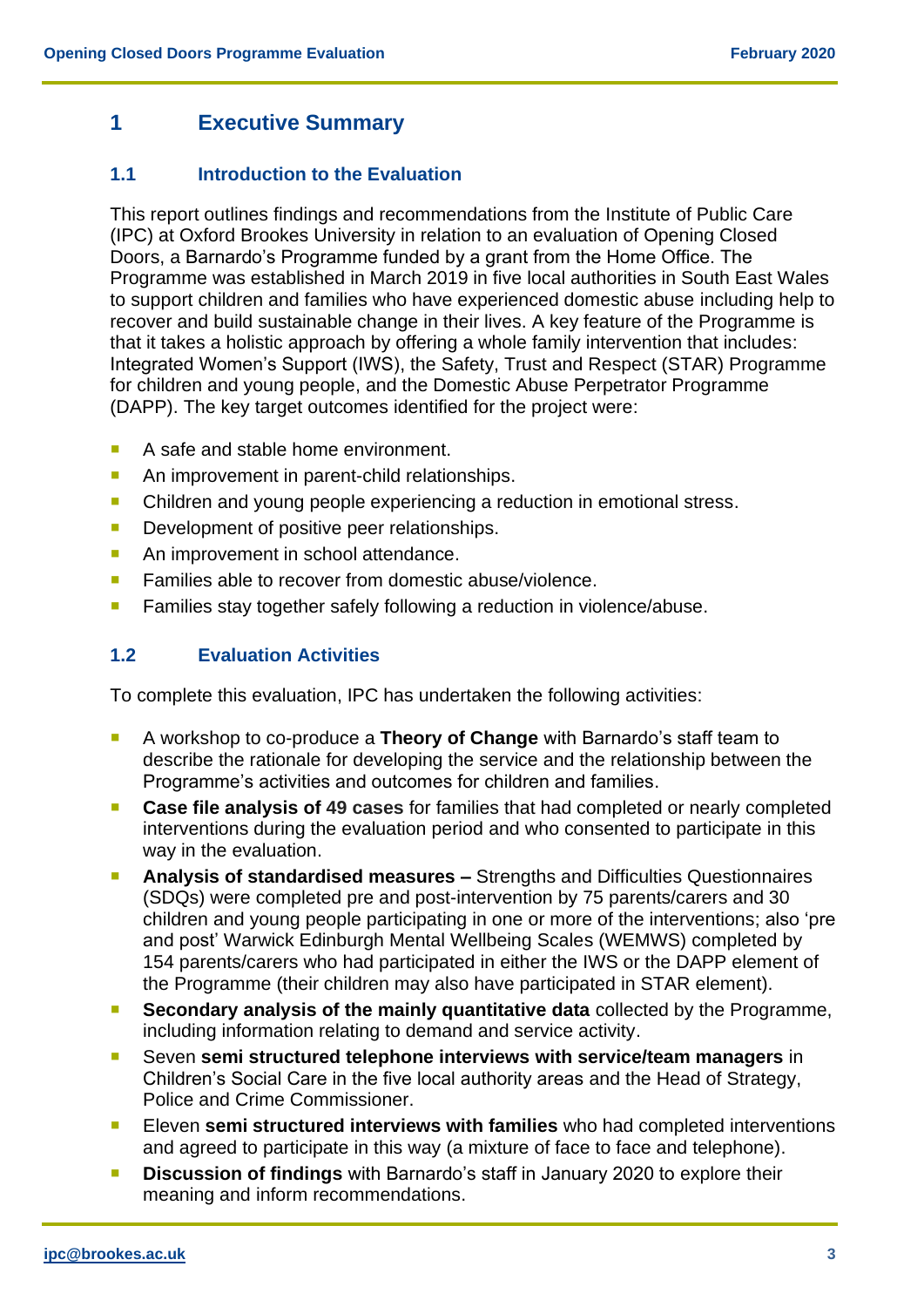#### <span id="page-4-0"></span>**1.3 Evaluation Findings: Demand and Service Activity between the 1st March and 30th November 2019**

- There has been high demand for the service: 256 referrals were received during this 9-month period, representing 579 individuals.
- Take up has also been high: 426 individuals (73.5% of people referred) received a service.
- **Families with high levels of need have accessed the service including: 92 children** with a Care and Support Plan other than for Child Protection, 105 on the Child Protection Register and 33 Looked After Children.

Professionals interviewed for the evaluation were very clear that there is an ongoing high demand for this kind of service. One referred to domestic abuse as a "massive and growing problem". Work with children and young people affected by domestic abuse and perpetrator programmes were highlighted as particular ongoing gaps in service availability, as was support for families who are not known to Children's Services.

# <span id="page-4-1"></span>**1.4 Evaluation Findings: To what extent have the desired outcomes for the Programme been met?**

This evaluation provides strong indicative evidence that the funded Programme has had a positive impact on families involved with it so far. The service outcomes with relatively strong / the strongest evidence of positive impact from the Programme so far are '*a safe and stable home environment'*, '*a reduction in the child's emotional stress*' and '*families able to recover from domestic abuse'*. Arguably, these are at the core of what the Programme set out to achieve and are particularly impressive given the relatively short period between project inception and the analysis undertaken for this final evaluation.

# 1.4.1 A safe and stable home environment

Positive evidence that children participating in the Programme were living in a safer and more stable home environment by the end of the intervention was found in a high proportion (16/21 or 76%) of participating children's case files where this information was recorded. Reasons why this might be the case drawn from evidence on the files included that:

- $\blacksquare$  The perpetrator's behaviour had changed.
- The perpetrator had moved out.
- **The child had learned how to keep safe, for example by having a safety plan and** being able to name trusted adults.
- **Parents had a better understanding of the impact of domestic abuse on children and** the value of healthy relationships.
- **Parents (particularly mothers) had improved self-esteem, wellbeing and resilience.**
- **There had been a noticeable reduction in family stress including less shouting,** violence or other abuse in the home.
- **Parents practicing techniques like time out to manage their own emotional** responses.
- The child had been removed to a safer environment (very small number of cases).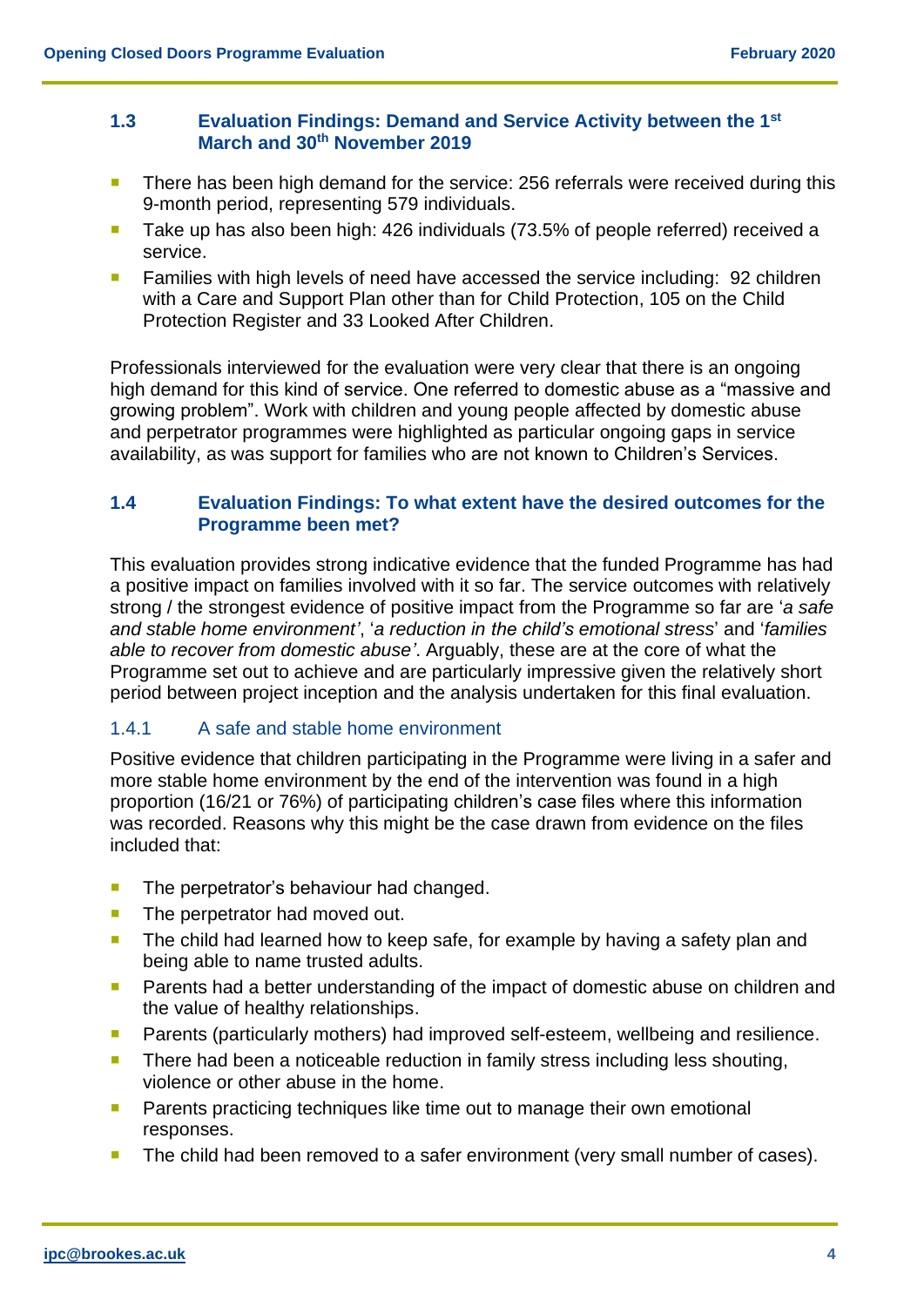There was also a tangible reduction in the level of statutory need evidenced in these case files: 11/23 (48%) of children whose case files were examined had been deescalated from 'child protection' to 'care and support plan', or 'care and support plan' to nothing, by the end of the intervention.

## 1.4.2 Children and young people experience a reduction in emotional stress

Positive evidence of an improvement in the child's emotional health and wellbeing was found on 18/19 (95%) of the children's case files. SDQ results from 75 parent/carer pre and post intervention responses suggest that the Programme has had a positive impact on child emotional health and wellbeing including a medium decrease in the child's emotional problems, conduct problems and total difficulties scores between the start and end of interventions. In addition, parents participating in interviews mostly noticed changes in their child's behaviour that suggest a reduction in emotional stress such as:

- Child being less angry, aggressive, violent.
- Child no longer running away.
- Child no longer wetting the bed.
- Child no longer self-harming.
- Child being happy, smiling, unguarded, more loving.
- Child able to communicate what they feel, more resilient and with coping strategies.

#### 1.4.3 Families able to recover from domestic abuse/violence

Positive evidence to suggest that domestic abuse had reduced or stopped was found in 12/17 (70.5%) of the IWS case files and 4/5 (80%) of the DAPP files. Reasons for this included that the perpetrator's behaviour had changed as a result of having greater understanding of abusive behaviour and its impact and being able to engage in more constructive conflict resolution. Another factor was that mothers were better equipped to recognise and de-escalate situations.

Whilst case file analysis suggests positive changes had been made, evidence from family interviews were a reminder that recovery from domestic abuse is likely to be a long and complex process that can extend over years rather than months. Many of the families accessing the programme had complex needs and were likely to benefit from ongoing support, as reflected in the following comments:

*"I have to be positive about things. It is still a mess. I hope things get better, but I can't tell".*

*"Everyone has all gone now – I am on my own but I still feel frail".*

There was less clear evidence yet of the impact of the Programme on other, arguably less core outcomes, including because of a lack of available information (for example in relation to school attendance); or because the samples available to evaluators were relatively small (for example in relation to improved parenting); or because families had so far chosen to access one to one rather than group-based support (reducing the potential for impact on the development of child peer relationships, for example).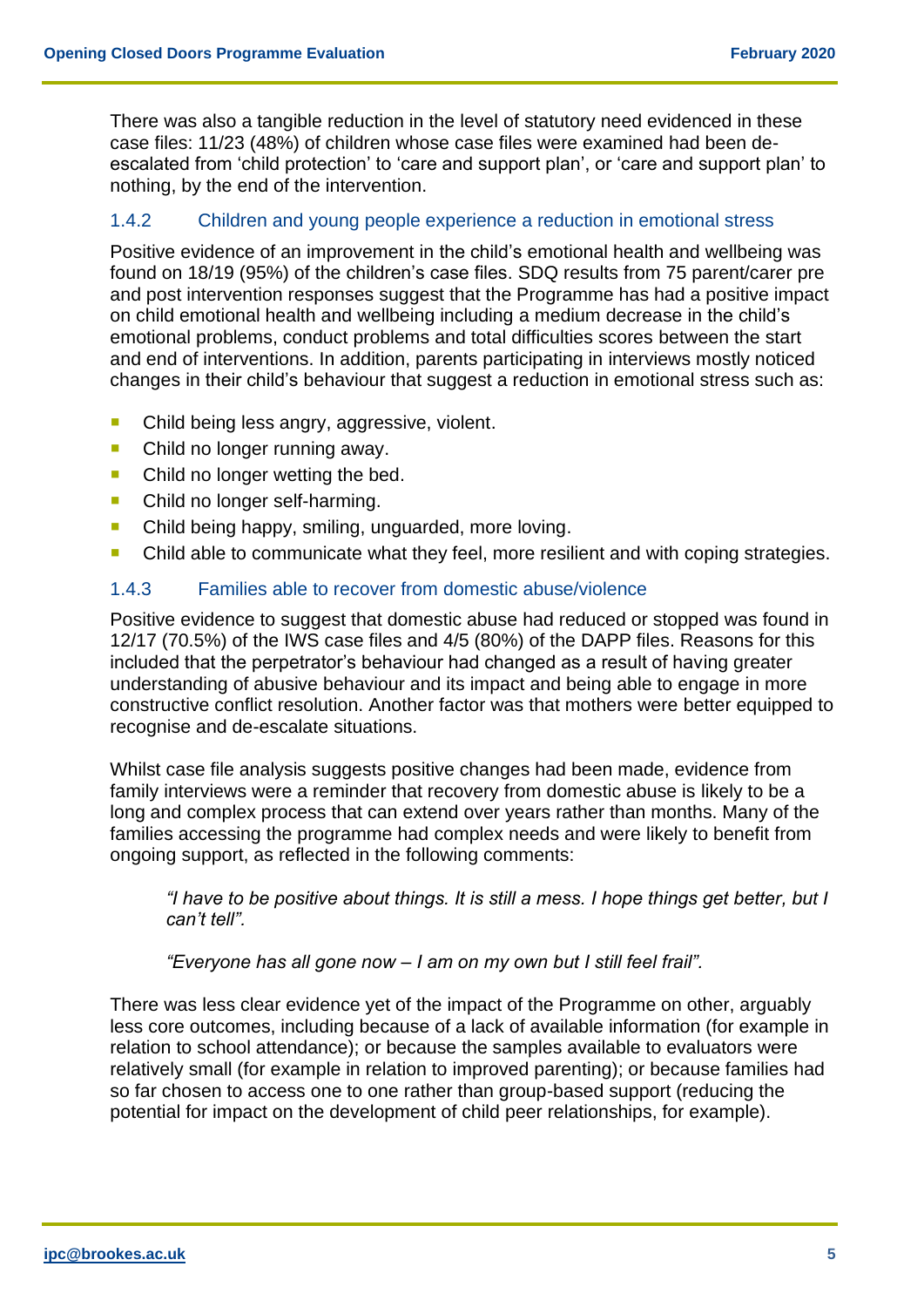<span id="page-6-0"></span>**1.5 Evaluation findings: what is the quality of the service?**



# **Critical success factors identified by evaluators**

The overall quality of the service was found by evaluators to be very high across all these factors.

The **whole family approach** was considered by families, staff and partner organisations to be a key critical success factor as it makes it possible to tailor interventions to the needs of each individual without losing sight of the whole family picture.

*"We could all talk together because we were covering the same topics"* (Mum)

"*It supports victims to know that the perpetrator is also trying to change"* (partner agency)

This is a model of working that has been found to be beneficial both in research studies for example Stanley's (2017) study of key components of a whole family intervention, and in practice, for example in the Strengthening Families Domestic Abuse Project in Sheffield (Research in Practice, 2018).

From the point of view of workers, the sharing of information across the different interventions was also essential to build a more complete picture of family need and to support effective risk management and safety planning.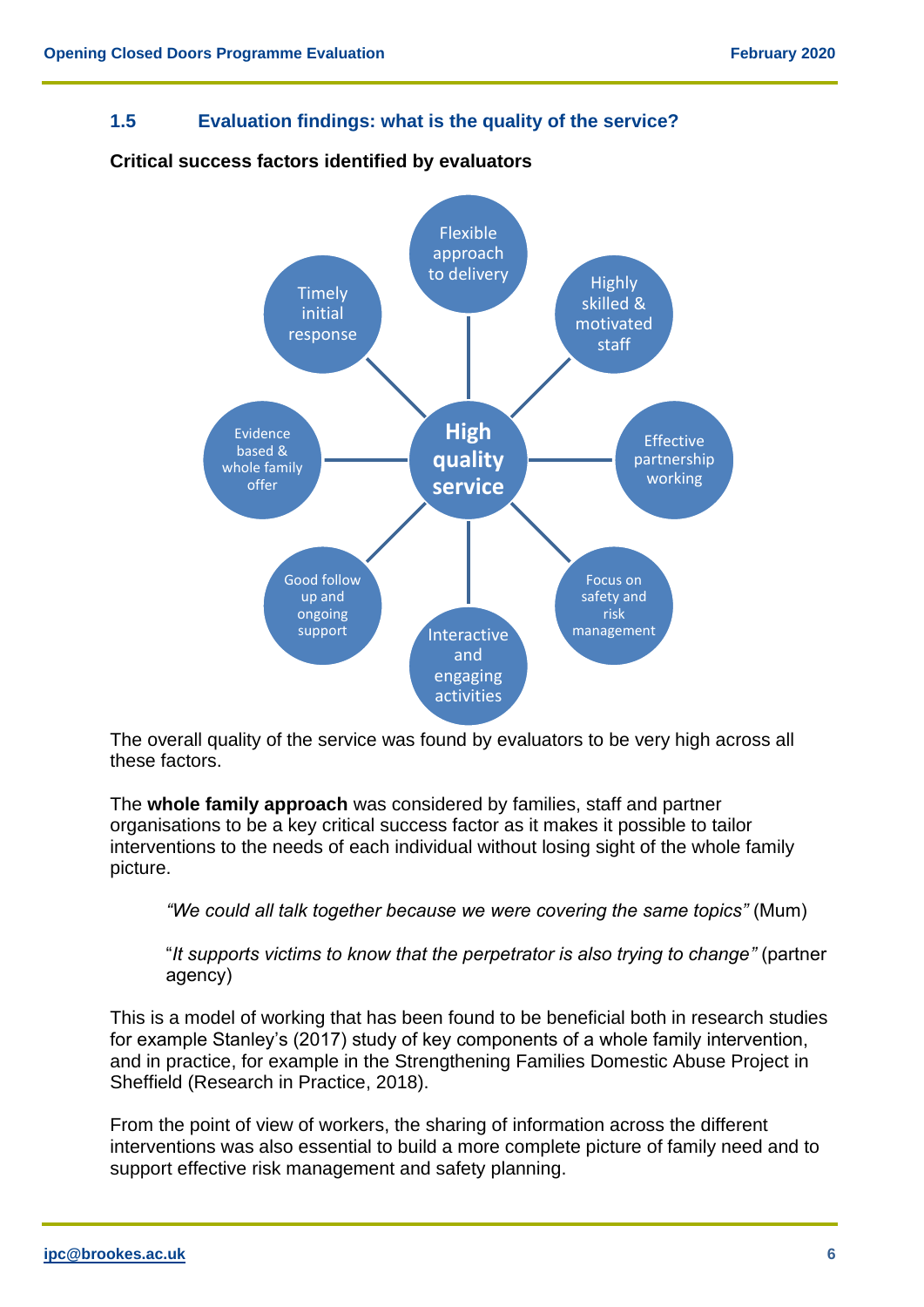Some partner organisations thought that the relatively high cost of the service, due to the intensive and whole family nature of support, might be a barrier to wider implementation. However, staff responsible for managing the service felt strongly that the whole family approach is what 'makes the model work'.

# **1.6 Reflections on the evaluation**

Although the number of people accessing the Programme was high, in a large proportion of cases the intervention was not yet completed or sufficiently completed in the timeframe available to include them in the case file analysis. Both IWS and DAPP are lengthy interventions lasting a minimum of 20 weeks (STAR is a 10-week programme). The time spent working with an individual often includes early engagement and support to prepare them. The time spent in the intervention can be prolonged due to missed sessions and needing to catch up, and at the end cases are not always closed straight away due to the need for some form of ongoing support. Hence a large number of cases were still open, and work was ongoing at the time of the evaluation and could not be included. A further factor potentially limiting participation numbers was that informed pro-active consent needed to be given for families' case files to be examined.

# <span id="page-7-0"></span>**1.7 Overall analysis and recommendations**

These are still early days for a Programme that has been actively exploring a new way to work with children affected by domestic abuse and their families. It has already generated a very high level of demand, **strongly suggesting that it is needed**. In the areas where it has been piloted, domestic abuse is described by professionals as a "*massive and growing problem"*. Other key findings are that:

- **•** 'Opening Closed Doors' has already had a very promising positive impact on children and families with regard to the core outcomes for this Programme, in particular by generating a safer and more stable home environment and an improvement in child emotional health and wellbeing. The Programme has already enabled many families to progress in their journey of recovery from domestic abuse and in making sustainable change in their behaviours.
- **The improvements in child emotional health and wellbeing are particularly** striking and support a broader Welsh Government priority for all children and young people across Wales.
- **Barnardo's staff have demonstrated a high level of commitment, motivation and** skill in effectively implementing a new programme and way of working at pace.
- Critical factors for success with a Programme of this nature have begun to be identified by this evaluation. These appear to include: a whole family approach and deploying workers with the right mix of skills, people who are able to build relationships with family members, engage people in the programme, have open and honest conversations and be both supportive and challenging when needed. A longer-term evaluation could explore these critical success factors in greater depth.
- In addition to the direct evidence of impact on children and families who have participated, there is broader evidence that the Programme is valued highly in the areas where it has been piloted. It also demonstrates key aspects of good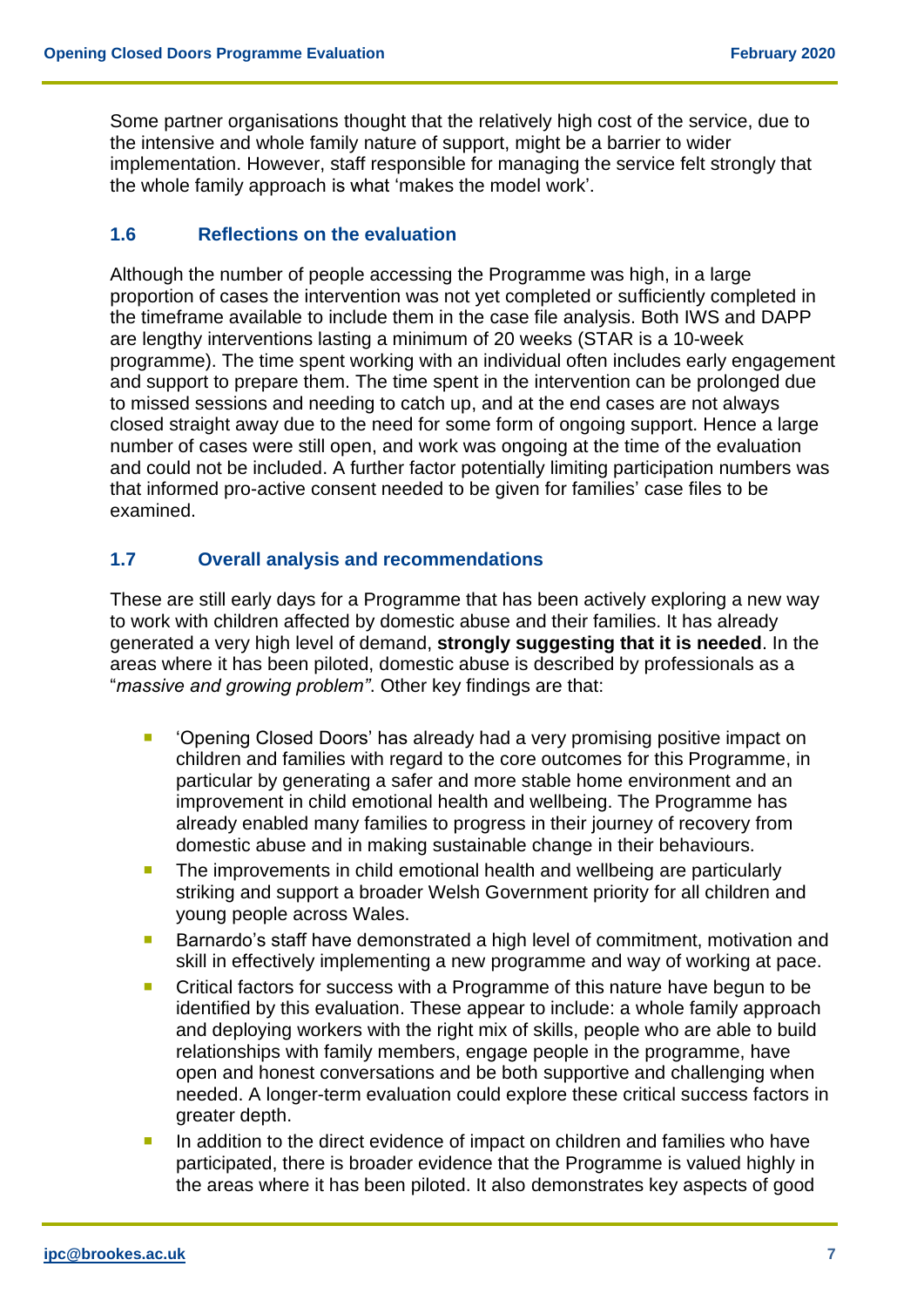practice and, as such, could be recommended as **a model that is worth investing in** and that could be rolled out in other areas.

IPC evaluators recommend that:

- The Programme continues to actively explore how best to work effectively with children affected by domestic abuse and their families, using the findings from this study to continue to inform service shape and practice.
- Outcomes continue to be monitored robustly for families referred into the Programme to enable impact to be measured as more families complete it. Specifically, it would be helpful to compare outcomes for families where they all have interventions with families where only one or two members are participating.
- Funders and the provider organisation, Barnardo's, recognise that the nature of domestic abuse is that attitudes and behaviours can take a long time to change as does recovery from trauma. Families will typically have additional needs and vulnerabilities and are likely to experience ups and downs and a need for ongoing support beyond the ending of specific interventions.
- Barnardo's should continue to develop strong partnerships with other agencies and projects who can support children and families, for example, Operation Encompass, the Police and schools.
- <span id="page-8-0"></span>The results of this evaluation should be shared locally and nationally to inform commissioning decisions, particularly at a time when there is growing concern about the serious and long term effect of domestic abuse on children and young people and the need for specialist, evidence based services that can help them to recover from the trauma they have experienced and prevent intergenerational cycles from being repeated.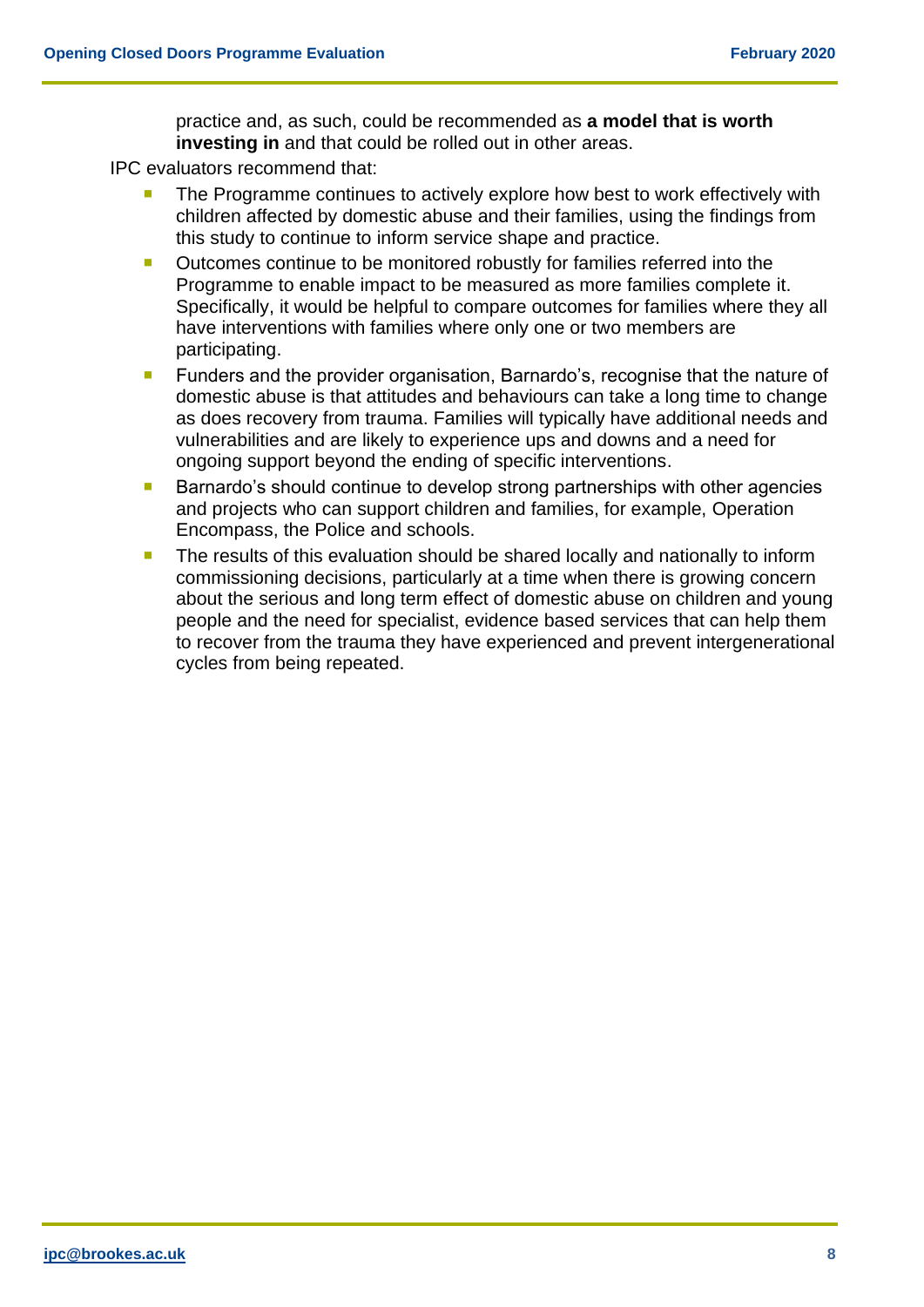# **2 Introduction**

# <span id="page-9-0"></span>**2.1 Background to the evaluation**

The Barnardo's Opening Closed Doors Programme is a new approach to supporting children and families who are exposed to domestic abuse and/or violence. The Programme focuses both on the child/young person as well as the wider family unit and aims to embed sustainable change. Barnardo's has received grant funding close to £1million from the Home Office for 2019/20 to establish the programme across five local authority areas in South East Wales (formally the Gwent region), namely Newport, Caerphilly, Blaenau Gwent, Monmouthshire and Torfaen. The model consists of a key worker approach, combined with access to evidence-based interventions that are delivered mainly through groupwork but can be flexibly applied through one to one delivery to suit individual family needs.

Children and young people who are referred to the Programme:

- **Have been exposed to domestic abuse and/or violence.**
- May have experienced other Adverse Childhood Experiences (ACEs).
- May have experienced domestic abuse / ACEs on a chronic level.
- May have parents / other family members who may or may not wish to change.
- **Are likely to have trauma-related emotional health and wellbeing issues.**
- **Are living with both hidden risk and hidden harm.**
- **Are at risk of continuing the cycle of abuse / ACEs.**

Key workers are based within the five children's services teams (in the MASH or a locality team) to pick up the work referred to the Programme, provide whole-family support including some direct work, and to offer some informal consultation to the social work team(s) involved. They also act as a bridge into the broader Programme Offer, including group-based supports for all members of the family. A number of other workers provide cross-authority 'floating' support to Programme participants in the form of group-based programmes and sessions.

The Programme's key components have been selected from those with a strong evidence-base, and consist of:

## **Domestic Abuse Perpetrator Programme (DAPP)**

DAPP is a 20 week behaviour change programme using the RESPECT principles (2017). The programme covers topics such as defining domestic abuse and taking ownership, gender, power and equality, healthy relationships, accountability, the impact on children, ACE's and own experiences and positive parenting.

The aim of the programme is to facilitate men ending their abusive behaviours towards female partners. The programme supports them to identify a range of skills and tools whilst developing greater knowledge of the impact of their behaviour on women, children and their families.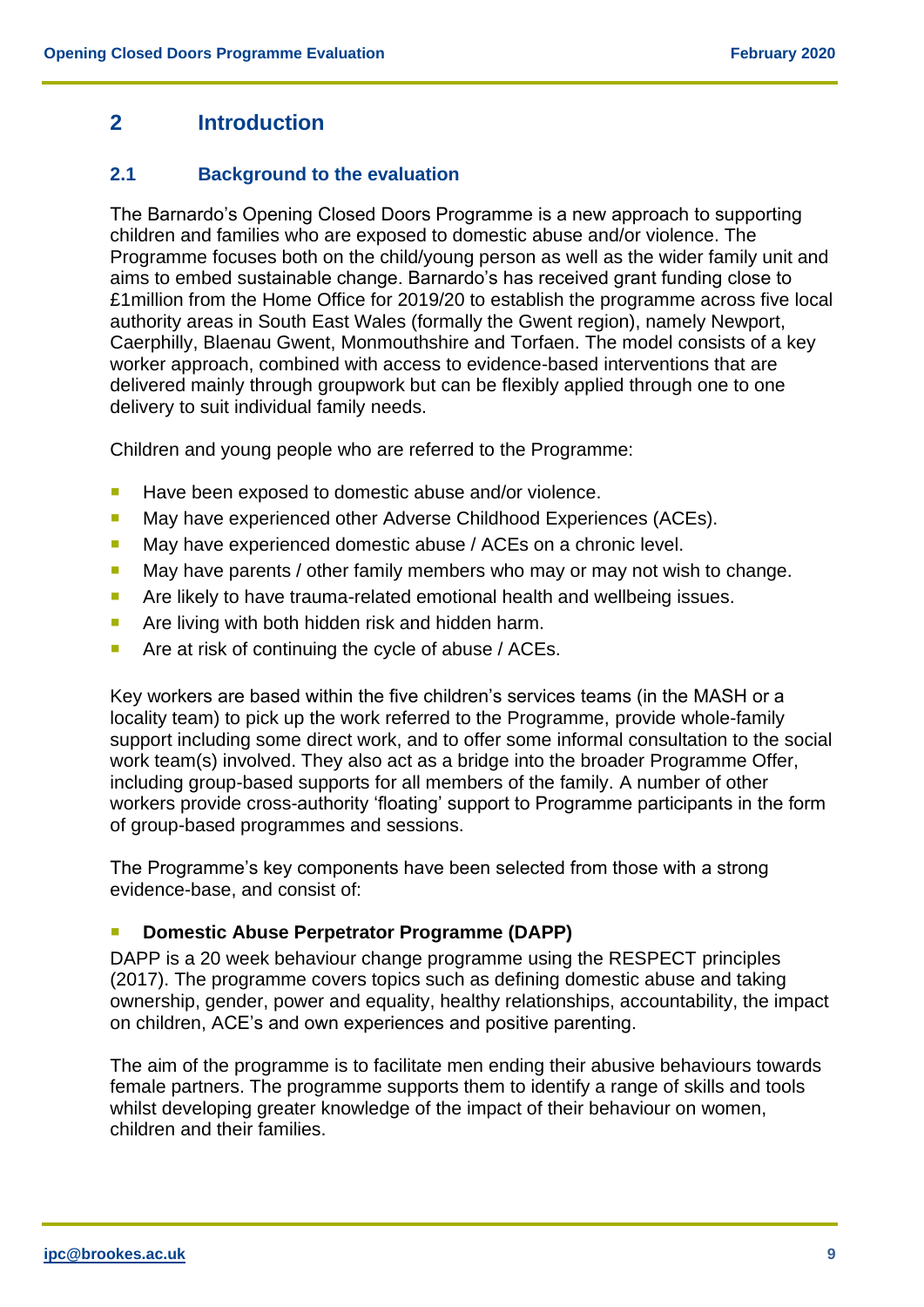## **Integrated Women's Support (IWS)**

Support is provided to partner/ex-partner for 20 weeks whilst the perpetrator attends the DAPP. Support is offered through one to one sessions or via a group. The support focuses on risk management, safety planning, identifying abuse, the impact abuse has on families and children, feelings and worries, managing anxieties, confidence and selfesteem building, parenting and developing support networks.

# **Safety, Trust and Respect programme (STAR)**

STAR<sup>1</sup> is a 10-week programme which can be delivered in group or via one to ones. The programme is for children to explore their feelings around domestic abuse, enabling children to understand what has happened and provide them with skills needed to express their emotions and keep themselves safe.

The Programme went live on 1<sup>st</sup> March 2019 in Newport and Caerphilly, followed by the other three areas on 1<sup>st</sup> April 2019. As well as the five local authorities, the other key partner is Gwent Police who are currently rolling out Operation Compass to improve liaison with schools.

The purpose of the Programme is to improve outcomes for children and young people by enabling them to:

- Have a safe and stable home environment.
- **Improve parent-child relationships.**
- Reduce emotional stress.
- Develop positive peer relationships.
- **Increase school attendance.**
- Recover from domestic abuse/violence.

In addition, it was anticipated that the Programme would contribute to whole family outcomes - supporting the family to stay together safely and facilitating whole family sustainable change and system outcomes, influence the sector on service delivery and contribute to a reduction in the number of children on the Child Protection Register.

# <span id="page-10-0"></span>**2.2 Overview of the evaluation**

The Institute of Public Care (IPC) at Brookes University was commissioned by Barnardo's to carry out an independent evaluation to evidence (in a relatively short period of time) whether the service is:

- Needed.
- Worth ongoing investment.

IPC's approach incorporates a 'realistic evaluation' that asks not just whether things are working but for whom, in what circumstances, in what respects and how. A mixed method approach has been taken to this evaluation incorporating quantitative as well as

<sup>1</sup> S.T.A.R (Safety, Trust and Respect) suite of services is available from Welsh Women's Aid: <https://www.welshwomensaid.org.uk/what-we-do/children-and-young-people/> The programme is currently being evaluated by Durham University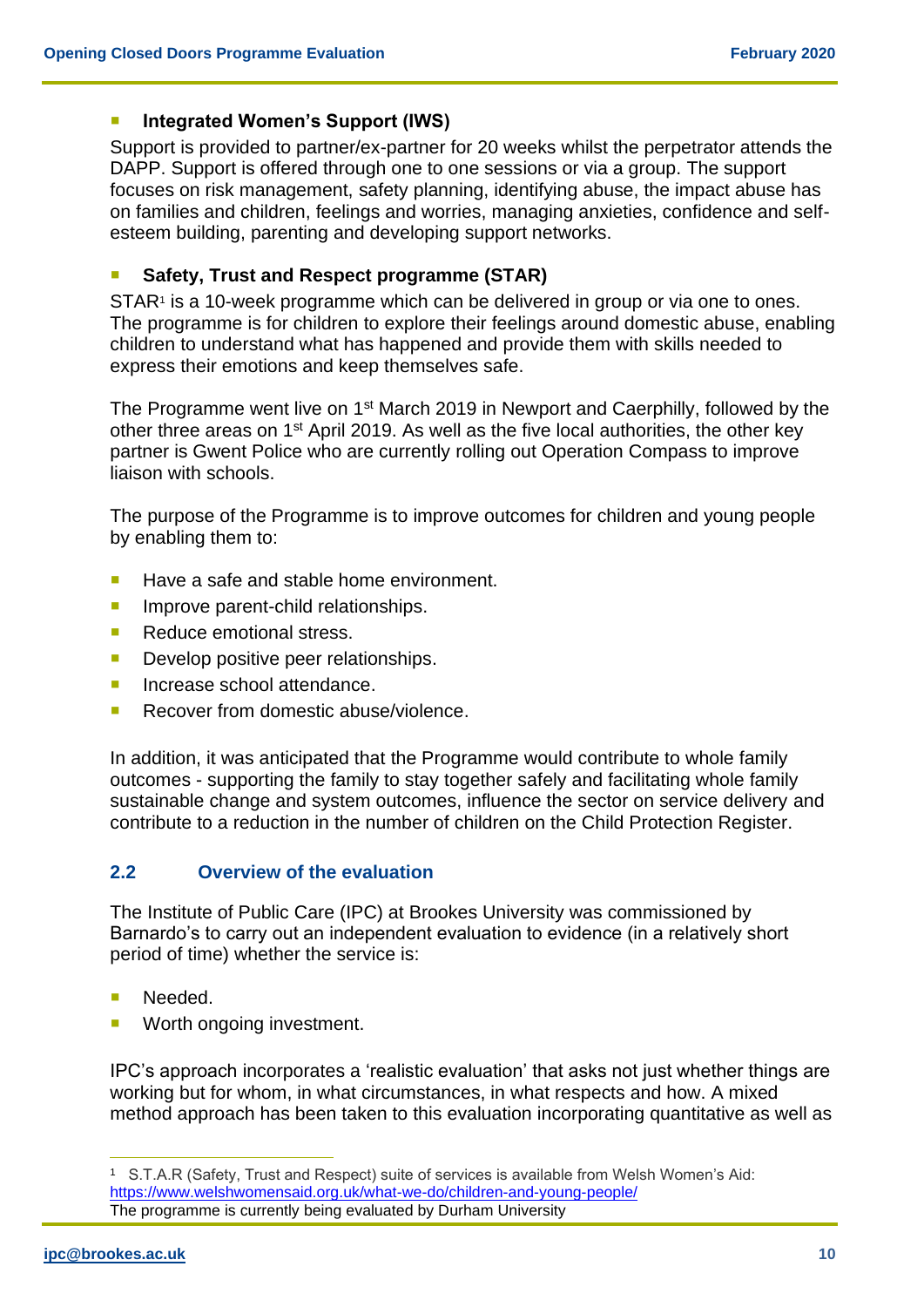qualitative research methods. A Theory of Change (TOC) was developed collaboratively with the service in the early stages of its development to describe the rationale for developing the service and the relationship between the programme's activities and outcomes for children and families.

| <b>Stage</b> | <b>Detail</b>                                                                                                          | <b>Timescale</b>             | <b>Progress to date</b>                                                                                                                                                                                 |
|--------------|------------------------------------------------------------------------------------------------------------------------|------------------------------|---------------------------------------------------------------------------------------------------------------------------------------------------------------------------------------------------------|
| One          | Project set up and initial<br>site meeting                                                                             | <b>Jan 2019</b>              | Complete. Meeting with<br><b>Programme Sponsor and</b><br>other key staff 23 <sup>rd</sup> Jan                                                                                                          |
| Two          | Identification of a robust<br>Theory of Change* (TOC),<br><b>Evaluation Framework,</b><br>and key measurement<br>tools | By end March<br>2019         | Complete. Workshop with<br>staff delivered 5 <sup>th</sup> March<br>to co-produce TOC.<br><b>Evaluation Framework</b><br>and Toolkit developed<br>and disseminated to staff<br>by 1 <sup>st</sup> April |
| <b>Three</b> | Support for embedding of<br>the evaluation approach                                                                    | April - May 2019             | <b>Complete. Progress</b><br>meeting with Programme<br>Manager and key staff<br>May 14th                                                                                                                |
| Four         | Interim evaluation and<br>reporting                                                                                    | <b>July – Aug 2019</b>       | Report sent to Barnardo's<br>in August and meeting to<br>discuss on 11 <sup>th</sup> Sept                                                                                                               |
| <b>Five</b>  | <b>Final evaluation and</b><br>reporting                                                                               | Dec 2019 - Jan<br>2020       | Report sent to Barnardo's<br>January 2020, meeting to<br>discuss 22 <sup>nd</sup> January                                                                                                               |
| <b>Six</b>   | Dissemination of findings                                                                                              | <b>From February</b><br>2020 | Event in March date tbc                                                                                                                                                                                 |

The evaluation has progressed through six stages as outlined below.

\*See **Appendix One** for Theory of Change

# <span id="page-11-0"></span>**2.3 What specific evaluation activities were conducted?**

The evaluation activities that were carried out to inform this report were:

- Secondary analysis of the mainly quantitative data collected by the Programme, including information relating to demand and service activity.
- Seven semi structured telephone interviews with service/team managers in Children's Social Care in the five local authority areas and the Head of Strategy, Police and Crime Commissioner in July 2019 and a follow up in November 2019.
- **Eleven semi structured interviews with families who had completed interventions** (a mixture of face to face and telephone) during October and November 2019.
- Case file analysis of 49 cases linked to 24 families from Barnardo's records for families that had completed or nearly completed interventions between the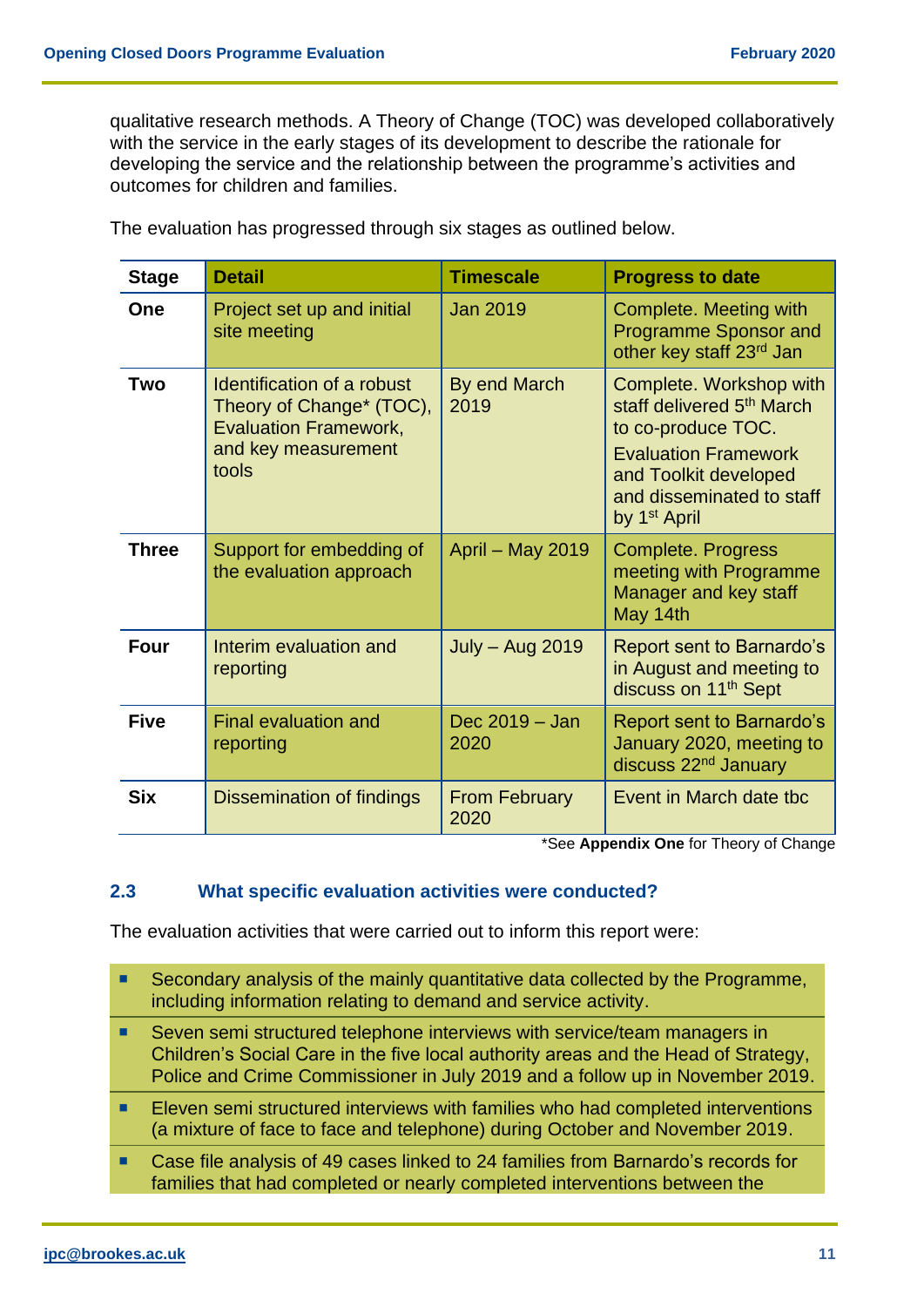beginning of March and the end of October 2019, carried out on site during October and November 2019.

- Analysis of standardised measures administered by Barnardo's workers throughout the period of evaluation (75 parent/carers and 30 children and young people completed 'pre and post' intervention Strengths and Difficulties Questionnaires, and 154 parent/carers completed the Warwick Edinburgh Mental Wellbeing Scale) pre and post-intervention.
- Discussion of findings with Barnardo's staff in January 2020 to inform recommendations.

# <span id="page-12-0"></span>**3 An analysis of demand for the service**

The following findings are drawn from an analysis of Barnardo's management information between 1st March 2019 – 30th November 2019.

## <span id="page-12-1"></span>**Table 1: Number of referrals and individuals referred to the service**

|                          |     | <b>Newport   Caerphilly   Torfaen</b> |     | <b>Monmouthshire</b> | <b>Blaenau</b><br><b>Gwent</b> | <b>Total</b> |
|--------------------------|-----|---------------------------------------|-----|----------------------|--------------------------------|--------------|
| Number of<br>referrals   | 85  | 51                                    | 45  | 35                   | 40                             | 256          |
| Number of<br>individuals | 190 | 109                                   | 100 | 99                   | 81                             | 579          |

#### <span id="page-12-2"></span>**Table 2: Number of referrals by men/women/children**

|                         | <b>Men</b> | <b>Women</b> | <b>Children</b> |
|-------------------------|------------|--------------|-----------------|
| Number of referrals 131 |            | 188          | 260             |

# <span id="page-12-3"></span>**Table 3: Total number of individuals receiving a service and proportion of referrals 'converted' to individuals accessing the service**

| Number of individuals receiving the service (currently<br>open, in assessment or closed end of intervention) | 426   |
|--------------------------------------------------------------------------------------------------------------|-------|
| Proportion of referrals of individuals accessing the<br>service                                              | 73.5% |

<span id="page-12-4"></span>The data in the tables above demonstrate a good spread of referrals from the five different local authority areas and also a relatively high 'conversion rate' into individuals actually receiving a service. The reason why there are a greater number of referrals of families from Caerphilly and Newport is that Barnardo's had already been running a domestic abuse service in these areas prior to commencing the Opening Closed Doors Programme and families could be swiftly identified and referred into the new interventions.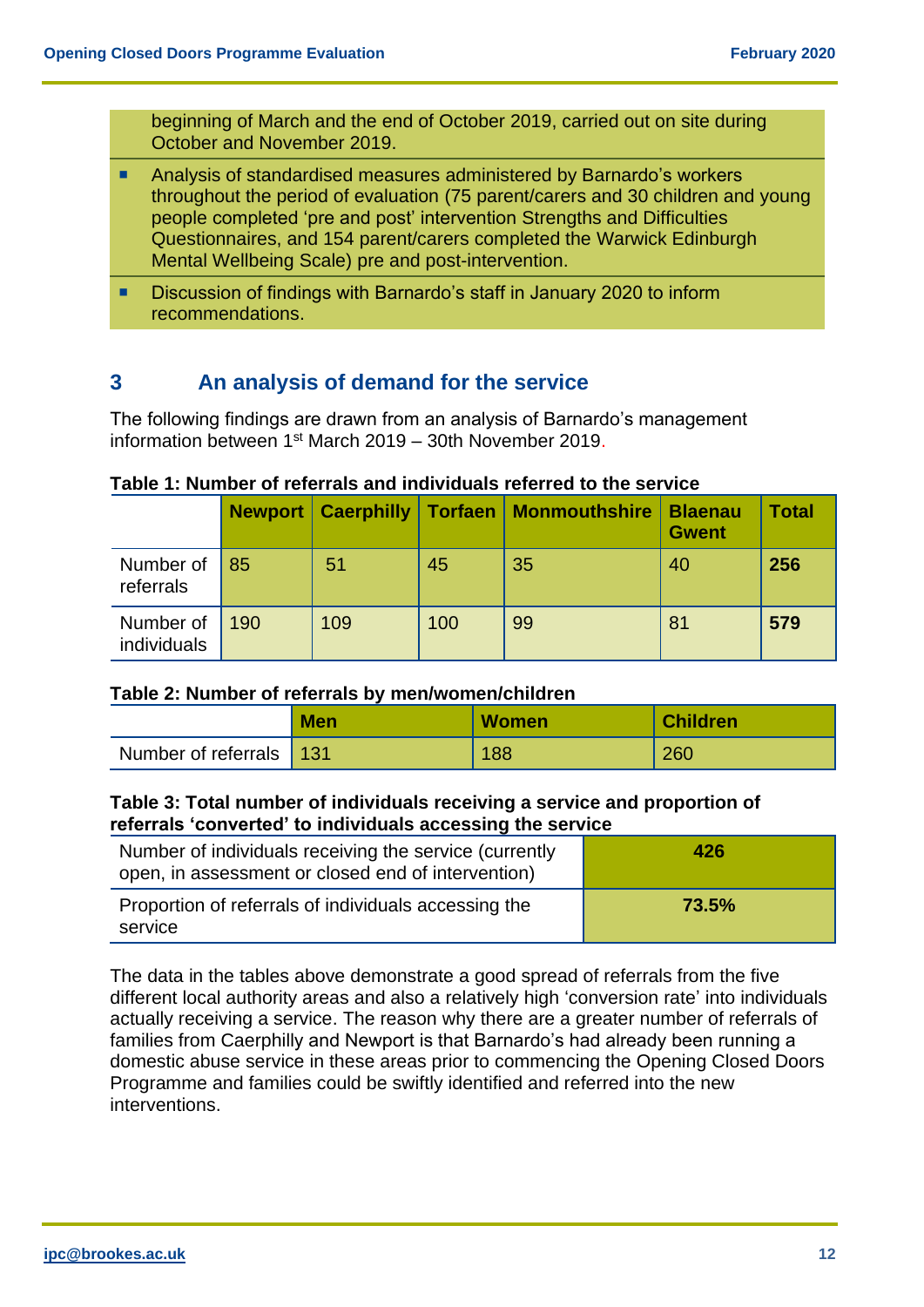| $1800$ T. Hannot of marriaggio mio navo oo igi vompictoa an miorvontion |     |  |  |
|-------------------------------------------------------------------------|-----|--|--|
| Adults (Integrated Women's Support)                                     | -38 |  |  |
| Adults (Domestic Violence Perpetrator Programme)                        | 11  |  |  |
| Children (Star)                                                         | 52  |  |  |
| Male victim                                                             |     |  |  |
| Total                                                                   | 102 |  |  |

## **Table 4: Number of individuals who have so far completed<sup>2</sup> an intervention**

# <span id="page-13-0"></span>**Table 5: Number of individuals who did not engage with the Programme despite several attempts by staff to work with them**

| <b>Adults (Integrated Women's Support)</b>       | 19 |
|--------------------------------------------------|----|
| Adults (Domestic Violence Perpetrator Programme) | 18 |
| Children (STAR)                                  | э  |
| Гоtal                                            | 43 |

# <span id="page-13-1"></span>**Table 6: Number of families who have received a service by levels of need**

|               | <b>Children with</b><br>a Care and<br><b>Support Plan</b> | <b>Children on</b><br>the Child<br><b>Protection</b><br><b>Register</b> | <b>Looked After</b><br><b>Children</b> | <b>No statutory</b><br><b>status</b> |
|---------------|-----------------------------------------------------------|-------------------------------------------------------------------------|----------------------------------------|--------------------------------------|
| <b>Number</b> | 92                                                        | 105                                                                     | 33                                     | 36                                   |

Levels of need amongst the children and families accessing the service (with reference to their statutory status) are in keeping with what would be expected, given that all referrals have been fielded through Children's Social Care Services.

# <span id="page-13-2"></span>**3.1 Qualitative data about demand from the professional stakeholder interviews**

Professional interviewees from the five authorities and the Police and Crime Commissioner's office were very clear that there was a high demand for the service. One referred to domestic abuse as a "massive and growing problem", another felt that the Gwent Police's 'Operation Encompass' had uncovered a large number of children affected by domestic abuse who are in need of support. Perpetrator programmes and work with children and young people were highlighted as particular gaps.

Referrals into the Opening Closed Doors evidence this high level of demand at a statutory level. However, one Children's Services manager considered that there is still also unmet need outside of the statutory arena, including families not (yet) referred into Children's Social Care Services as well as the ongoing need for support to families after the intervention sessions have been completed.

<sup>2</sup> Barnardo's define completion as the end of an intervention, closed successfully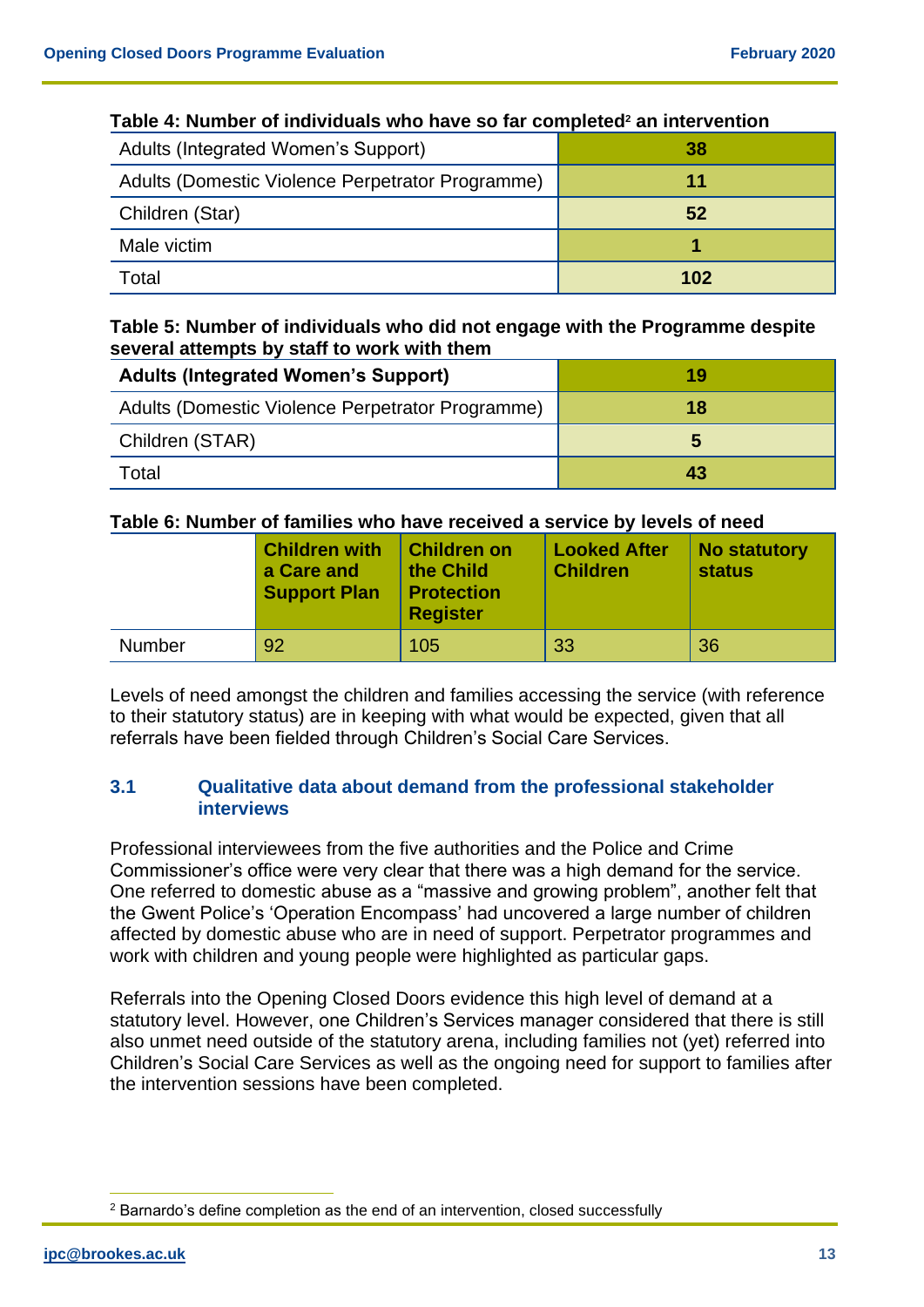# <span id="page-14-0"></span>**4 Analysis of impact of the Programme on families**

# <span id="page-14-1"></span>**4.1 Methodology for assessing impact in more detail**

Case file analysis of 49 files proved to be a fruitful source of information about impact on women accessing the Integrated Women's Support Service (IWS) service, men accessing the Domestic Abuse Perpetrator Programme (DAPP) and children and young people accessing the STAR Programme. Evaluators have also analysed data from standardised measures analysis, based on completion of the SDQ by 75 parents/carers and 30 children and young people participating in interventions and the WEMWBS responses from 154 parents/carers participating in interventions.

11 family interviews with parents/carers who had attended IWS or DAPP were also conducted by independent researchers at IPC.

The findings are structured thematically under the key outcomes that were identified in the Theory of Change, co-produced with Barnardo's staff at the beginning of the Programme and agreed with the funder (the Home Office). These are:

- A safe and stable home environment.
- An improvement in parent child relationships.
- Children and young people experiencing a reduction in emotional stress.
- Development of positive peer relationships.
- An improvement in school attendance.
- **Families able to recover from domestic abuse.**
- **Families stay together safely following a reduction in violence/abuse.**

There is also analysis of key themes relating to the quality of service and other issues that emerged during the evaluation.

#### 4.1.1 How the case file analysis was conducted

Case file analysis was a key source of information about outcomes for this evaluation. Barnardo's provided access to family records at their office in Risca. The evaluator examined 49 cases linked to 24 families that had completed or nearly completed interventions between the beginning of March and the end of October 2019.

Barnardo's operate a scoring system in relation to the outcome measures where 1 means the outcome has been met and 5 means there are ongoing significant concerns.

<span id="page-14-2"></span>Where case file information included scores, the IPC evaluator recognised scores above 3 as staff-reported evidence of positive impact. Further evidence was also sought in the textual commentaries and noted. The types of circumstances that led to an 'unclear' rating tended to be when there was not enough evidence yet to demonstrate impact. 'Not applicable (N/A)' rating was recorded by the evaluator if there was not really anything relevant to that question on the file.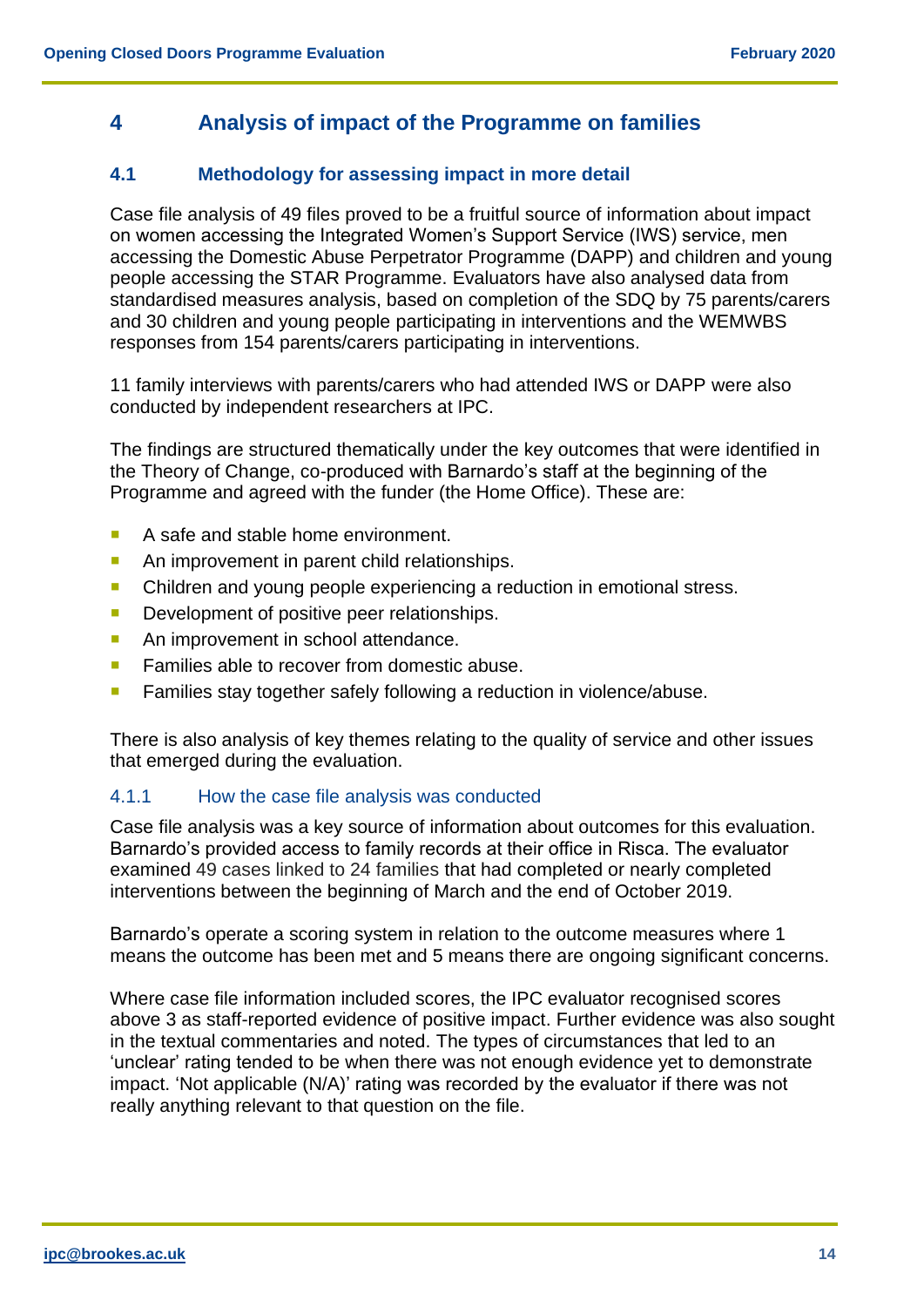# **4.2 Characteristics of the case file cohort**

# **Table 7: Number of case files examined broken down by adult/children**

| Number of adults   | 26 |
|--------------------|----|
| Number of children | 23 |
| Total              | 49 |

#### **Table 8: Child gender in child case files**

| Male   | z. |
|--------|----|
| Female | 19 |
| Total  | 23 |

# **Table 9: Ages of children at start of intervention in child case files**

| $5-9$     | 14             |
|-----------|----------------|
| $10 - 14$ | 4              |
| $15-19$   | $\overline{5}$ |
| Total     | 23             |

#### **Table 10: Ethnicity of family members in all case files**

|       | English/Wels<br>h/Scottish/<br><b>Northern</b><br><b>Irish/British</b> | White and<br>Asian | Any other<br>Mixed /<br><b>Multiple</b><br>ethnic<br>background | Any other<br>Asian<br>background | Arab |
|-------|------------------------------------------------------------------------|--------------------|-----------------------------------------------------------------|----------------------------------|------|
| Adult | 19                                                                     |                    |                                                                 |                                  |      |
| Child | 18                                                                     |                    |                                                                 |                                  | 5    |
| Total | 37                                                                     |                    |                                                                 |                                  | 9    |

# **Table 11: Local Authority area of individuals whose case files were examined**

| <b>Blaenau Gwent</b> | 6              |
|----------------------|----------------|
| Caerphilly           | 20             |
| Monmouthshire        |                |
| Newport              | 18             |
| Torfaen              | $\overline{4}$ |
| <b>Total</b>         | 48             |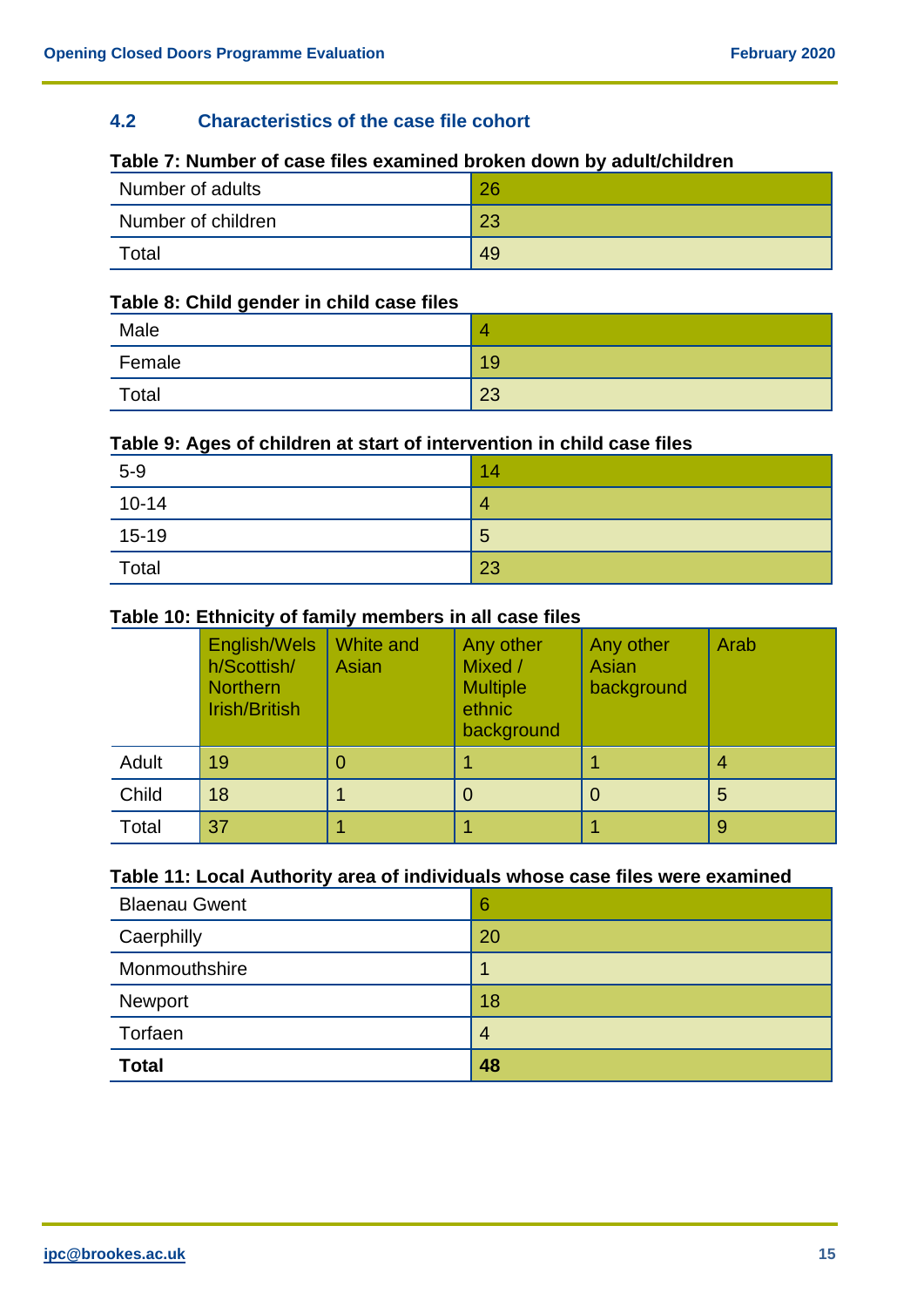| <b>Child Protection Plan</b> | 24 |  |  |
|------------------------------|----|--|--|
| Other Care and Support Plan  | 19 |  |  |
| <b>Child Looked After</b>    | 9  |  |  |
| Team Around the Family Plan  |    |  |  |
| Other                        | 8  |  |  |
| Total <sup>3</sup>           | 60 |  |  |

# **Table 12: Levels of family need across all case files**

High numbers of Child Protection Plans and Care and Support Plans suggest a high level of need amongst the cohort.

#### **Table 13: The type of interventions accessed by family members**

| Integrated<br><b>Women's Support</b><br>(IWS) | <b>Domestic Violence</b><br>Perpetrator<br>Programme (DAPP) Young People | STAR Programme<br>for Children and | Total |
|-----------------------------------------------|--------------------------------------------------------------------------|------------------------------------|-------|
| 17                                            | 9                                                                        | 23                                 | 49    |

#### **Table 14: The extent to which different family members were engaged by different elements of the Programme**

|                    | <b>IWS</b>     | <b>DAPP</b>    | <b>STAR</b> |
|--------------------|----------------|----------------|-------------|
| Well engaged       | 9              | O              | 14          |
| Partially engaged  |                |                | 8           |
| Not well engaged   |                |                |             |
| Not at all engaged | $\overline{0}$ |                |             |
| Total              | 17             | $\overline{9}$ | 23          |

Children had the highest level of engagement, followed by women and lastly by perpetrators.

<sup>&</sup>lt;sup>3</sup> The reason that the total is greater than the number of cases is that a child may have more than one statutory need category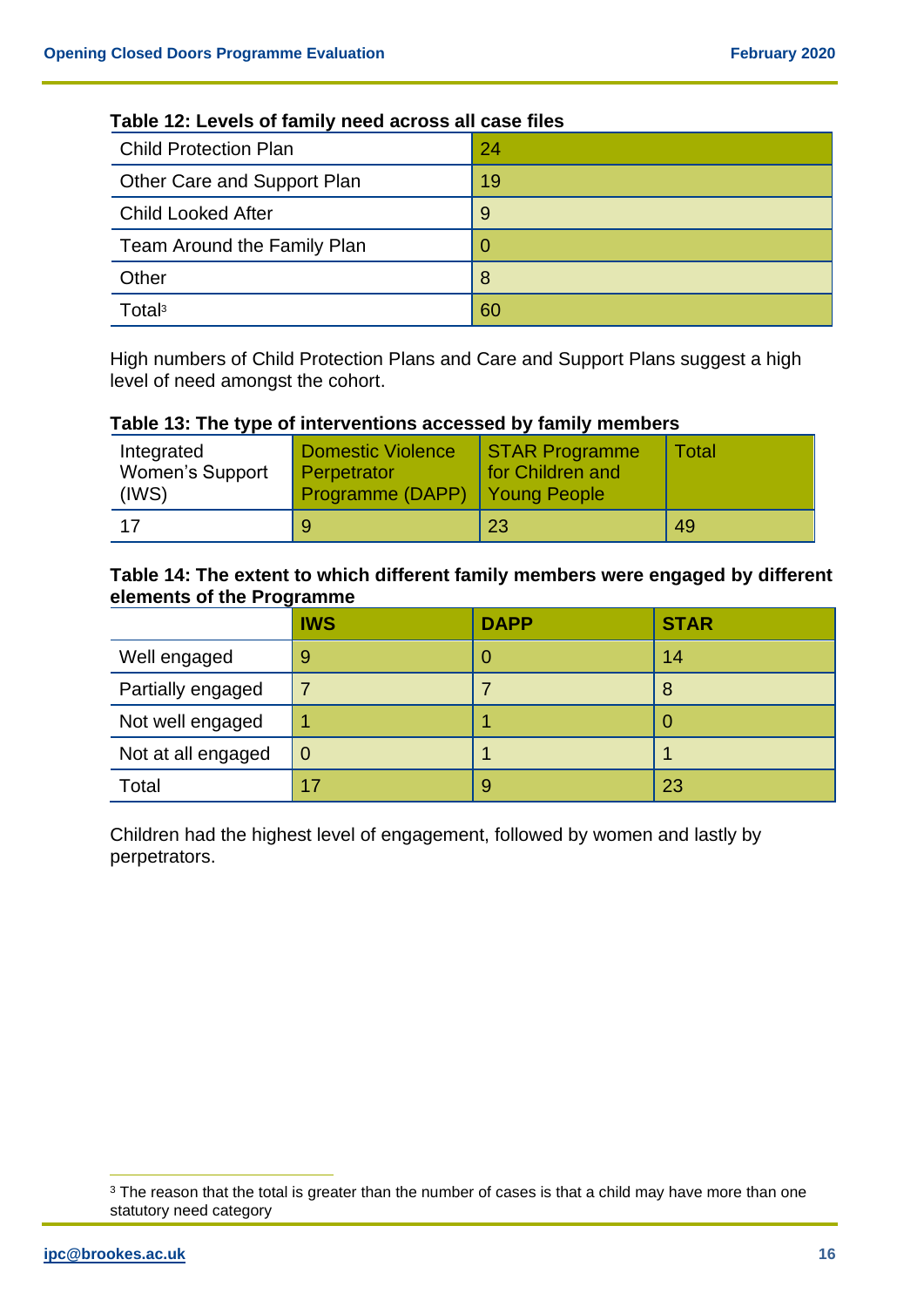# <span id="page-17-0"></span>**4.3 Findings relating to Outcome 1: A Safe and Stable Home Environment**

**Table 15: Number of case file analysis children considered to be living in a safe and stable home environment by the end of the intervention**

| Children living in a safe<br>and stable home<br>environment | <b>Children not living in a</b><br>safe and stable home<br>environment | <b>Unclear</b> |
|-------------------------------------------------------------|------------------------------------------------------------------------|----------------|
| 16                                                          | 5                                                                      |                |

Evidence that children were living in a safer and more stable home environment by the end of the intervention was found in 16 / 21 (76%) of children's case files where there was clear information recorded. Three explanations emerged from information on the case files. These were that:

## **The perpetrator's behaviour had changed**

For example, one DAPP case record described how a perpetrator had engaged positively in the group, asking for advice and reflecting on his behaviour, and then subsequently feeding back about an incident at home where he had taken responsibility rather than blaming his partner. Another participant had increased his outcome score from 5 to 3 as he had started to solve domestic conflicts constructively. A third was said to have moved from a position of denial, minimisation and blaming others, to making changes to how he responded at home.

# **The perpetrator had moved out**

In several cases the perpetrator had moved out of the family home. For example, one IWS case file described a situation where mum and dad were no longer living together. Mum was in a new positive relationship and more aware of impact of abuse on her children.

#### **The child has been removed to a safer environment**

In the case file cohort, some references were made to children being in the process of or had been removed from the family home.

It is important to note that, although the home may have become safer at a particular point in time, there were instances where researchers thought the situation might change, particularly if relationships were volatile.

#### **Table 16: Number of children in the case file analysis who know how to keep safe**

| Children who know how | <b>Children who don't</b> | Too early to tell, work |
|-----------------------|---------------------------|-------------------------|
| to keep safe          | know how to keep safe     | still ongoing           |
| 16                    |                           | 6                       |

Positive evidence from case file analysis that children had learnt how to keep safe from attending the Star Programme was identified in 16/17, (94%) of children's case files where they had completed the intervention. This included having a safety plan and strategy and being able to talk through step by step what they would do in the event of an incident happening at home, being able to name trusted adults, being able to recognise healthy (and unhealthy) relationships.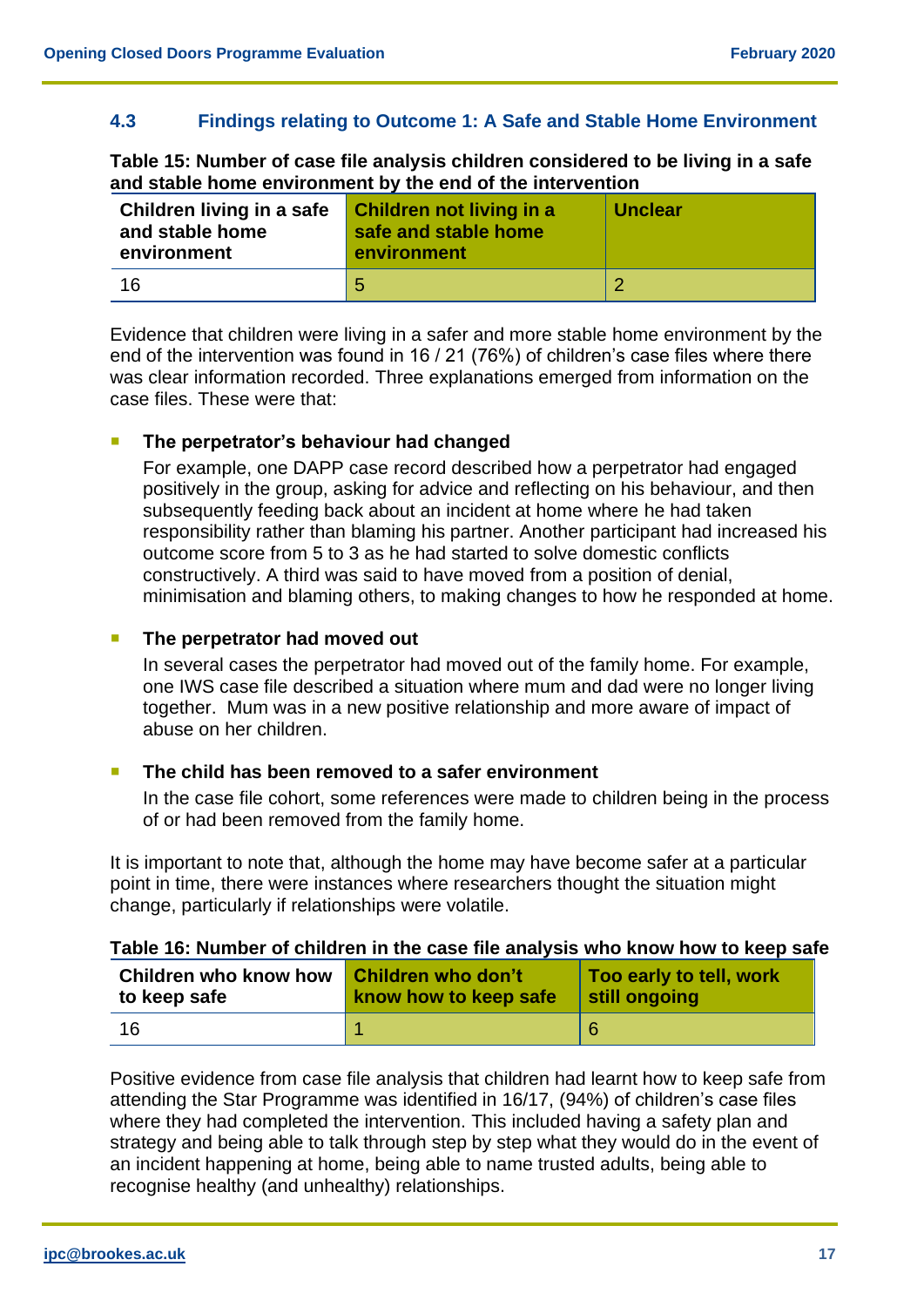4/11 of the parents who were interviewed described how their children's understanding of how to keep safe had improved (the others didn't comment).

*"They get this. I went through this. Locks and keys on bedroom doors and other doors. My son has learned about relationships and consent"*

*"There has been work with the police and to do with relationships consent and sex"*

## **Table 17: Change in level of care and support by the end of the intervention as evidenced in the children's case file analysis**

| Statutory care status remains the same |  |
|----------------------------------------|--|
| Statutory care status has reduced      |  |
| Statutory care status has increased    |  |

There was a tangible reduction in the level of statutory need evidenced in these case files. 4% had been reduced or 'de-escalated' from a Child Protection Plan to no statutory plan; 17% had been reduced or de-escalated from a Child Protection Plan to a Care and Support Plan; and 26% had been reduced or de-escalated from a Care and Support Plan to no statutory plan. In total this represents a 48% decrease in the level of statutory care. This is a very positive achievement and suggests that children were demonstrably safer in these cases.

In order to further investigate what contributes to a safe and stable home environment, researchers also considered the extent to which parental factors had improved as a result of attending the IWS or the DAPP. These included:

- The extent to which parents had become more aware of the impact of domestic abuse on children (and subsequently changed their behaviour).
- The extent to which mothers had better self-esteem, wellbeing and resilience.
- The extent to which parents had developed supportive peer relationships / social connectedness.
- **The extent to which family stress had reduced, including less shouting, violence or** other abuse in the home.

These are explored in turn below:

**Table 18: Number of mothers in the case file analysis with a better understanding of the impact of domestic abuse on children and the value of healthy relationships**

| <b>Mothers who had better</b> | <b>Mothers who didn't have</b> | No information |
|-------------------------------|--------------------------------|----------------|
| understanding                 | better understanding           | recorded       |
| 13                            |                                |                |

Positive evidence from case file analysis that mothers had a better understanding of the impact of domestic abuse on children and the value of healthy relationships was identified in 13 / 15 (87%) of mothers' case files where there was information recorded.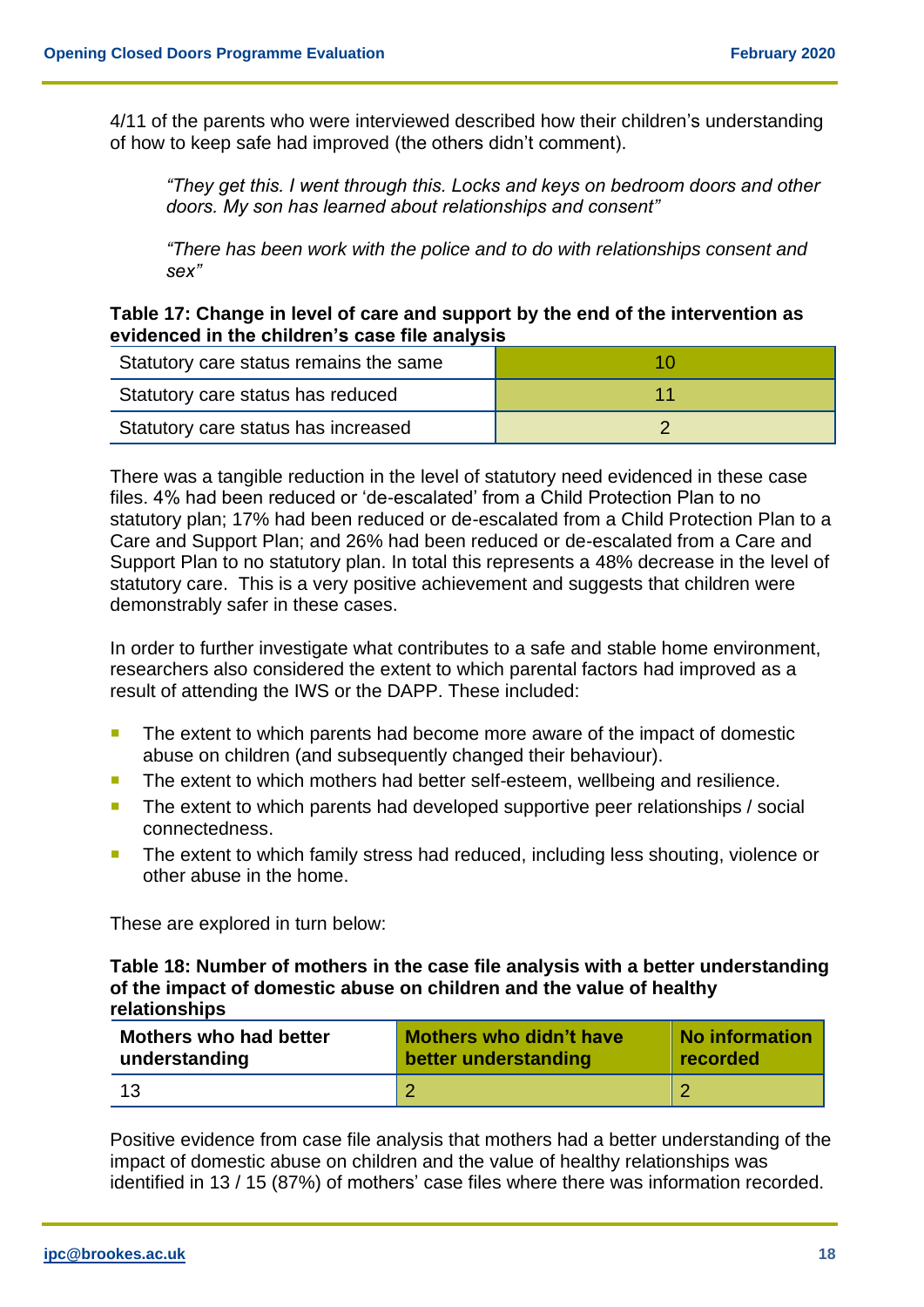Where information had been recorded on fathers' case files (6/9 cases), 3/9 (33.3%) had better understanding but 3/6 (33%) did not have better understanding of the impact of domestic abuse on children and relationships, and one was said to have reverted to same behaviour when he returned home to partner half way through the intervention.

Most parents interviewed (7/11 or 63%) considered that their understanding of the impact of domestic abuse on children had increased as a result of the Programme. Comments from two fathers may be interpreted as an indication that the process of behaviour change had begun and will help to build the foundations for a safe and stable home in the future:

*"I am more aware. I won't be perfect, but I know how it impacts on everyone else and my son. I was ignorant. I have learned. I recognise it now"* 

*"I didn't realise phrases I would use and what message it would send. It would hurt"*

Similarly, 6/7 (85%) of parents who responded to the interview question thought that the Programme had helped them to value healthy relationships:

*"It's helped my relationship no end. My partner says I've changed. I have more respect for her" (dad)*

*"Since I left my husband 2 years ago, I was too scared to have any new relationships but now I have started dating again. I know what I want now. I can notice things now - trigger points" (mum)*

#### **Table 19: Number of mothers in the case file analysis with improved self-esteem, and wellbeing**

| <b>Mothers who had</b><br>improved self-esteem<br>and wellbeing | <b>Mothers who did not</b><br>have improved self-<br>esteem and wellbeing | No information recorded<br>on the file |
|-----------------------------------------------------------------|---------------------------------------------------------------------------|----------------------------------------|
|                                                                 |                                                                           |                                        |

Positive evidence from case file analysis that mothers accessing IWS had improved self-esteem, wellbeing and resilience was found on the case files of 8/9 (89%) women where there was relevant information recorded.

Women accessing IWS acknowledged that domestic abuse had damaged their confidence and self-belief and the support they received had helped them to feel more positive about themselves and confident they could move on. There was also evidence of increased resilience in the case files of 6/7 (86%) cases where there was relevant information recorded. Women demonstrated that they could identify exploitative relationships and unhealthy communications and would use safety strategies if needed.

In one case, very positive progress had been identified in a mother's self-esteem, confidence and feeling of worth. She self-reported feeling much more confident and her outcome score had moved from 5-1 for wellbeing.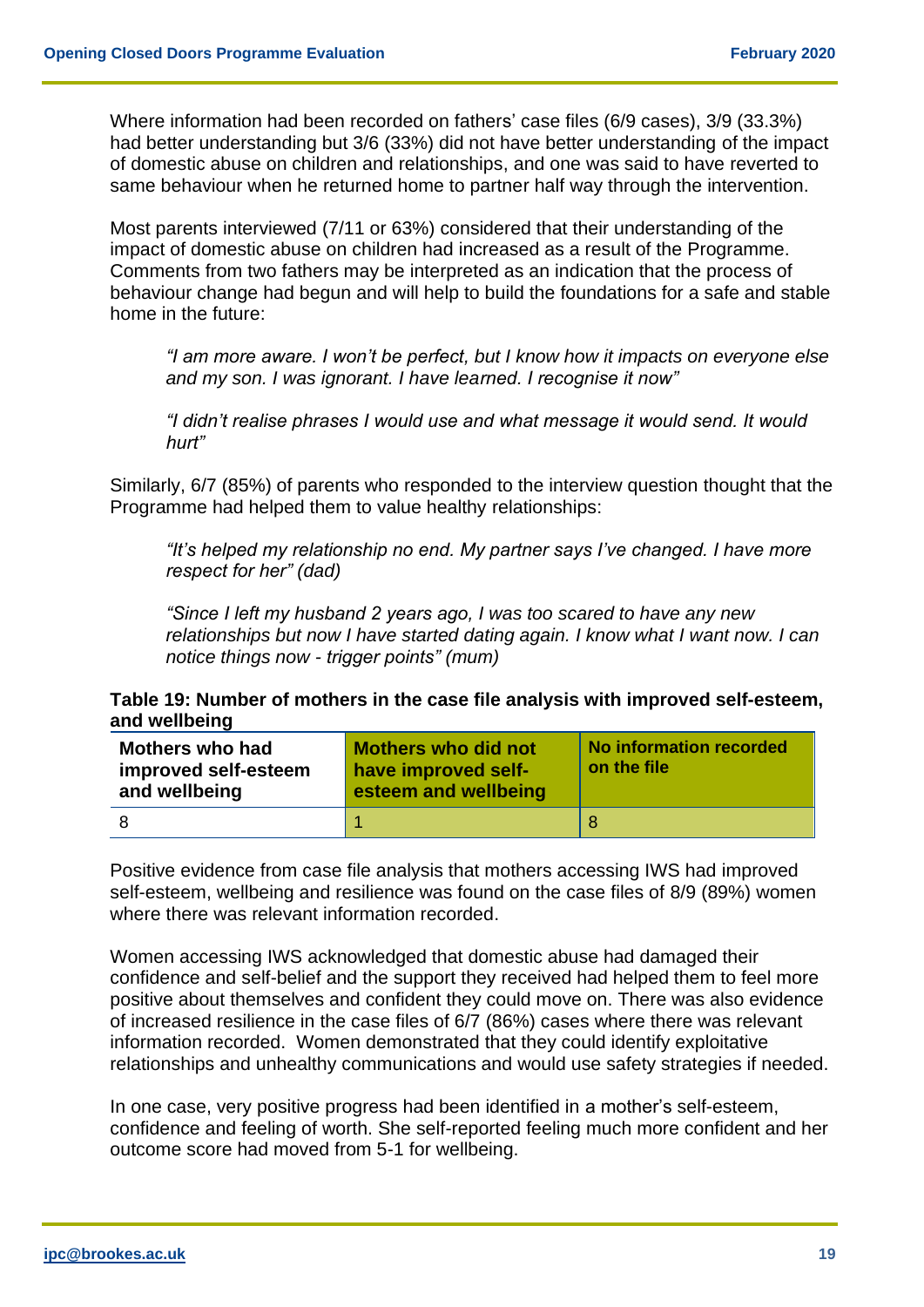In another case it was felt that the impact had been very positive on mum, it was recorded that she had moved on a lot, she enjoyed the sessions and felt much stronger from them. A third had moved from 5 to 3 in the midway review scores.

6/7 (86%) of the parents who responded to the interview question, said their self-esteem had improved. For example:

*"I was a mouse – I'm not now. I speak up for myself. I was afraid to say anything. Now I do what I need to".*

One social worker's feedback given to Barnardo's also provides evidence of positive change:

*"The women's support made mother feel safe, supported and much more confident. Since working with the service, I saw a huge change in mother's presentation, she was much more open, engaging, confident and self-assured. This was a huge shift from the closed, timid and frightened lady I met after the domestic abuse incident"* 

However, one family interviewee (grandparent carer) described feeling worse about herself, as she had become more aware of the abuse she had unknowingly experienced in the past and the likely negative impact of this on her adult son who was accessing the DAPP intervention

## *"I feel like a failure as a parent and a grandparent now"*

Warwick Edinburgh Mental Wellbeing Scale (WEMWBS**)** quantitative data was collected from 154 parents attending the IWS or DAPP interventions. The findings provide positive evidence that the Programme had contributed to parents/carers developing positive peer relationships, improved self-esteem, wellbeing, and social connectedness (reduced isolation). All WEMWBS scales showed statistically significant changes between initial and end data collection points. Effect sizes ranged from small to medium (.2 - .3), which can be interpreted as demonstrating a small to medium increase in parents'/carers' positive peer relationships, self-esteem, wellbeing and social connectedness between initial and end data collection points. (See Appendix Two for a full description).

# **Positive Peer Relationships / Social Connectedness of Parents**

There was some evidence of improvement in social connectiveness and peer relationships evidenced by the WEMWBS scores (see above), but it was not possible to triangulate this finding with evidence from the case file analysis or family interviews, mostly because there was no information recorded (case files) or interviewees didn't consider their peer relationships to be particularly positive.

#### **Table 20: Number of mothers in the case file analysis experiencing a reduction in family stress, including less shouting, violence or other abuse in the home**

| <b>Mothers who had</b><br>experienced a reduction<br>in family stress | Mothers who hadn't<br>experienced a reduction<br>in family stress | No information<br>recorded on the file |
|-----------------------------------------------------------------------|-------------------------------------------------------------------|----------------------------------------|
|                                                                       |                                                                   |                                        |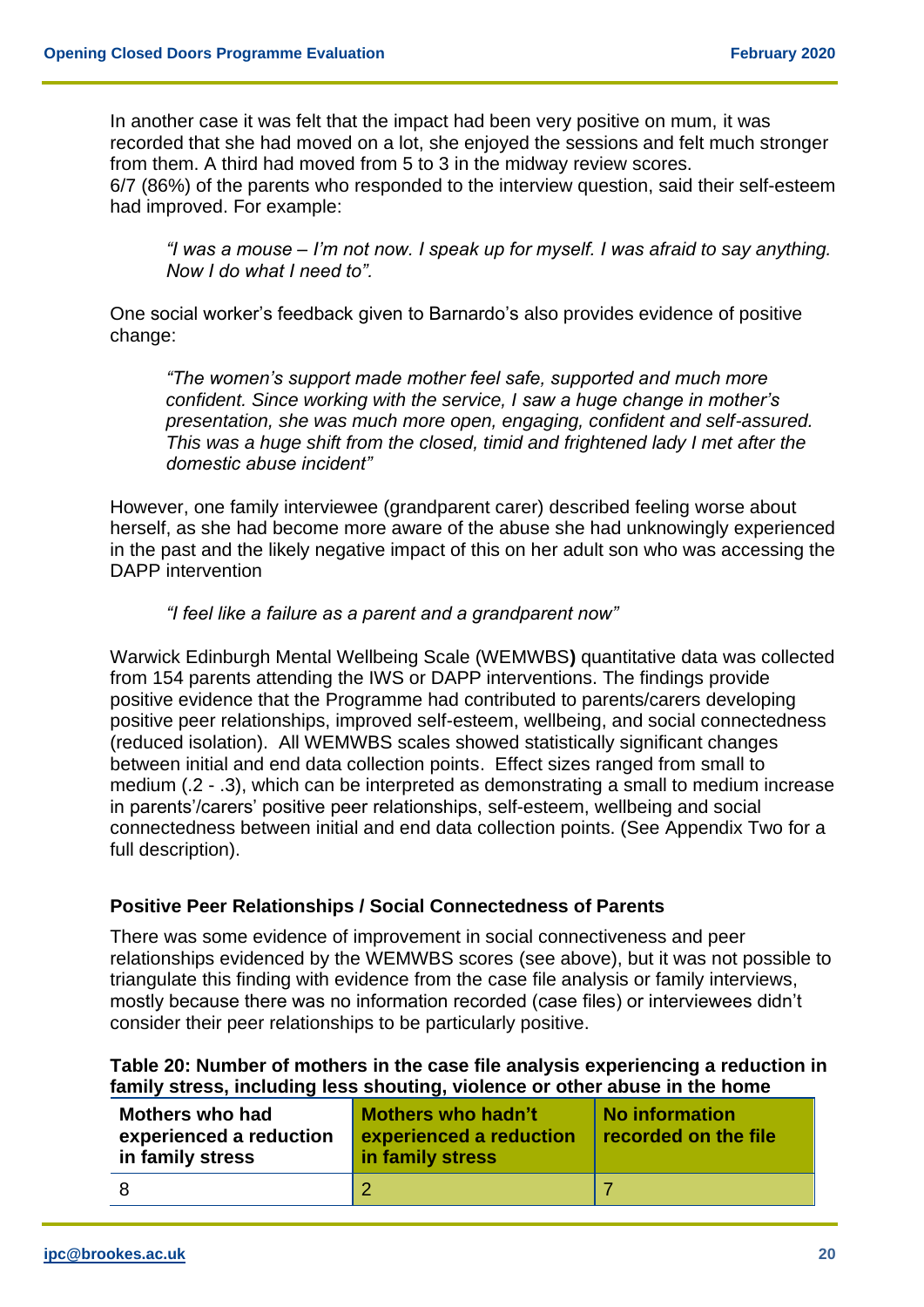Positive evidence from case file analysis that family stress had reduced was found on 8/10 (80%) of the mother's case files, where information had been recorded. The findings from the family interviews largely corroborate the case findings. 4/6 (67%) of the parents interviewed considered that stress levels in the family had reduced, but 5/11 (45%) didn't respond to this question. The main reasons for the reduction in family stress given by parent interviewees included:

 **Improvements in parental relationships and changes in behaviour**. For example, in one case the couple had moved back to live together and described practising strategies they had learned to prevent escalation of arguments, and no further incidents had been recorded. Another had increased understanding of his behaviours and putting what he'd learnt into practice, which included making changes to how he spoke within his relationship.

*"Better – to do with several things. The course - I can talk now to my partner. She agrees and no drinking this helps"* (Dad)

*"Re their Dad – I don't get stressed now – he's not done anything lately. I'm more relaxed"* (Mum)

*"It (the support) did calm the situation"* (Mum)

*"We don't argue anymore. Just small things and we were tired"* (Dad)

 **A change in circumstances**. For example, one mother had ended the relationship, so the perpetrator was no longer there, in another, a court order confirmed required arrangements for the care of the child.

*"E (child) is better but she didn't understand before who she was to live with – now she knows she lives with me"* (Grandmother)

*"He had gone anyway so in the home there was none. There is still over the phone – it happens still but not since Barnardo's involvement"* (Mum)

*"There is no more DV in the house – he is not here"* (Mum)

However, it is important to acknowledge that the severity and complexity of need experienced by these families was likely to continue to cause stress as evidenced in the following responses:

*"More stress now – because baby in care (CP) and daughter in family placement" (grandmother)*

*"The divorce is still going through. My husband is still controlling with money etc." (mum)*

*"The kids are still difficult. I have 2 kids with SEN. P still cannot manage emotions". (Mum)*

**In summary, there is strong evidence from a variety of sources to demonstrate that Outcome 1,** *a safe and stable home environment* **is being achieved for a**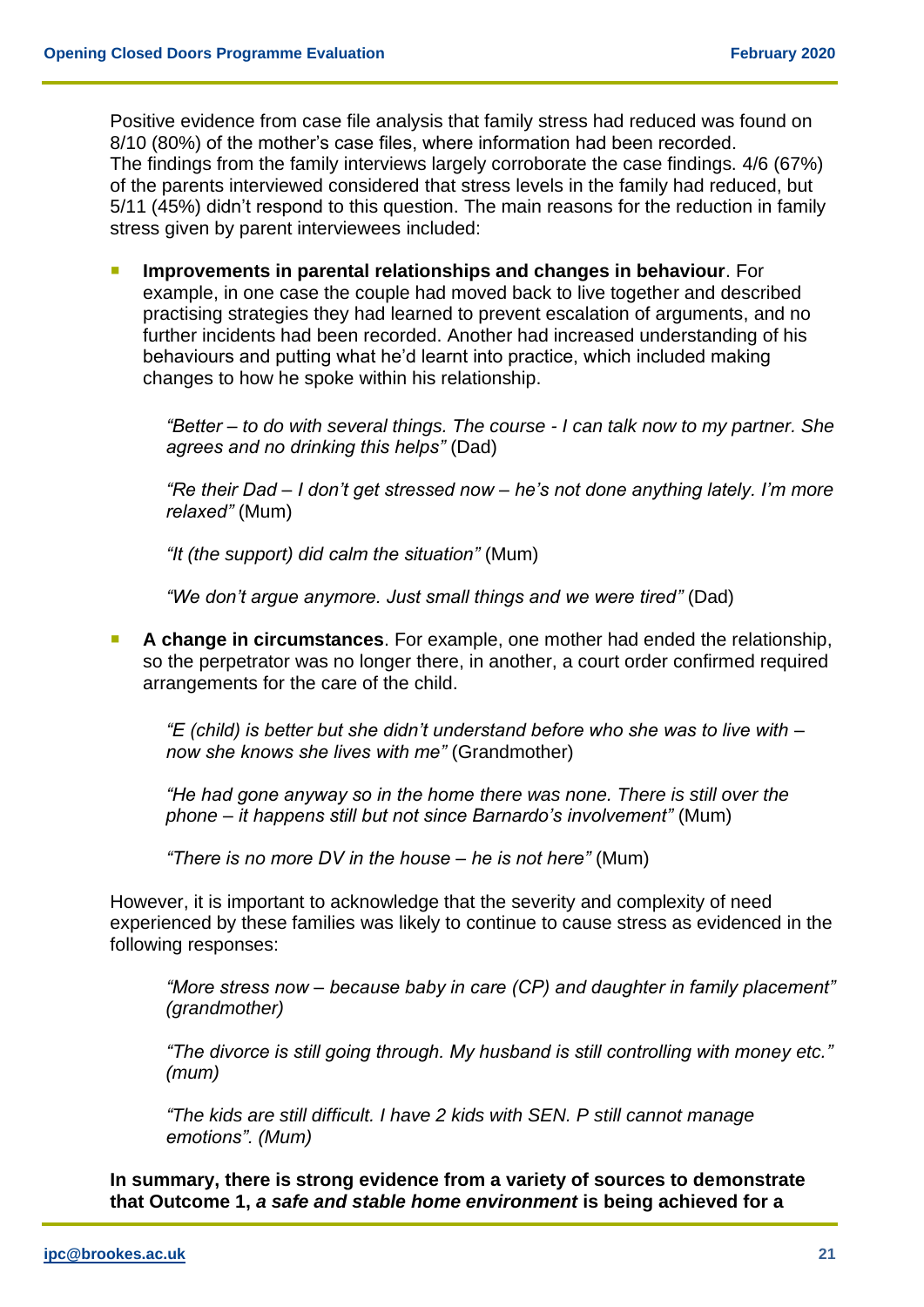**majority of families participating in the evaluation**. It must be emphasised that this is not something that can be fixed once and for all, but that ongoing support will be required to help families stay on track and maintain the improvements.

## <span id="page-22-0"></span>**4.4 Outcome 2 – An Improvement in Parent Child Relationships**

An area of focus in both the IWS and DAPP Programmes is improving the way in which parents relate to their child(ren). This includes sessions that explore the impact of abuse on children and how stress and anxiety can impact on a parent's ability to parent effectively. Both courses also offer time for participants to reflect on their own experiences as a child and parenting styles they were exposed to. This leads on to opportunities to explore attachment, child development and positive parenting styles, addressing behaviour management techniques, as well as the importance of play and communication (five to thrive).

#### **Table 21: Number of mothers in the case file analysis with improved parenting capacity**

| <b>Mothers who had</b><br>improved parenting<br>capacity | <b>Mothers who hadn't</b><br>improved parenting<br>capacity | Not yet enough<br>evidence |
|----------------------------------------------------------|-------------------------------------------------------------|----------------------------|
|                                                          |                                                             |                            |

Positive evidence from case file analysis that mothers had improved their parenting capacity was found in 7/9 (78%) of the IWS case files where information had been recorded.

In the case of fathers, 2/4 (50%) had improvements noted and 5/9 (55%) had no information recorded.

6/8 (75%) parent interviewees reported positive changes in their parenting capacity, and 3/11 (27%) gave no response. The areas in which there were examples of improvements include:

- Feeling more capable and in control as a parent (less of a victim).
- **Learning how to manage their children's challenging behaviours.**
- Better communication between parents and child(ren).
- **Putting routines and structure in place.**
- Able to establish boundaries and keep to them.
- **Practicing techniques like time out to manage their own emotional responses.**
- Reports of enjoying family activities and hands on help with parenting (DAPP).
- **Less drinking and increasing understanding of children (DAPP).**

Quotes from families illustrate these points:

*"Now I have routines for bedtime. I can go out to a restaurant and to swimming with my kids. I didn't have much authority but now I am more stern".*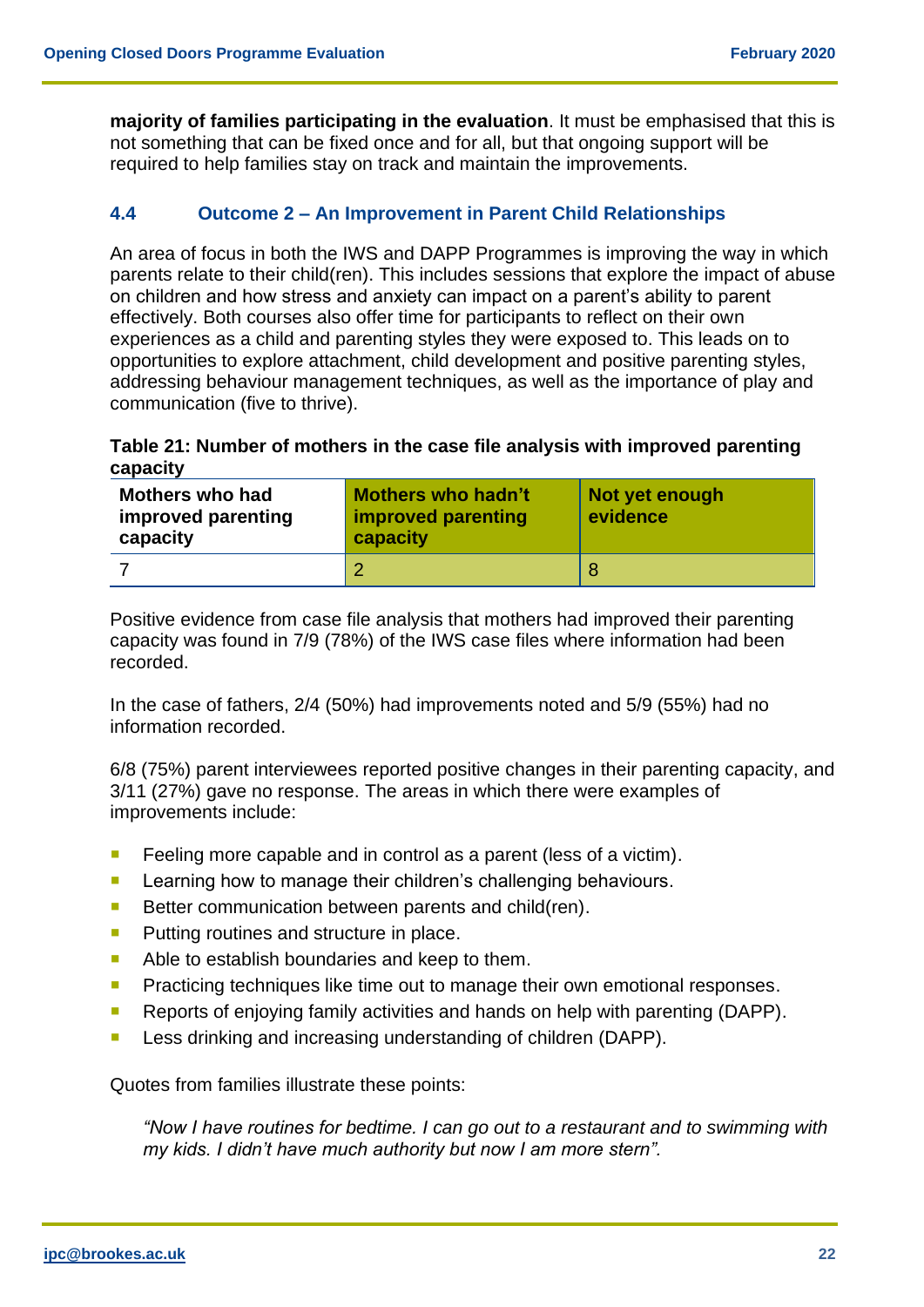*"I have a better understanding now. I have more patience now. I can now see why a child may be difficult".*

*"I know I need to ask to take a time out. Before I was fight or flight person. This is a useful tool for me – I can say I need a time out" (DAPP).*

*"My boundaries are better. I'm more relaxed. Other stuff is OK. I've learned to deal with my boys – but I can't change everything".*

*"I am back to work. I have routines with the kids I am more assertive. I am more confident".* 

One parent also commented positively on the methods used to facilitate learning:

*"They used flash cards - how to communicate with kids – useful little things for parenting. I am absorbing this" (DAPP).*

However, a comment from one parent is a reminder that family life remains challenging:

*"Xmas is a worry – I am dreading it".*

**In summary, it appears that progress is being made towards achieving outcome 2, improving parent child relationships** but it is difficult to evaluate effectively as at the point at which this evaluation was carried out a high percentage of cases had nothing recorded.

## <span id="page-23-0"></span>**4.5 Outcome 3 – Children and Young People Experience a Reduction in Emotional Stress**

There was clear evidence from a range of sources that child emotional health and wellbeing had improved as a result of their involvement in the project.

|                      | Table 22: Number of children in the case file analysis with improved emotional |
|----------------------|--------------------------------------------------------------------------------|
| health and wellbeing |                                                                                |

| <b>Children with improved</b><br>emotional health and<br>wellbeing | <b>Children whose</b><br>emotional health and<br>wellbeing did not<br>improve | Unclear $-$<br>insufficient<br>information to make<br>a judgement |
|--------------------------------------------------------------------|-------------------------------------------------------------------------------|-------------------------------------------------------------------|
| 18                                                                 |                                                                               | $\overline{4}$                                                    |

Positive evidence from case file analysis that children had experienced an improvement in emotional health and wellbeing was found on a very high proportion (18/19 or 95%) of children's case files where information had been recorded**.**

Indications of an improvement included examples where children were able to:

- $\blacksquare$  Talk openly about feelings.
- **Confidently identify abusive relationships.**
- Say where they would go to get support.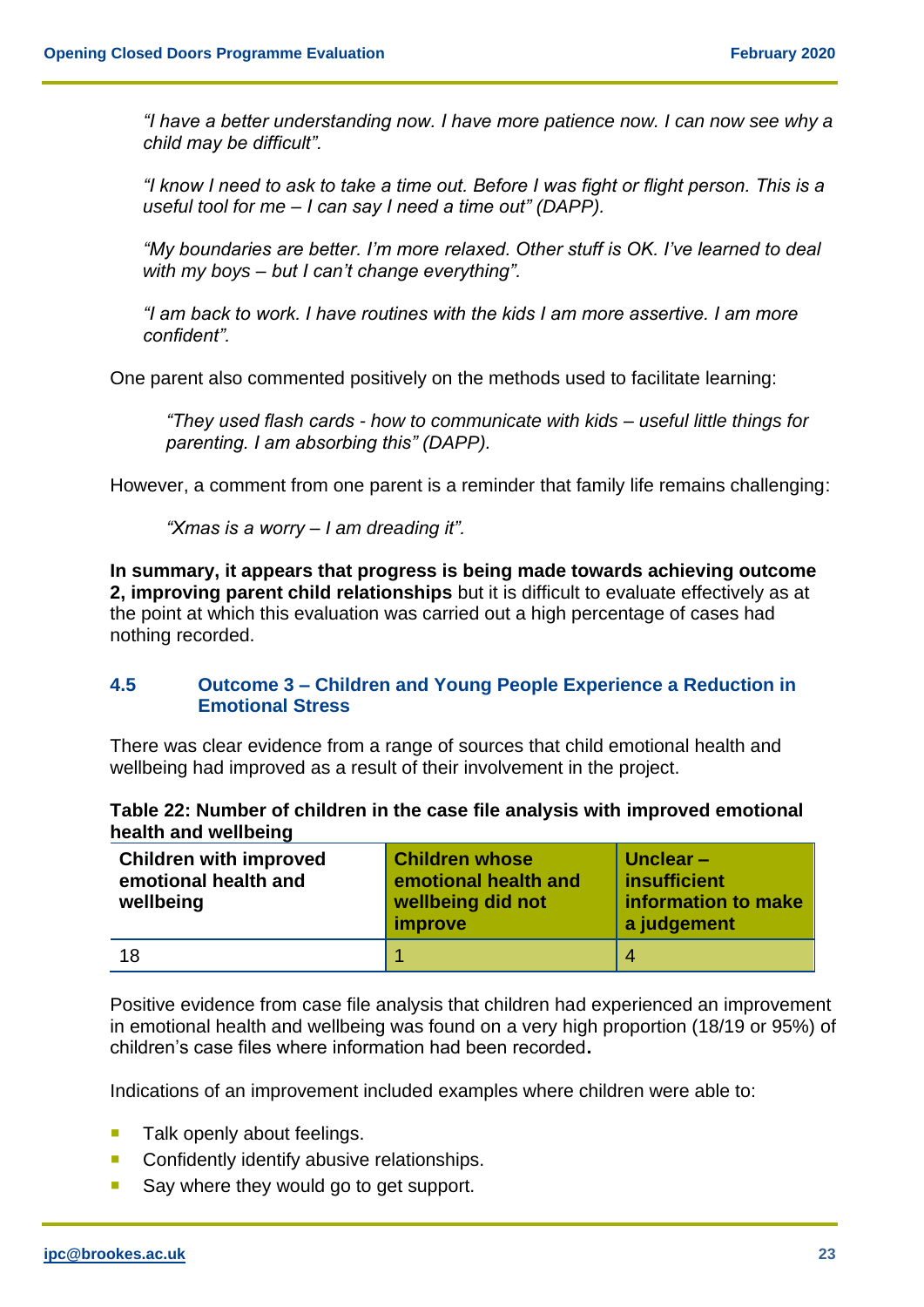Furthermore, 8/11 (72%) of parents interviewed had noticed a range of behaviours that suggested a reduction in their child's emotional stress, such as that the child was:

- **being less angry, aggressive, violent;**
- not running away;
- not wetting the bed;
- not self-harming; or
- **being happy, smiling, unguarded, more loving.**

*"The youngest has an anxiety box – this is really successful. She is less anxious – she understands about Mum and Dad not loving each other now but thinks we are still friends. She doesn't wet the bed any more or wet in school. School have said she is more confident"*

*"He can be loving towards me now. He's less aggressive"*

*"Yes – the boy was playing up in school hitting other kids. It calmed"*

*"It changed a lot – she did one to one work with R. They went out together. Her whole demeanour changed – she used to run away a lot"*

*"Self-harming has stopped completely"*

One grandparent mentioned that the improvement in her granddaughter's emotional wellbeing was attributable to a change in circumstances:

*"Yes, but because she now lives with me - not Mum. I now have custody legally and she is clearer about this"*

Another parent considered that not all their children had benefited equally, and there was still a need for support:

*"C's (son) behaviour has completely changed. P has got worse. Still could have more work done. More help is needed"*

**Strengths and Difficulties Questionnaire (SDQ) quantitative data** was collected from 75 parents of children participating in the STAR Programme, both pre and post intervention. The findings provide evidence that the Programme had a positive impact on child emotional health, wellbeing and behaviour including:

- A statistically significant positive change in the child's emotional problems, conduct problems and total difficulties scores between initial and end data collection points.
- A medium effect size (.3), which can be interpreted as demonstrating that there was a medium decrease in the child's emotional problems, conduct problems and total difficulties scores between initial and end data collection points.

See Appendix Two for full description of the findings.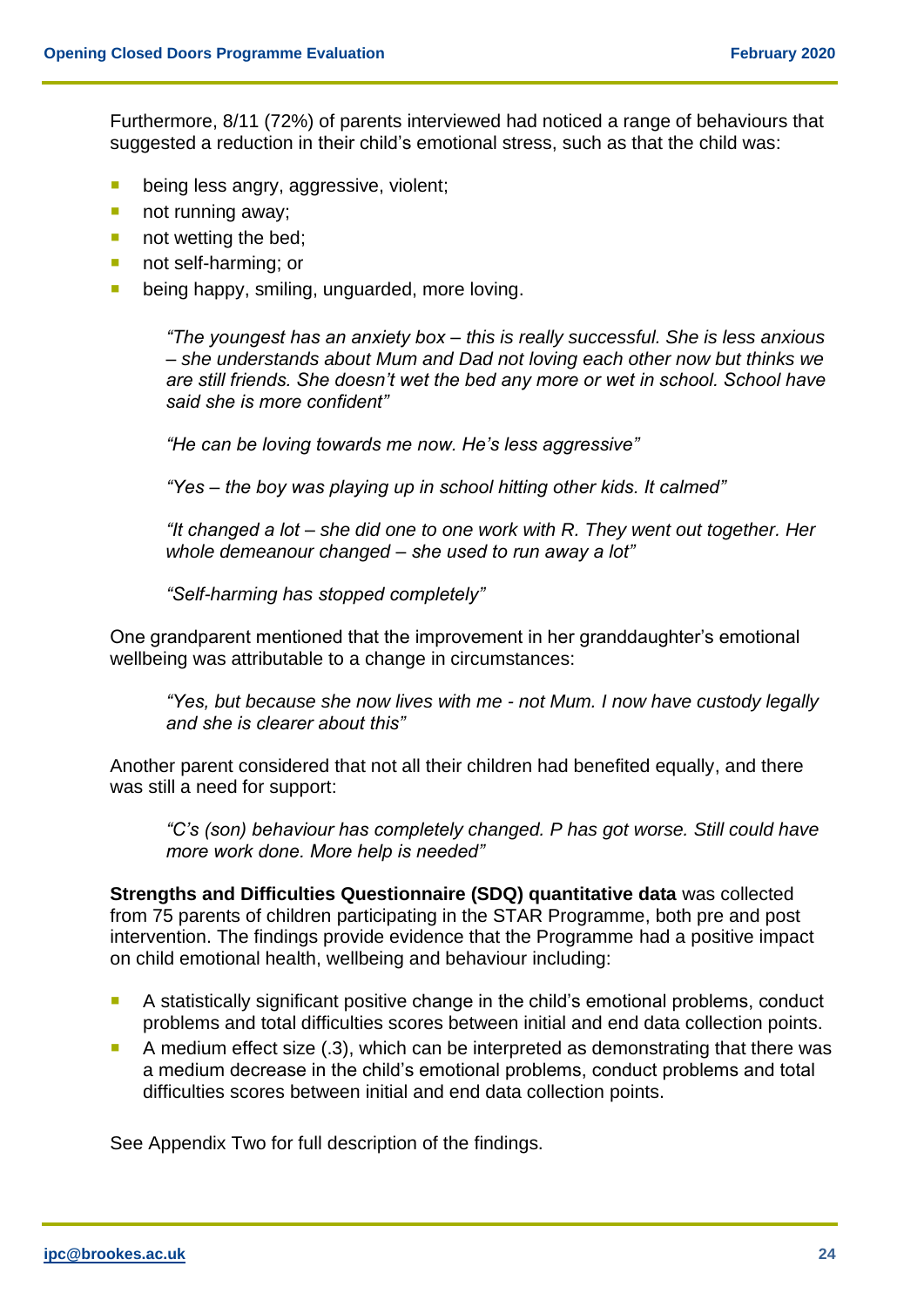| Table 23: Number of children in the case file analysis with improved |  |
|----------------------------------------------------------------------|--|
| communication about their feelings                                   |  |

| Children able to<br>communicate their<br>feelings | <b>Children sometimes or</b><br>beginning to<br>communicate their<br>feelings | <b>Children unable to</b><br>communicate their<br>feelings |
|---------------------------------------------------|-------------------------------------------------------------------------------|------------------------------------------------------------|
| 19                                                |                                                                               | 3                                                          |

A particularly strong protective factor for children who are experiencing domestic abuse is the extent to which they feel able to communicate their feelings, rather than keep them hidden.

Positive evidence from case file analysis that children had improved how well they could communicate their feelings was identified in 19/22 (86%) of case files. For example, one child was able to communicate openly and honestly about her experience of domestic abuse and about missing her Dad.

Family interview data was a little more mixed with 4/11 (36%) interviewees suggesting that there had been an improvement for their child in this area, for example:

*"She started to talk to me more"*

*"They come and talk to me all the time"*

However, 2/11 (18%) interviewees suggested that there was still room for improvement for their child in this area, for example:

*"There is still something wrong – he is quiet. He says he misses his Dad"*

2/11 (18%) interviewees suggested that there had been no change, as their child had always been able to express their feelings, for example:

*"She talks to me about feelings, but she always did do this"*

3/11 (27%) did not respond to this question.

# **Table 24: Number of children in the case file analysis who appeared to become more resilient**

| <b>More resilient</b> | <b>Not more resilient</b> | Insufficient evidence,<br>work still ongoing |
|-----------------------|---------------------------|----------------------------------------------|
| ィク                    |                           |                                              |

In 12/14 (86%) of children's case files where there was evidence of child resilience levels, the children appeared to have become more resilient by the end of the intervention, but in 9/23 (39%) cases, this was still as yet unclear.

Some of the parent interviewees agreed that their child had become more resilient and gave the following examples: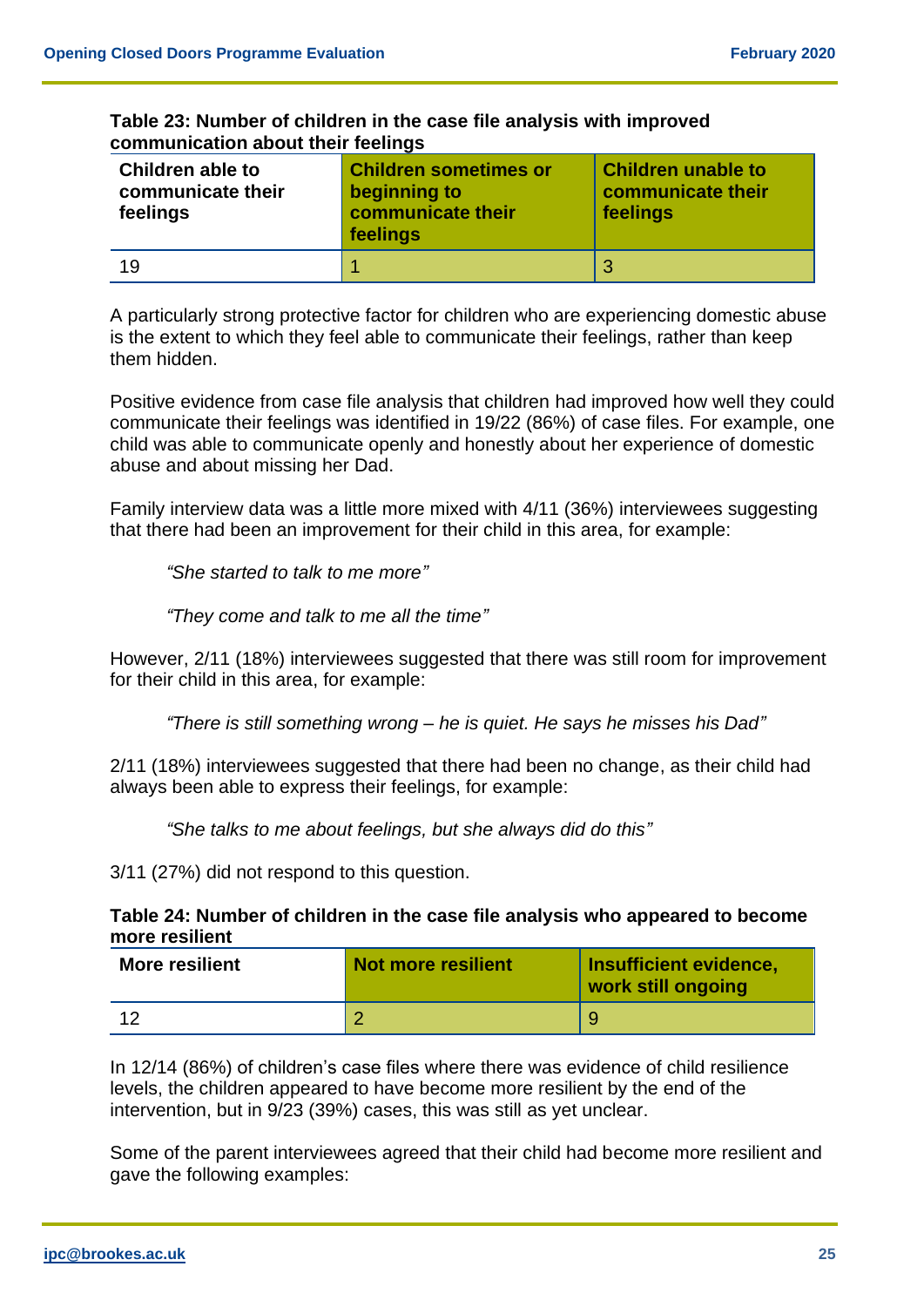*"able to understand DV is not her fault and how to keep safe"* (Mum)

*"more understanding of acceptable and unacceptable behaviours* (Mum)

## **Table 25: Number of children in the case file analysis considered to have improved coping strategies**

| <b>Children considered to have</b><br>improved coping strategies | Unclear, too early to<br>tell work still ongoing | <b>Not Applicable</b> |
|------------------------------------------------------------------|--------------------------------------------------|-----------------------|
|                                                                  |                                                  |                       |

Positive evidence from case file analysis that children had improved coping strategies was identified in 10/10 **(100%)** of children's case records where information about this was available. However, in another 11/23 (48%) of cases, this was as yet unclear.

For example, some children were better able to control some of the negative behaviour that had emerged in response to domestic abuse such as 'angry outbursts', self-harm, and/or other manifestations of trauma.

**In summary there is relatively strong evidence to suggest that Outcome 3 –** *children and young people experience a reduction in emotional stress* **has been achieved for a significant number of children in the cohort of families participating in the evaluation**. The data is also positive for building resilience and coping strategies but less robust as data is missing for a significant number of cases where work is still ongoing.

# <span id="page-26-0"></span>**4.6 Outcome 4 – Children and Young People Develop Positive Peer Relationships (through the Programme)**

**Table 26: Number of children in the case file analysis developing positive peer relationships**

| Children who developed positive peer | Information not available / |  |
|--------------------------------------|-----------------------------|--|
| relationships                        | recorded                    |  |
| 13                                   | 10                          |  |

In 13/13 **(100%)** of children's case files where there was evidence relating to children's peer relationships, this demonstrated that children had developed positive peer relationships while attending group sessions. However, in another 10/23 (43%) cases, no information about this outcome was available**.** 

Examples included children who had enjoyed working together and sharing stories and had been able to develop trusting relationships.

During family interviews, only 2/11 interviewees responded positively to a question about their child's peer relationships, whilst the majority 9/11 (81%) responded negatively**.** Reasons were mixed and included that their child hadn't attended a group (they'd had one to one support), child already had friendships, or that their child had continued to struggle with friendships. In a couple of cases children had established positive peer relationships in the group, but this didn't continue beyond the sessions due to not being at the same school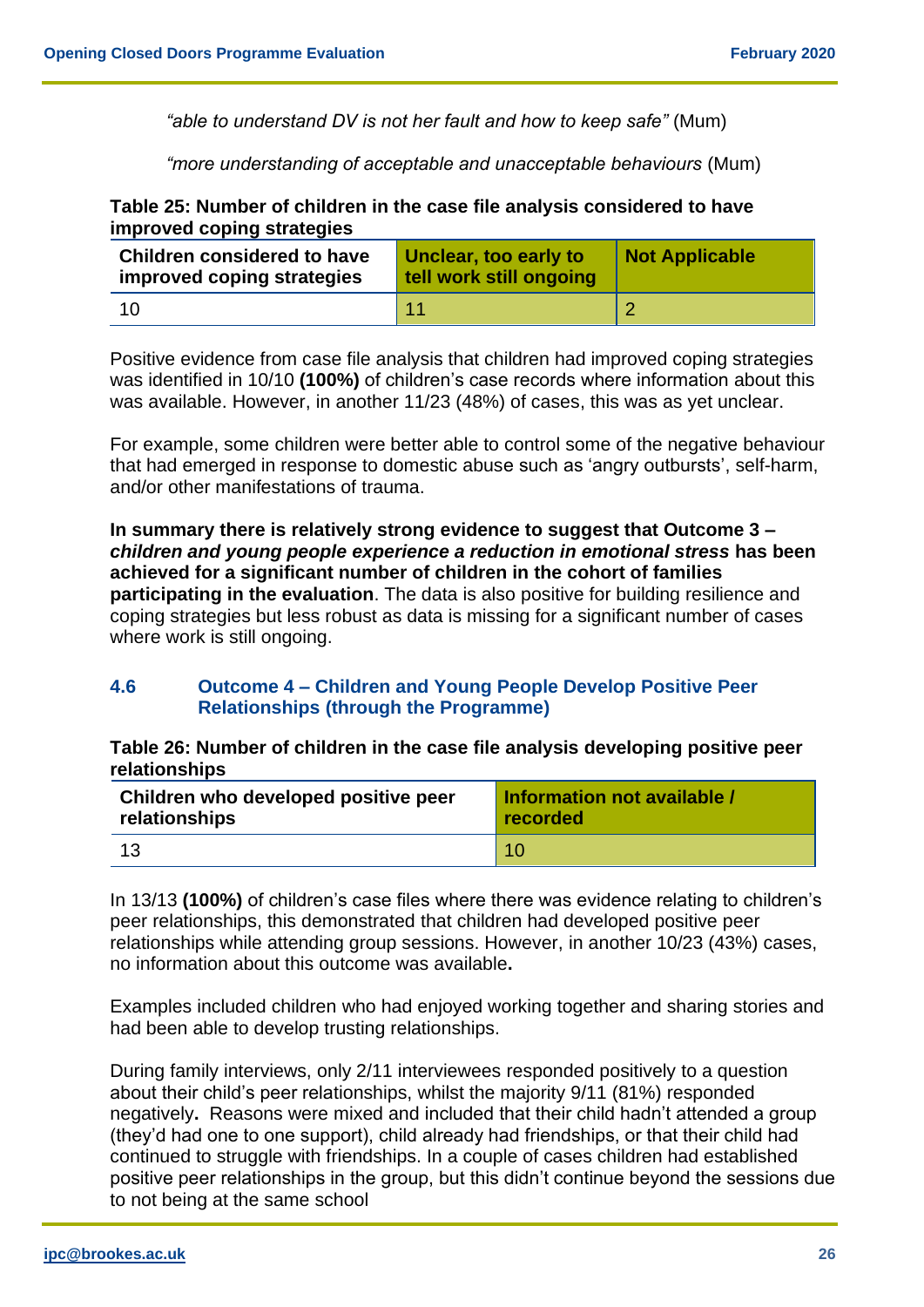*"No – he is still getting bullied in school"*

*"He did make a friend in the group, but they didn't keep up – different schools"*

**Strengths and Difficulties Questionnaire (SDQ) data** was collected both from parents and carers and from children themselves both before and after participation in the STAR programme. The findings from an analysis of this data support the ambivalent responses from family interviews. In particular, parent/carer SDQ reports indicate very high levels (very low scores) of peer problems regarding their child initially. This finding of very high levels of peer problems was also repeated based on the child SDQ selfreports. Analysis of parent/carer SDQ initial and end data regarding their child's peer relationships demonstrated that there was no statistically significant change between the start and end of the intervention.

At the time that the outcomes for the Programme were being set, at its outset, it was assumed that the STAR programme for children and young people would be delivered in group sessions. When the programme was up and running, Barnardo's recognised that this didn't always suit the children and young people being referred and therefore offered a more flexible option of 1 to 1 delivery that was well received and became a popular choice that fitted better with need. Given that high levels of peer problems were identified in the initial SDQ, it is not surprising that a relatively short intervention focusing on a whole range of needs might not help children and young people improve their peer relationships. The groups that did run drew in participants from an area that was wider than school catchment areas and therefore when groups ended there was unlikely to be many opportunities for friendships to be sustained.

Researchers also recognise that, if feedback had been sought from children themselves and/or from teachers rather than solely from their parents, a more positive response might have been demonstrated. In the longer term, it might be expected that children who have better emotional health and wellbeing will go on to develop more positive peer relationships. In the short timeframe of this evaluation, it has not been possible to demonstrate this.

# <span id="page-27-0"></span>**4.7 Outcome 5 – Children and Young People have improved School Attendance**

Although this outcome was selected in the planning stages of the Programme and a system set up to capture the data, in reality it was very difficult to obtain information from schools to validate whether or not the outcome was being achieved for individual children. No evidence regarding this outcome was found in the case files.

The variety of responses from parent interviews suggest there is no clear consensus on whether school attendance had improved or not for children who have participated in the Programme. 5/11 (45%) of parents stated that it had never been a problem, 2/11 (18%) that it was an ongoing problem, only 2/11 (18%) that it had changed for the better and 2/11 (18%) did not respond.

*"Always was 100%"* 

*"No – she was not attending she was bullied. This has not changed"*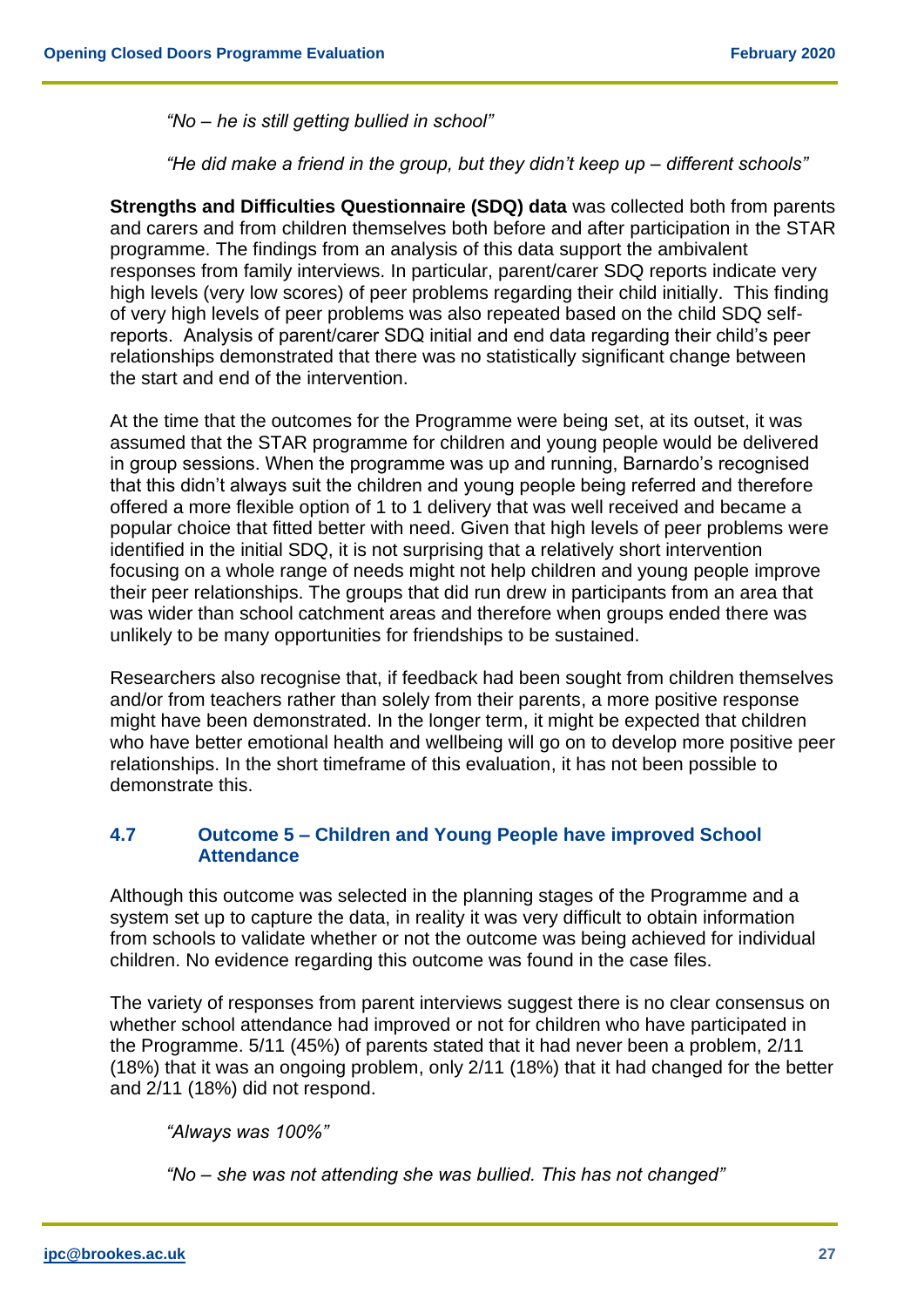*"Attendance wasn't good. – but I changed that now she lives with me"*

There was a slightly more positive response from parents participating in interviews to the question of whether children were more settled and engaging positively with learning from 4/11 (36%) parents. 2/11 (18%) said no change and the other 5/11 did not reply.

*"He has a special card he can use if he needs to"*

*"Yes, I think it settled it down a lot"*

*"She always did OK – she has improved though"*

*"C is doing better at school"*

# <span id="page-28-0"></span>**4.8 Outcome 6 – Families Able to Recover from Domestic Abuse**

Recovery from domestic abuse is likely to be a long and complex process that can extend over years and hence an outcome that is beyond the scope of this evaluation.

What researchers could consider was the extent to which domestic abuse experienced by families before becoming involved with the Programme reduced or stopped during their involvement with it, this being a vital first step towards recovery.

#### **Table 27: Number of IWS cases where domestic abuse was thought to have reduced or stopped, according to mother's case files**

| cases where domestic | cases where domestic  | <b>Incomplete Case File /</b> |
|----------------------|-----------------------|-------------------------------|
| abuse had reduced or | abuse had not reduced | <b>Unclear from the Case</b>  |
| stopped              | or stopped            | <b>File</b>                   |
| 12                   |                       |                               |

There was evidence that domestic abuse had reduced or stopped on 12/13 (92%) of IWS case files, where information about this had been recorded.

One of the main reasons why the abuse had reduced or stopped appears to be that the relationship had ended, and the perpetrator was no longer living in the family home. Another key factor referred to in case notes was that the perpetrator's behaviour had changed, for example one case file mentioned mum reporting that her partner had reduced substance misuse, another that dad was attending DAPP, and a third that mum felt better equipped to recognise and de-escalate situations and was more confident about using a safety strategy if needed.

These positive findings were reinforced by information recorded in the DAPP case files, where 4/5 (80%) suggested that domestic abuse had reduced or stopped, only one comment suggested that it hadn't and in 4/9 (44%) there was no information. Encouraging observations were made, for example that one father was now able to solve conflicts constructively. Another had moved from a position of denial, minimisation and blaming others to making changes to how he responded at home. Finally, one father was taking more responsibility rather than blaming his partner.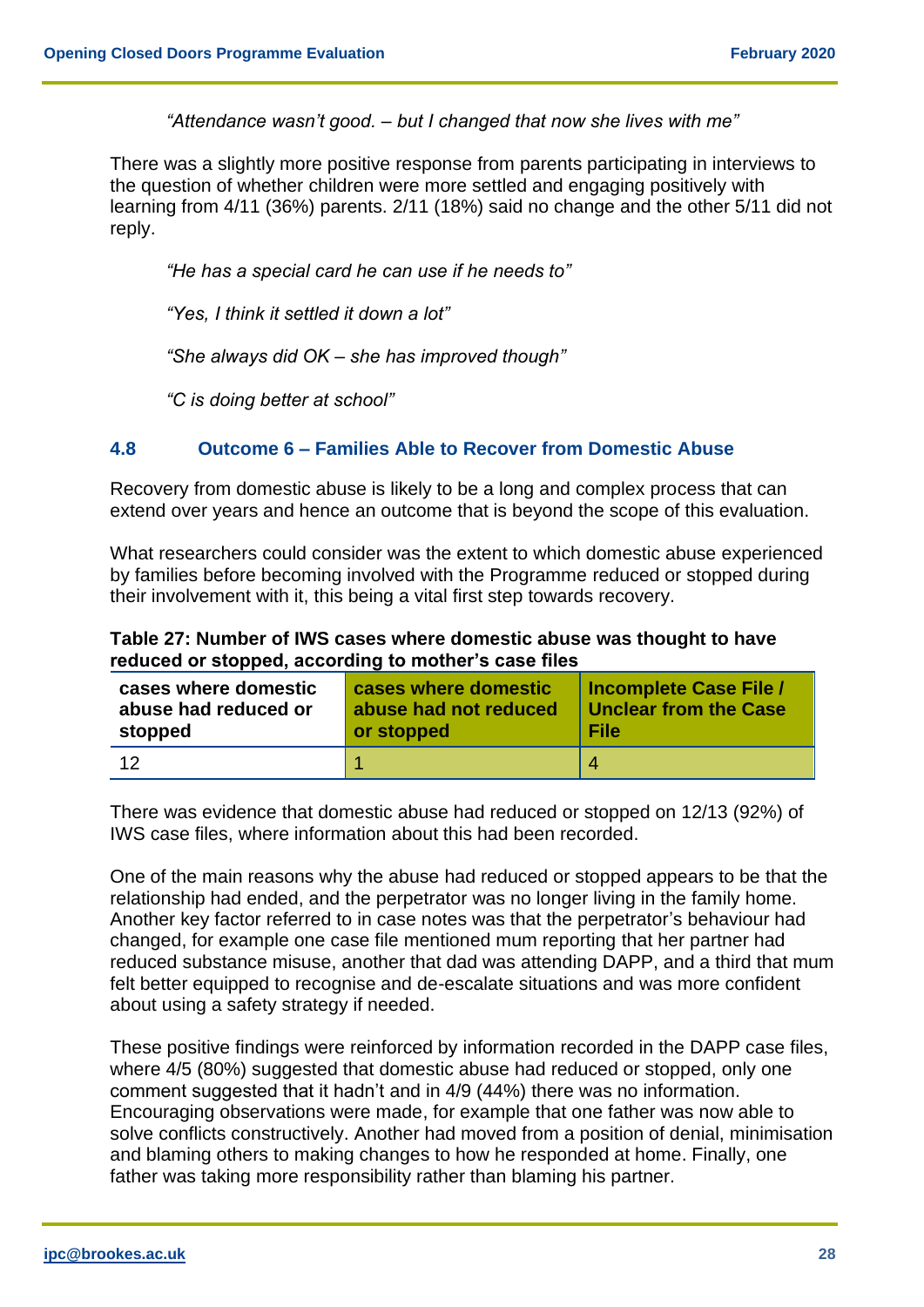Families were asked a slightly different question in the interviews which helps our understanding of the extent to which they were progressing in their recovery. The question was whether they (the parent) felt **optimistic about the future** and this elicited an interesting variety of responses. In terms of scoring, only 2/11 (18%) responded in the affirmative (with a 'yes'). 5/11 (45%) didn't know / weren't sure; and 4/11 (36%) gave no response to this question. The picture that emerges from comments made by interviewees suggests a high degree of uncertainty of what the future might hold and concern about being able to cope with ongoing challenges including children with additional needs and vulnerabilities who continue to need ongoing support:

*"I have to be positive about things. It is still a mess. I hope things get better but I can't tell"*

*"I am not sure about P – I worry a lot about her"*

*"Everyone has all gone now – I am on my own, but I still feel frail"*

*"I don't know. He knows right from wrong, but he is bullied and over-reacts. We can't change this – he has SEN – but this is trouble"*

# <span id="page-29-0"></span>**5 Analysis of the Quality of the Programme**

## <span id="page-29-1"></span>**5.1 Methodology for evaluating quality**

A similar methodology was used to analyse the quality of the Programme as for outcomes, i.e. case file analysis and family interviews. No standardised measures were used to evaluate aspects of organisational or practice quality. However, the findings do additionally draw on semi- structured interviews with professional stakeholders and feedback from social workers provided by Barnardo's. The analysis takes a thematic approach, exploring strengths and weaknesses and lessons learnt to inform future delivery.

Findings relating to the quality of the Programme sometimes provide direct evidence of the reasons for its success.

# <span id="page-29-2"></span>**5.2 Timeliness and quality of initial service response**

One of the key aspects of the Programme that professional interviewees highlighted as being helpful and working well was the speed and ease of access to the Programme. They liked the simple referral process and the fact that they were being responded to quickly. Case file analysis suggests that an initial visit and assessment was carried out within a reasonable period for a good number of individuals, especially children. For example, 15/23 (65%) of children were first seen within a month of receiving the referral. (The figures for IWS were 8/17 (47%) and DAPP 4/9 (44%). 7/11 (63%) of the families who were interviewed said they had been contacted quickly.

Case file analysis suggests that face to face meetings were the preferred option for the initial contact with families. In the case of mothers and children, joint home visits were often carried out by the Barnardo's worker and the child's allocated social worker. Notes on the IWS and STAR case files suggest that these workers took their time to explain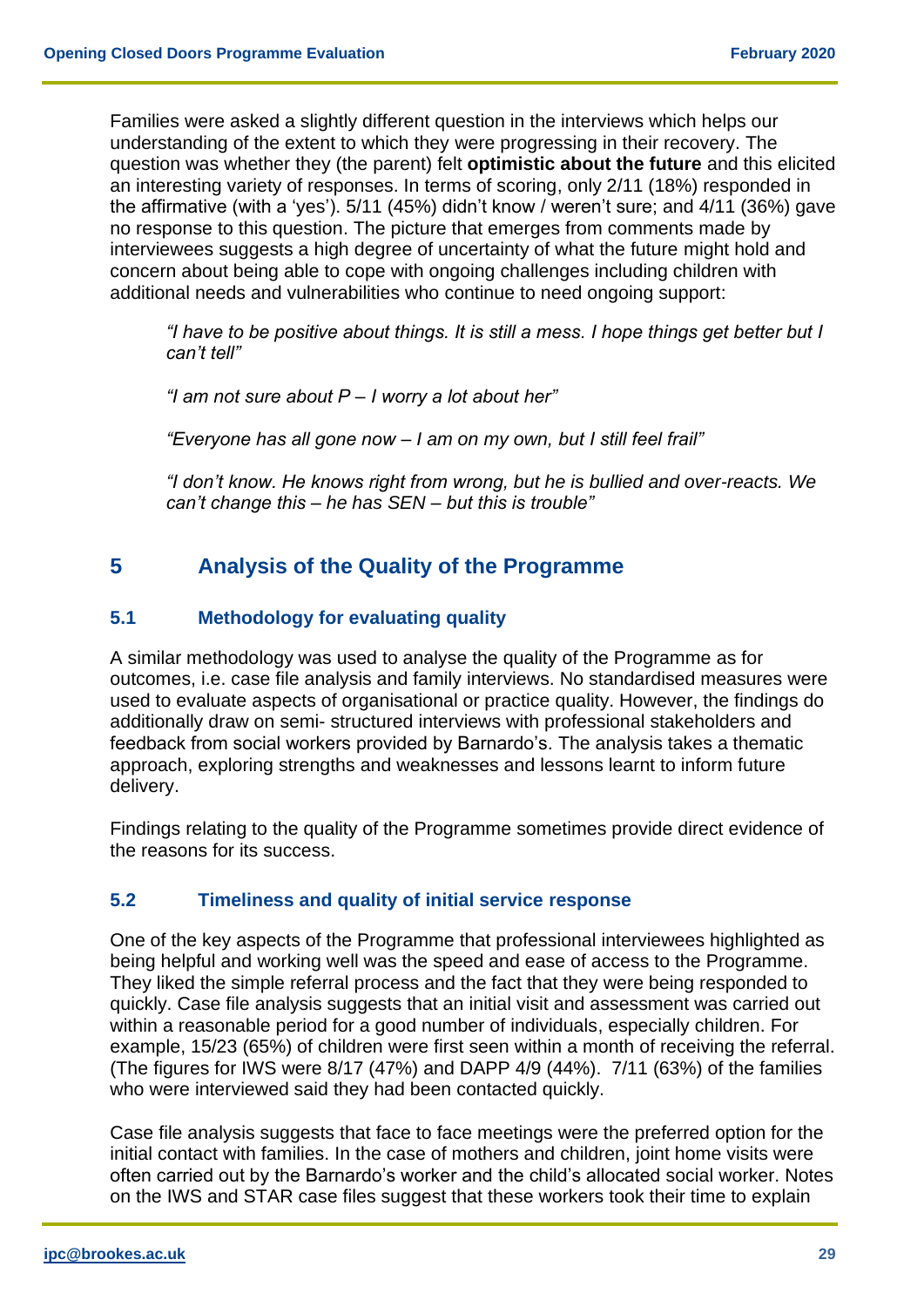the nature of the support very thoroughly and used the visit to begin to build a trusting relationship.

10/11 (90%) of the families interviewed felt that they had been able to ask questions and discuss their needs:

"*A letter came - then a phone call. They came and chatted. It was an assessment – I felt safe – they were approachable"*

In one case the worker arranged to visit a child in school for a couple of sessions so she could get to know the worker before going to a group.

There was also evidence on the DAPP case files that workers were very persistent in making contact and securing participation in the Programme. In one example, the worker arranged the initial meeting in a venue of dad's choice and spent a lot of time offering a range of opportunities and flexible options to engage him in the Programme. In another, the worker agreed to one to one work as dad's work shifts made it difficult to commit to regular groups.

However, of the two fathers interviewed, one had met with a DAPP worker at a core meeting, prior to attending a group, but the other did not appear to have had any introduction:

"*I didn't know what it was. It was daunting. When I was there it was fine. But a letter would have helped me – to tell me what was happening – to set the scene"*

An important part of the initial contact with family members was to co-produce a plan for support. There was evidence on IWS case files that a very high proportion, 16/17 (94%) of the women and 21/23 (91%) of the children, were engaged either fully or partially in co-producing their plan and making choices about how the support would be delivered.

*"They planned for the kids and me at the same time. There was a link between the girls' course and mine…..I asked for a one to one support – I didn't want a group. They listened to this"*

<span id="page-30-0"></span>In contrast only 3/9 (33%) of men were partially engaged in co-producing their plans.

# **5.3 Programme delivery**

The Opening Closed Doors Programme is a new approach to supporting families who have experienced domestic abuse. Key features are highlighted below together with an analysis of strengths and areas of challenge.

#### **Use of evidence-based interventions**

IWS, DAPP and the STAR for children and young people are considered to be evidence-based programmes and were perceived by professionals as being sound interventions that are well established approaches with some evidence of success.

# **Whole family offer**

At least three of the professionals interviewed referred to the benefits of a holistic approach: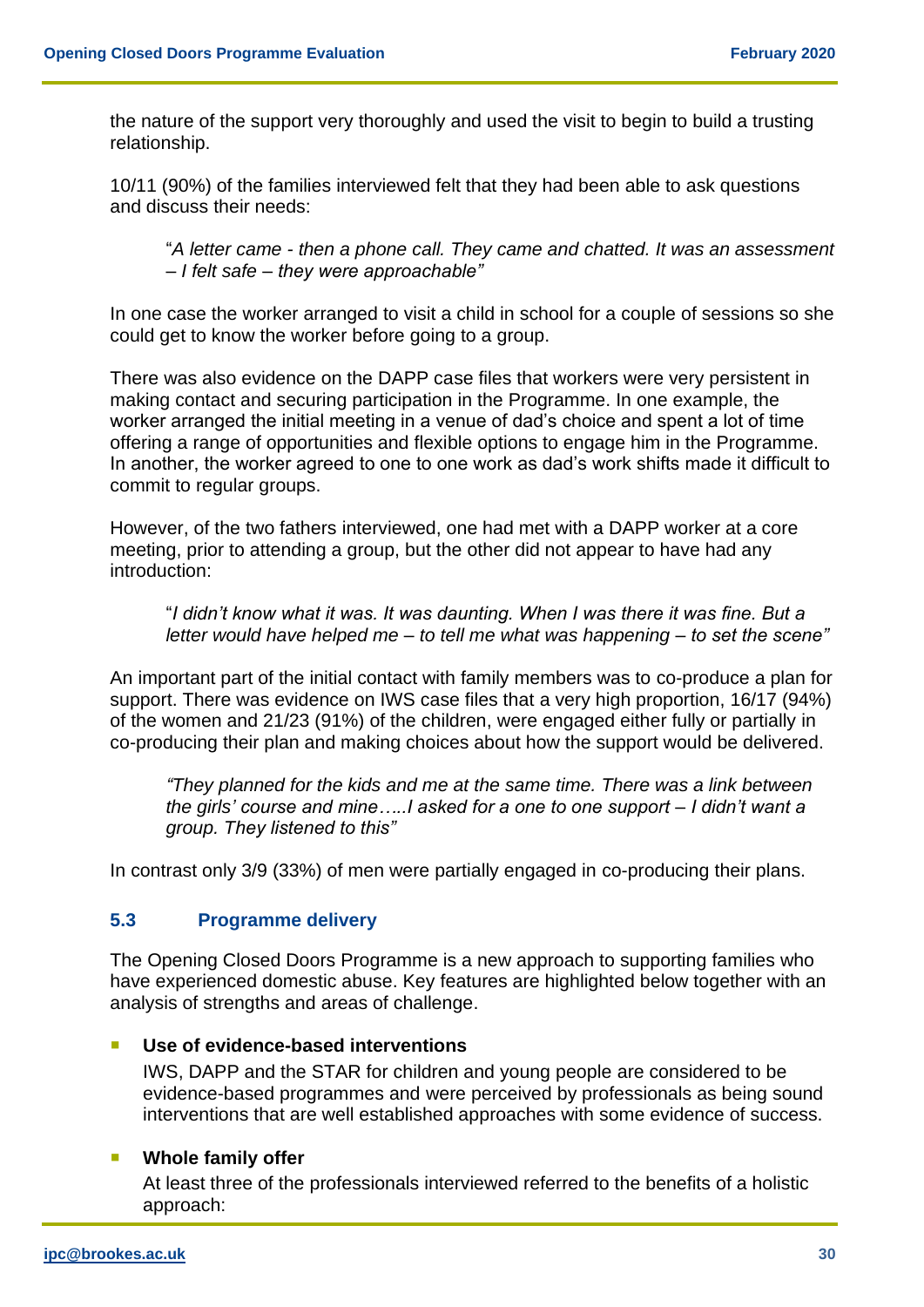*"The whole family offer is really important. There was support for women (and to a lesser extent men and children) already but it was not connected. It supports victims to know that the perpetrator is also trying to change"* 

IWS case file analysis identified some cases where it was recorded that there had been a positive benefit to both parents. For example, in one case the father had benefitted from completing the DAPP programme and the mother had noted he was calmer, and their relationship had improved. In another case, both Mum and Dad completed their respective programmes, and both had learned that verbal abuse is abuse and has an emotional impact, hence both made changes.

*"We could all talk together because we were covering the same topics"* (Mum)

## **A** flexible approach to delivery, tailored to the needs of the individual/family

Case file analysis and both professional and family interviews provide strong evidence that this is one of the greatest strengths of the Programme. In 14/17 (82%) of the IWS case files, 17/23 (74%) of the STAR case files and 6/9 (67%) of the DAPP case files, interventions were either well or partially well-tailored to need.

Flexibility was mentioned in terms of having an option between one to one delivery or attending a group (sometimes the first would proceed the second), a choice of location, examples included at home, in community settings or at school, and a choice of time.

There was evidence in case files that an interpreter had been used with one family. One had adapted the STAR sessions to focus on emotional and psychological abuse, another had added additional sessions on managing emotions due to a child's issues with anger. A worker had been responsive to mum's learning needs, allowing her to off load if other concerns were worrying her, rather than sticking rigidly with the planned sessions.

6/11 (54%) of families interviewed mentioned the benefits of flexible delivery:

*"I did one to one at home a few times and then I went to a group with 2 others. They collected him from school and took him to the Hub on a Friday afternoon then brought him home"*

*"They saw me at home – this was perfect. They always came on days when I wasn't working – they fitted in with my routine – so we could talk when the kids were at school"*

Social workers gave positive feedback:

*"I like the flexibility of the programme, the way that it is adapted to the individual and the family which is better than just offering groups"*

*"She worked with the 5-year-old with cerebral palsy and adapted the programme to meet her needs"*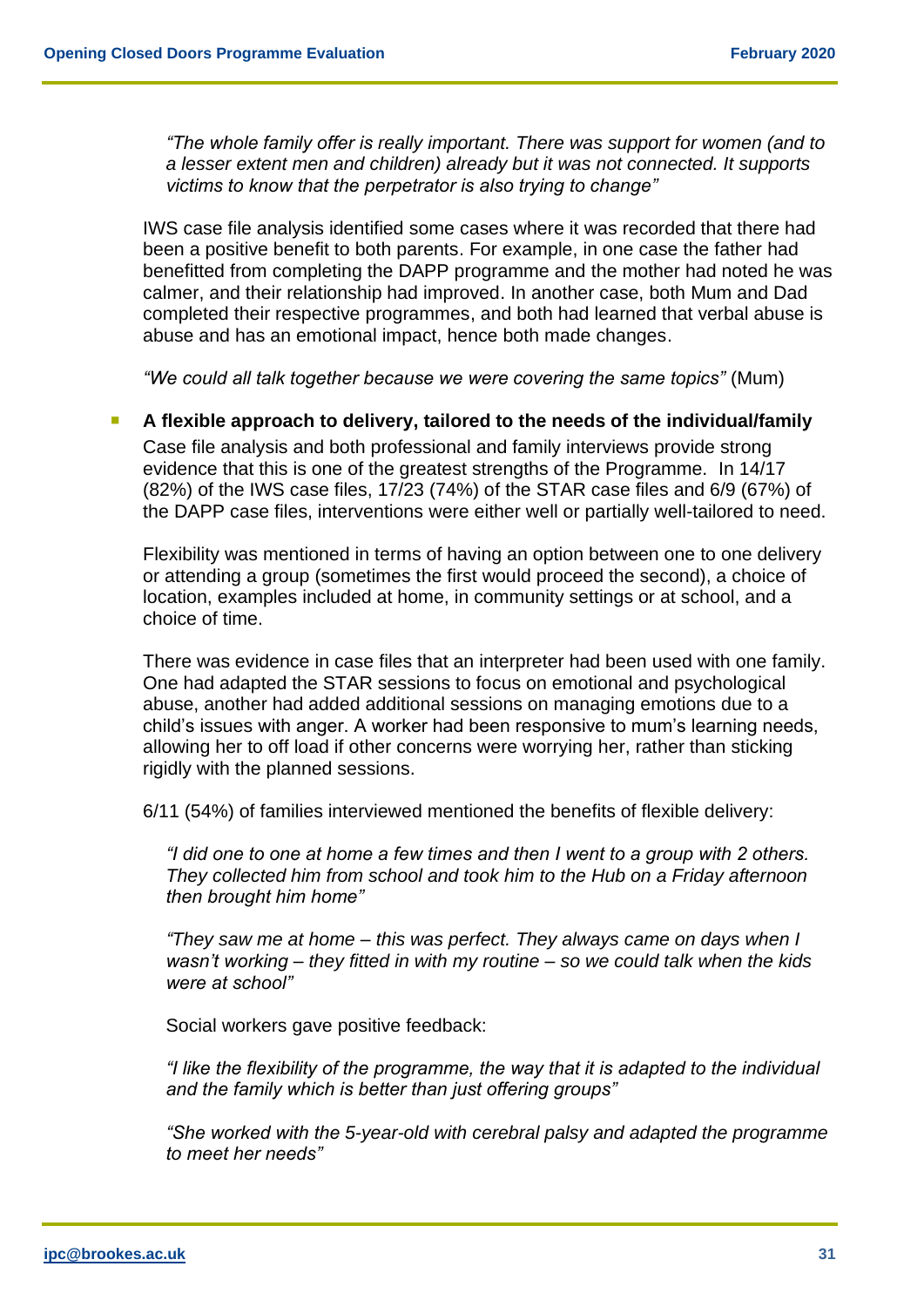One of the Service Managers described being very pleased and impressed that the Programme was able to work with and provide *"support outside of the norm"* for individuals in a same sex relationship and in a case of abuse by a young person to their parent.

Only one example was found of a case where it appeared that there were accessibility issues for a father with learning difficulties who had difficulties getting to the venue and completing the homework.

#### **Strengths based and solutions focused**

In 16/17 (94%) of the IWS case files, 13/23 (57%) of the STAR case files and 4/9 (44%) of DAPP case files, interventions were seen to be quite or very strengths based and solutions focused. Examples of work carried out include several sessions about reframing Mum's experience, highlighting strengths and building confidence. Work with children included examples of encouraging a child to identify what he was good at, another highlighted that a child was able to talk positively about herself and what she was good at in later sessions.

#### **A focus on safety and risk management**

In a programme of this kind, safeguarding is a primary concern. There was good evidence on IWS and STAR case files that this aspect was treated very seriously. For example, safety plans and risk assessment checklists were completed with mothers and children, Barnardo's workers raised concerns with social workers and attended core meetings to share information and were closely involved in statutory child protection and court processes.

#### **Interactive and engaging activities**

Three of the families interviewed said that they welcomed the range of methods and tools that had helped them to develop their understanding of domestic abuse and parenting, open up about their experiences and learn new skills and behaviours:

*"We did a lot of talking about feelings, we used graphs and poems"* 

*"They used a white board. Lots of discussion. I didn't know about controlling behaviours"*

*"I had done Llamau – which was paperwork and worksheets etc so I thought it would be the same. It was completely different – it was the same stuff about DV but done in a completely different way. This was more us coming up with things – we did activities with post its and white boards etc. It made me think. I learned stuff*"

#### **Highly skilled and motivated staff**

Much positive feedback was provided to researchers about the strengths of staff working on the Programme. Children's case files frequently mentioned how well staff had been able to establish trusting relationships that enabled children to feel safe enough to open up about difficult experiences and feelings and engage in activities to help them recover and move on. In one case, a worker had provided a child with choice and time to reflect when ready, combining serious conversations with fun activities. Another described a child feeling safe with the worker and her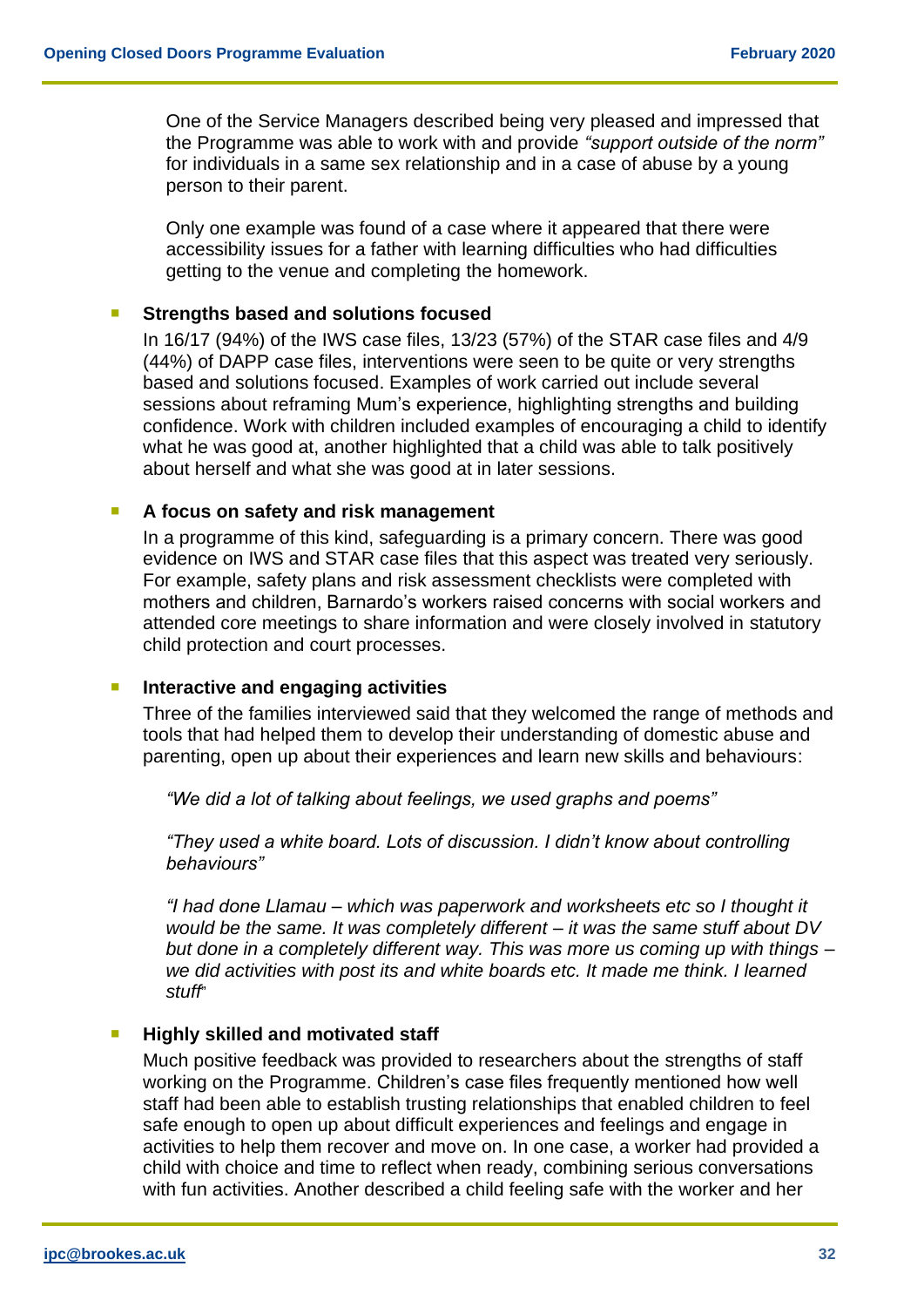growing ability and confidence to talk about her experience of parents' aggression. Other comments include that a worker was responsive to a child's different moods, another worker listened and acted on the concerns of a child.

Parents too spoke highly about the staff in their interviews, highlighting qualities that included being empathetic, caring, responsive, flexible, encouraging, able to create a bond and a safe space for change and development to take place:

*"She (child) got close to R and another lady. She was going with R and was happy to go with her. She wouldn't have done that with anyone else"* (mum)

*"She comes a lot and she has advice for me and I can talk about anything – not just the DV issues"* (mum)

*"Staff attitudes etc were fabulous. Fantastic support – ringing and checking in"* (mum)

*"The staff were very good. I liked her. She was patient and listened. She and the guy had lots of knowledge"* (dad)

*The Barnardo's workers were very caring. They understand us. She told me I'm not a bad guy – just made mistakes. She's very positive – I can change she told me."* (dad)

*"I didn't feel like they were doing a job of work. I could chat to them, it was confidential. I could tell them or ask them anything without feeling they were judging me. They were friendly and open minded. I felt so comfortable" (mum)*

Professional interviewees considered that the workers had been well trained and prepared to deliver the interventions. Social worker feedback was equally positive, for example:

*"I set in on a session with a worker who was very professional, friendly and engaging to the female adult she was working with"*

*"The workers have been a pleasure to work with and have built great working relationships with the parents I have also been working with"* 

Comments on the DAPP case files suggest that the workers challenged perpetrators appropriately. For example, one man's record referred to the worker having challenged his entrenched views and minimisation of his responsibility for his actions. Another described appropriate challenge in respect of cultural differences in attitudes to women. One of the Service Managers interviewed commented that:

*"DAPP has been a big wake up call for some, course leaders are up front and challenging, which some men found helpful, others disconnected"*

Only one challenge around staffing was mentioned during an interview and this was related to one local authority where there had been a gap in service due to both Barnardo's workers being off sick and some initial difficulties in replacing them.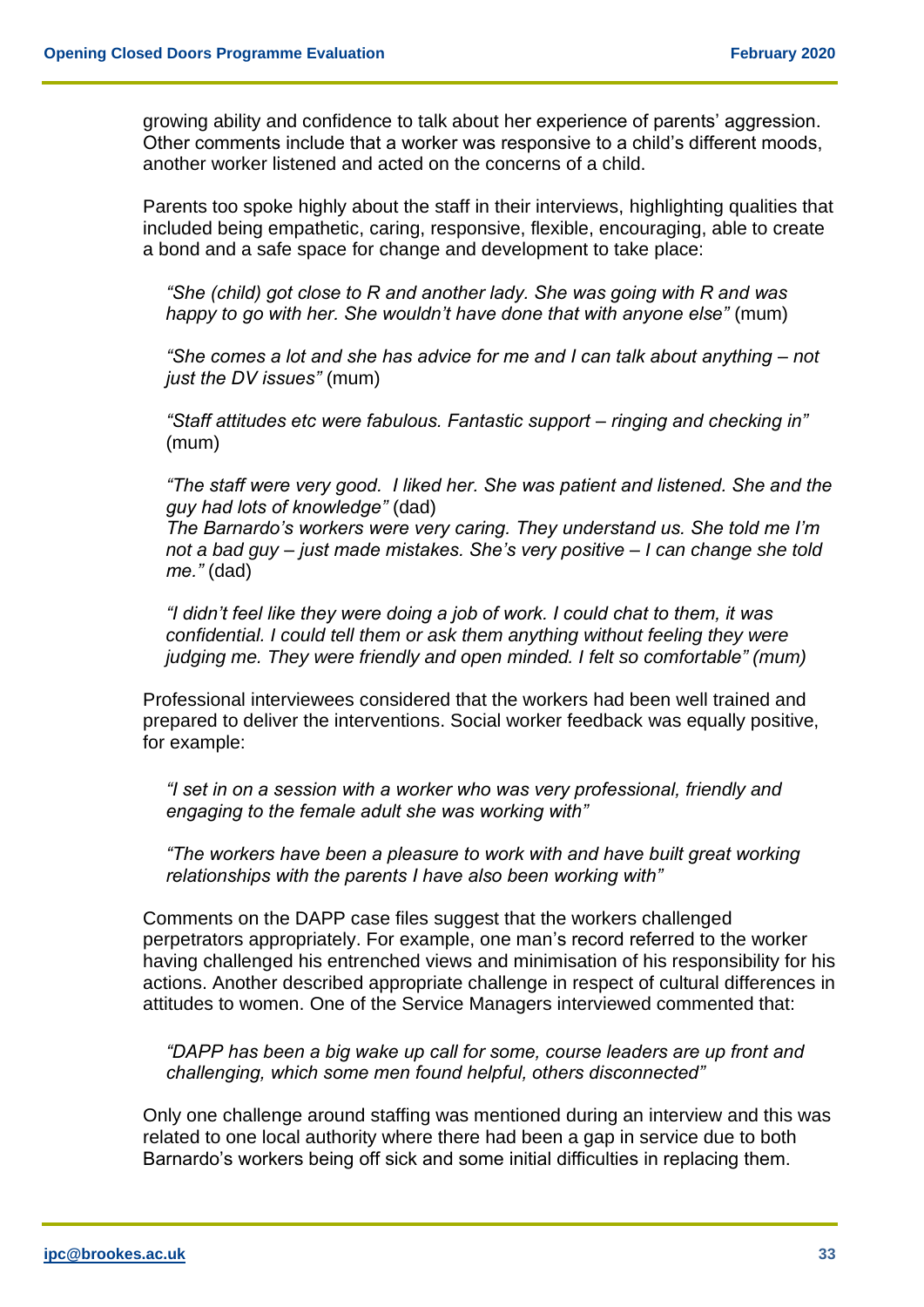#### **Partnership working**

Case file analysis suggests that workers have co-ordinated well with other agencies involved with the families. In 16/17 (94%) of IWS case files, 8/9 (88%) of DAPP case files and 23/23 (100%) of STAR case files the intervention was well or partially well co-ordinated.

Communications with social workers, schools and other services for example young carers, as well as between workers delivering the different interventions were evident. Social workers in particular praised the close links and integrated working:

*"If there are any issues she rings or emails me"*

*"They are undertaking some truly meaningful work with parents and children. Most important however is the quality of the feedback that we are receiving and the way that the information is bringing the child's voice into the decision- making process. Their presence in the office with us also makes us feel like a multidisciplinary team"*

Service managers spoke positively about useful contributions that workers had made to assessment and planning and the benefits of co-location:

*"If a family comes in, they can meet with them too". "Biggest strength of the project. Social workers can easily approach them"* 

*"They have slotted in well"* 

Barriers to partnership working were also highlighted in some of the professional interviews. These include Barnardo's workers not having access to the Children's Services database WCCIS, and not having co-location in all local authority areas.

#### **Feedback and evaluation of progress**

Several of the parents who participated in the interviews mentioned that they liked getting feedback both about how their children were getting on and how well they were progressing:

*"R would keep me informed about what she was doing with the kids – I will get a report"*

*"They did a mood thing with us – a scale – beginning and end – this was helpful"*

*"They did an impact form – the same one they had done at the beginning to see how I had changed"*

One of the professional interviewees also mentioned that they liked the fact that participants were working towards tangible outcomes with regular reviews of progress to measure 'distance travelled'.

#### **Endings, follow up and ongoing support**

Four of the families interviewed felt that the Programme had not been long enough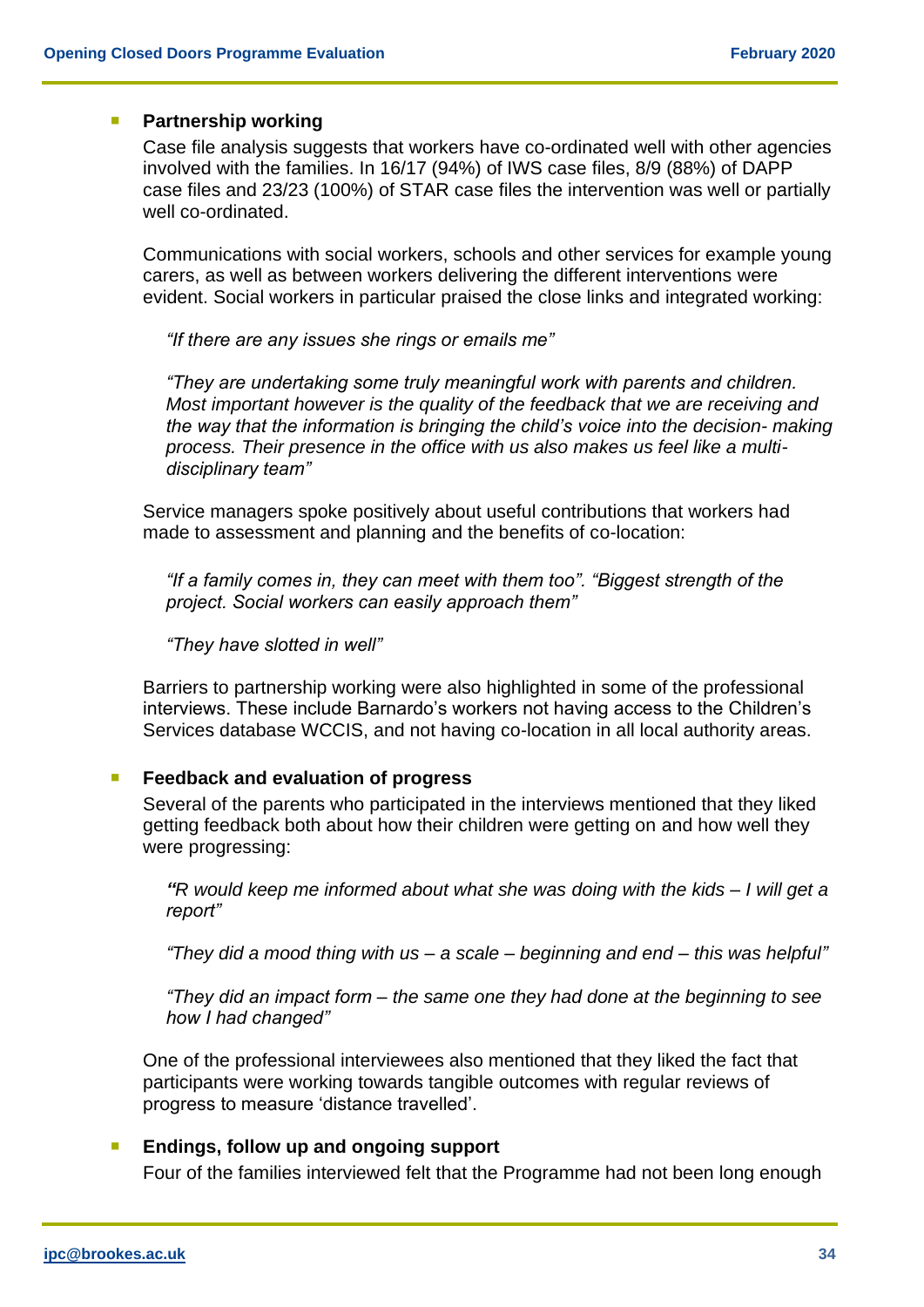*"The length wasn't long enough. It covered lots of areas but more depth was needed"* 

*"It could have been longer. It was intense and then there is nothing. Not a long enough course for 13 years of abuse and it is still ongoing.*

A sense of loss was expressed by two other parents in relation to the ending of the Programme:

*"E didn't really know why it had ended. R just wasn't there anymore – and she was attached to her. Changes in people are hard for her – she doesn't like changes"*

*"I have no support now it has ended – and I am going through court proceedings now and I need help"*

*"Everyone has all gone now – I am on my own but I still feel frail"*

Evidence on children's case files implied that workers were sensitive to the loss and need for ongoing support and made efforts to provide follow up and input from other services as needed. For example, in one case it was noted that the worker had been successful in getting in other supports, for example: young carers and mediation counselling. In another, the worker did a follow up session in McDonald's, another was considering an exit strategy (Go Girls Support) for when the worker would have to withdraw.

Notes on IWS case files also suggest concerns about women. In one case it was felt to be unclear how mum will manage after the release of her partner. Another mentioned long-term mental health issues, personality disorder and vulnerability leading to unhealthy choices.

However, in other cases, there was evidence that ongoing support was offered and was happening. For example, a worker continued to offer support to mum when the group sessions finished as dad had not completed DAPP. There was evidence that mum used this support, contacting the worker when needed to talk for example about the baby being removed, court etc. In another, mum had also completed the inter parental conflict course, "How to argue better", and was using the strategies learnt. The worker had informed mum she could contact her over the next year if she needed further advice.

#### **Level of engagement in the programme**

Case file analysis suggests mainly very high levels of engagement of children and families in the Programme, particularly children. Some chose not to engage, which is not surprising given that the Programme was working with families who have a statutory (Care and Support) Plan.

For example, in 15/17 (88%) of IWS case files, women were partially<sup>4</sup> or well engaged in the intervention. In 22/23 (95%) of STAR case files children were

<sup>4</sup> Partially engaged includes those that didn't complete all sessions, or didn't always participate very well in sessions e.g. quiet or inattentive/distracted, not joining in or not understanding/learning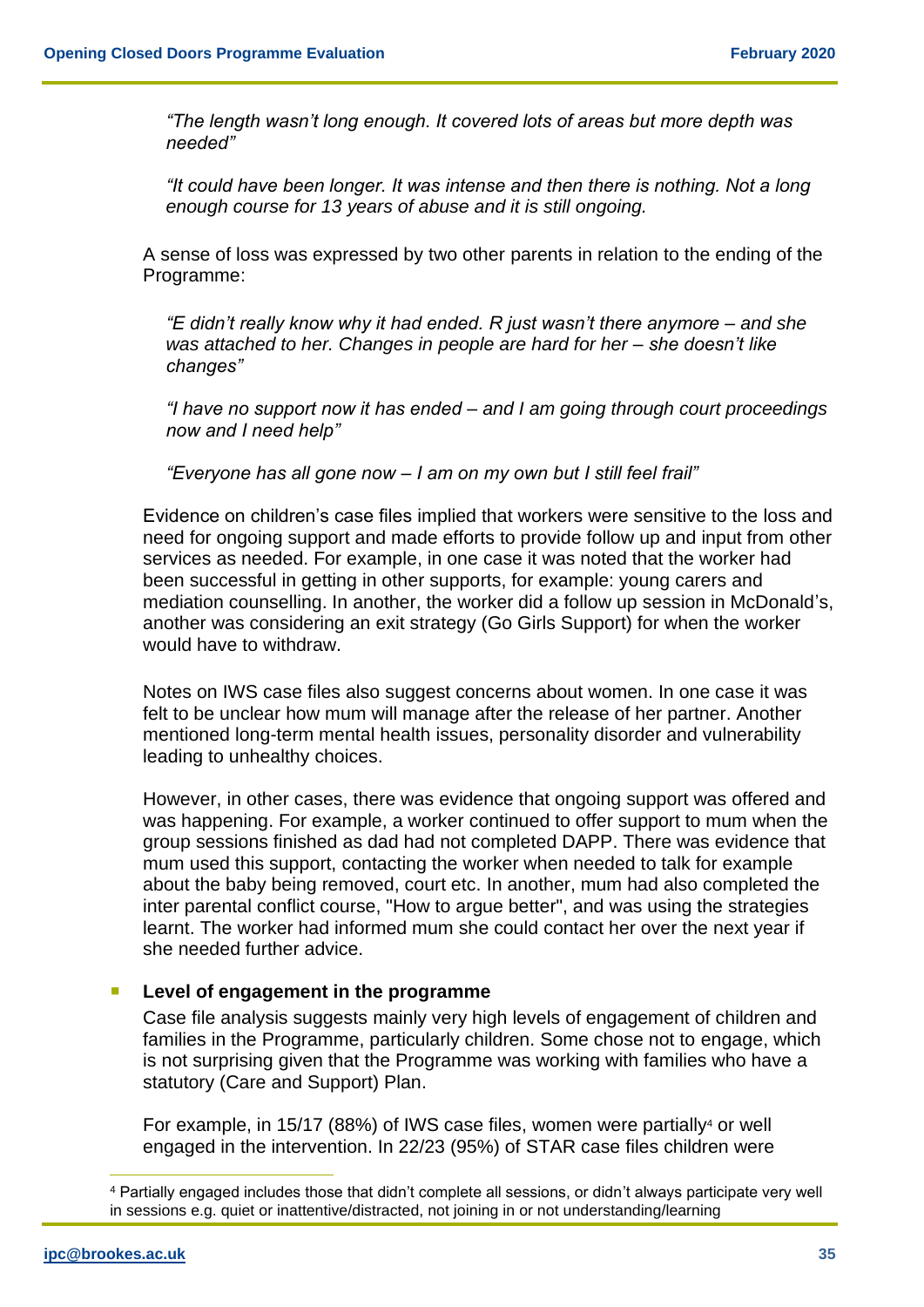partially or well engaged. In 7/9 (77%) of DAPP case files men were partially or well engaged in the intervention.

Comments on case files suggest that, despite all the positive aspects of the Programme, it can still be difficult for family members to engage fully.

# <span id="page-36-0"></span>**6 Limitations of the data / evaluation**

There was only a short timeframe for completing the evaluation. The Programme only started in March 2019 and had funding to run for a year. The evaluation had to be carried out and reported on by the end of January 2020. The number of completed cases was small so it was decided to include nearly complete cases too.

It was difficult to capture impact for some of the cases as work was only at midpoint review stage. Some families took longer to engage and needed 1 to 1 work first, there were some delayed starts for children due to parents not giving consent, plus some missed out on sessions and were needing to catch up. Attendance/progress tended not to be linear, there were stops and starts and sometimes repeats of interventions (or new ones, for example play therapy) were needed. Administration of the programme was complicated and required workers to be persistent and flexible, meaning short term 'results' were more difficult to achieve.

There were only nine DAPP case files to look at and recording was sparse. Only two of the family interviews were with perpetrators.

Some of the data from the standardised measures could not be used as there were high rates of attrition between completion of initial SDQ/WEMWBS and those completed at the end. Barnardo's staff commented on the difficulty of getting families to maintain interest in form filling when they were at the end of their interventions. They also suggested that children and young people old enough to fill in a questionnaire may have given answers based on what they thought was expected (the 'right answer'), rather than being honest.

# <span id="page-36-1"></span>**7 Sustainability / Replication of the Programme**

Professional interviewees had the following comments about replication of the model in other areas:

- There would need to be flexibility to meet different needs in different areas.
- **Could the model be integrated with existing services, especially those that are well** established, to avoid duplication and reduce costs?
- A replicated service would need to have workers with the right mix of skills who are able to build relationships and engage people in the programme, have open and honest conversations and be able to work respectfully with people who have different opinions/challenging behaviour.

*"The model is only as good as the people delivering it"* 

One suggested a three-strand approach: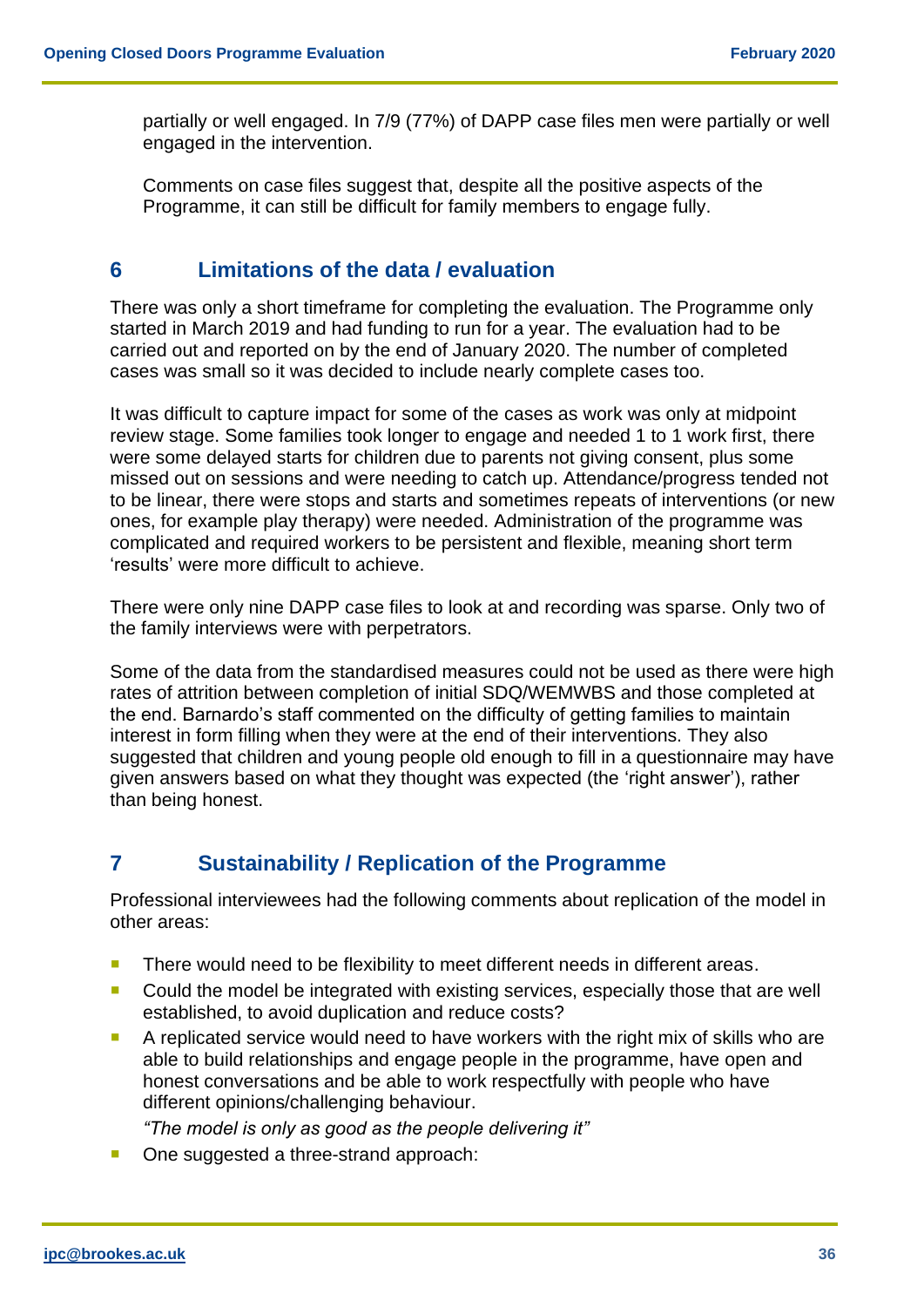"*keep ability to work holistically, start as early as possible, before it reaches our door (children's services), continue groupwork model and opportunities for perpetrators to engage*"

# <span id="page-37-0"></span>**8 Overall analysis and recommendations**

These are still early days for a Programme that has been actively exploring a new way to work with children affected by domestic abuse and their families. It has already generated a very high level of demand, **strongly suggesting that it is needed**. In the areas where it has been piloted, domestic abuse is described by professionals as a "*massive and growing problem"*. Other key findings are that:

- **•** 'Opening Closed Doors' has already had a very promising positive impact on children and families with regard to the core outcomes for this Programme, in particular by generating a safer and more stable home environment and an improvement in child emotional health and wellbeing. The Programme has aksi already enabled many families to progress in their journey of recovery from domestic abuse and in making sustainable change in their behaviours.
- **The improvements in child emotional health and wellbeing are particularly** striking and support a broader Welsh Government priority for all children and young people across Wales.
- Barnardo's staff have demonstrated a high level of commitment, motivation and skill in effectively implementing a new programme and way of working at pace.
- Critical factors for success with a Programme of this nature have begun to be identified by this evaluation. These appear to include: a whole family approach and deploying workers with the right mix of skills, people who are able to build relationships with family members, engage people in the programme, have open and honest conversations and be both supportive and challenging when needed. A longer-term evaluation could explore these critical success factors in greater depth.
- In addition to the direct evidence of impact on children and families who have participated, there is broader evidence that the Programme is valued highly in the areas where it has been piloted. It also demonstrates key aspects of good practice and, as such, could be recommended as **a model that is worth investing in** and that could be rolled out in other areas.

IPC evaluators recommend that:

- **The Programme continues to actively explore how best to work effectively with** children affected by domestic abuse and their families, using the findings from this study to continue to inform service shape and practice.
- Outcomes continue to be monitored robustly for families referred into the Programme to enable impact to be measured as more families complete it. Specifically, it would be helpful to compare outcomes for families where they all have interventions with families where only one or two members are participating.
- **Funders and the provider organisation, Barnardo's, recognise that the nature of** domestic abuse is that attitudes and behaviours can take a long time to change as does recovery from trauma. Families will typically have additional needs and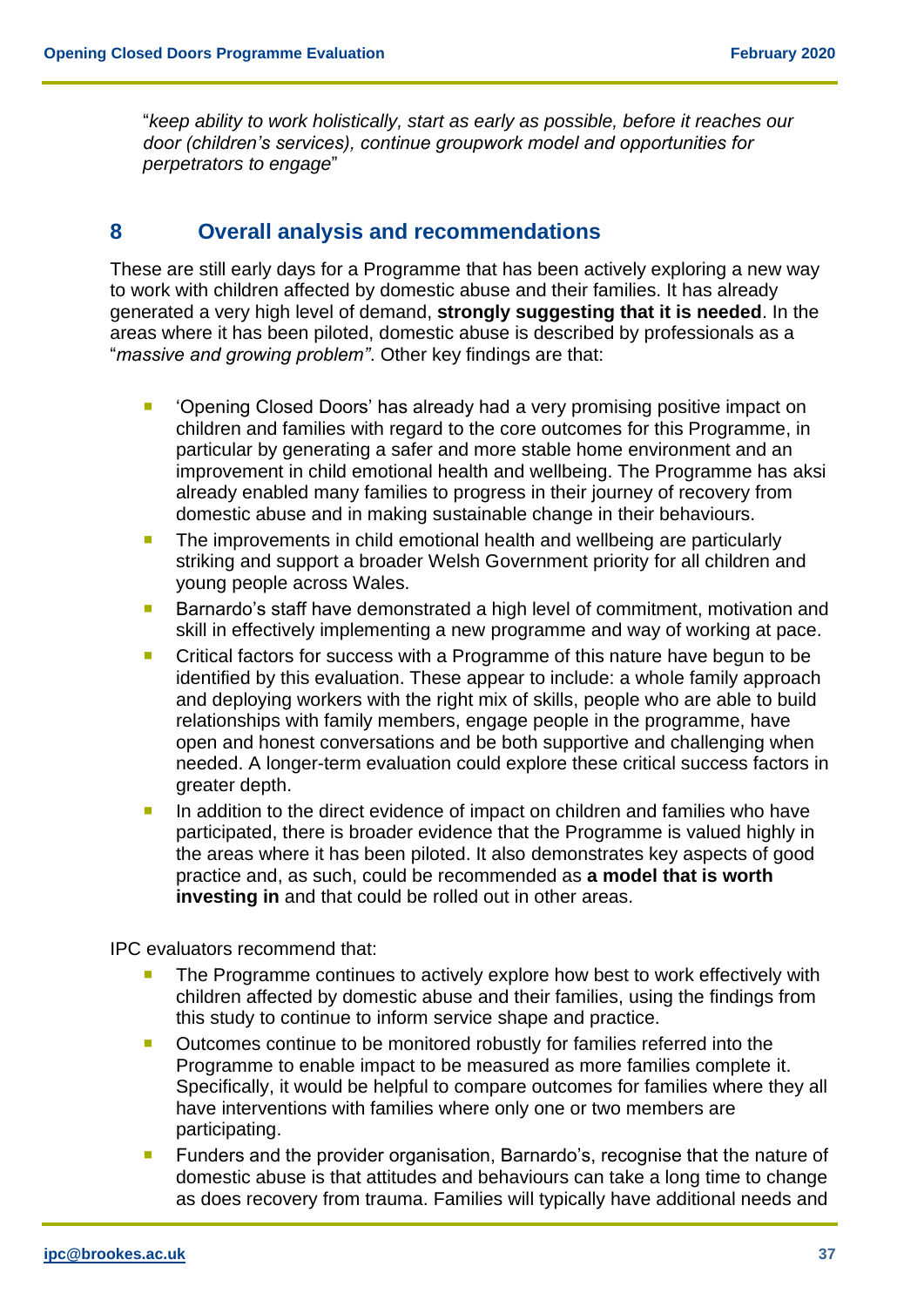vulnerabilities and are likely to experience ups and downs and a need for ongoing support beyond the ending of specific interventions.

■ Barnardo's should continue to develop strong partnerships with other agencies and projects who can support children and families, for example, Operation Encompass, the Police and schools.

The results of this evaluation should be shared locally and nationally to inform commissioning decisions, particularly at a time when there is growing concern about the serious and long term effect of domestic abuse on children and young people and the need for specialist, evidence based services that can help them to recover from the trauma they have experienced and prevent intergenerational cycles from being repeated.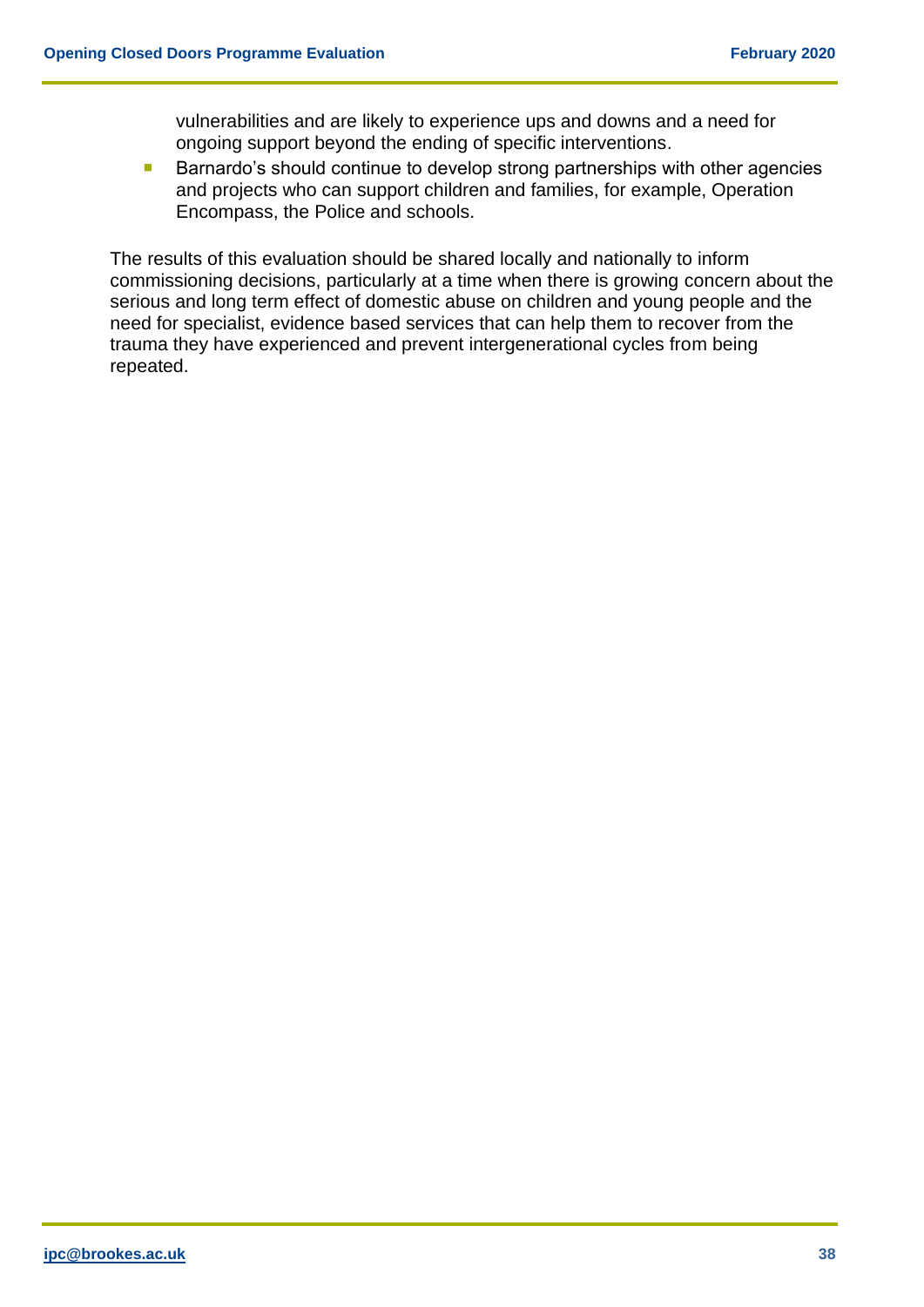# **9 References**

Research in Practice blog (August 2018) Whole Family Working Around Domestic Abuse. Available at: [https://www.rip.org.uk/news-and-views/blog/whole-family-working](https://www.rip.org.uk/news-and-views/blog/whole-family-working-around-domestic-abuse-in-sheffield/)[around-domestic-abuse-in-sheffield/](https://www.rip.org.uk/news-and-views/blog/whole-family-working-around-domestic-abuse-in-sheffield/)

Respect (2017) The Respect Standard. Third Edition 2017. Available at: <http://respect.uk.net/wp-content/uploads/2017/02/Respect-Standard-15.11.17.pdf>

Stanley, N (2017) Identifying the key components of a whole family intervention for families experiencing domestic violence and abuse. University of Central Lancashire. Available at: [.http://clok.uclan.ac.uk/18558/1/Nicky%20Stanley.pdf](http://clok.uclan.ac.uk/18558/1/Nicky%20Stanley.pdf)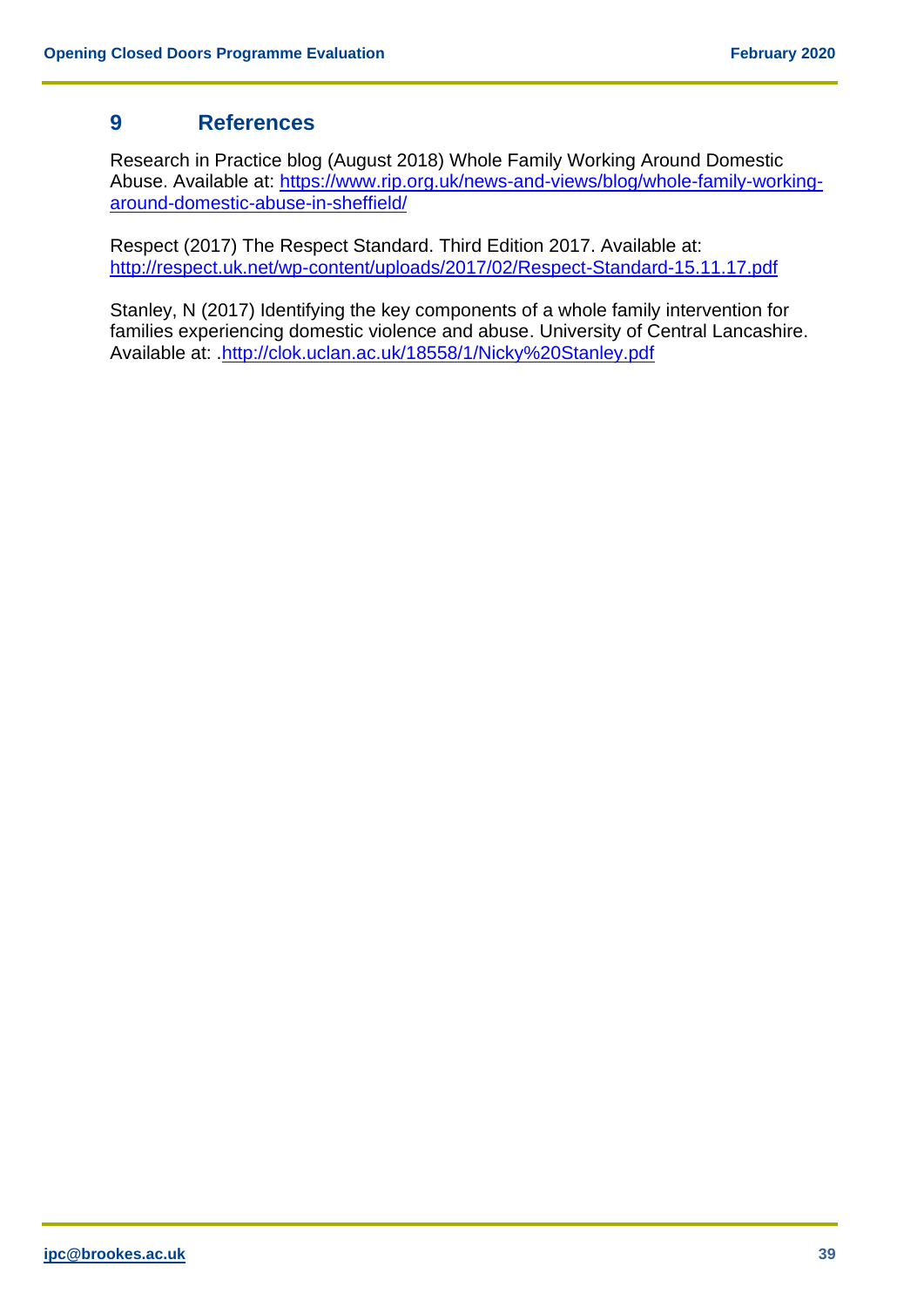|  |  |  |  | <b>Appendix 1 - Theory of Change Opening Closed Doors</b> |
|--|--|--|--|-----------------------------------------------------------|
|--|--|--|--|-----------------------------------------------------------|

<span id="page-40-0"></span>

| Why is change needed?                                                                                                                                                                                                                                                                                                                                         | What do we need to do / do<br>differently?                                                                                                                                                                                                                                                                                                            | What will be the child and<br>family experience?                                                                                                                                                                                                                                                         | What outcomes will be<br>achieved if we succeed?                                                                                                                                                                                                                                                                                            |
|---------------------------------------------------------------------------------------------------------------------------------------------------------------------------------------------------------------------------------------------------------------------------------------------------------------------------------------------------------------|-------------------------------------------------------------------------------------------------------------------------------------------------------------------------------------------------------------------------------------------------------------------------------------------------------------------------------------------------------|----------------------------------------------------------------------------------------------------------------------------------------------------------------------------------------------------------------------------------------------------------------------------------------------------------|---------------------------------------------------------------------------------------------------------------------------------------------------------------------------------------------------------------------------------------------------------------------------------------------------------------------------------------------|
| Domestic Abuse is<br>widespread and highly<br>damaging / costly to<br>individuals and society and<br>needs to be addressed<br>Societal taboos mean that<br>it is often still hidden and<br>people are not getting the<br>help they need to keep<br>families safe and recover<br>from traumatic experiences<br>There is not enough<br>support for children and | Start from the experience<br>of the child / young person<br>Amplify children's voices<br>Use key workers / floating<br>support workers to deliver<br>a flexible and holistic range<br>of support, that includes<br>Barnardo's therapeutic<br>approach<br>Have regular case<br>discussions, integrating<br>different strands of work<br>e.g. IWS, DAPP | Support that is:<br>Professional and robust<br>$\blacksquare$<br>$\overline{\phantom{a}}$<br>Specialist and<br>knowledgeable<br>Safe and includes risk<br>n<br>management<br>Based on a therapeutic<br>M.<br>approach<br>Reliable<br>П<br>Accessible<br>П<br>Timely and tailored to their<br>o,<br>needs | In the short to medium term<br>Children and young people<br>are recovering from their<br>traumatic experiences<br>Children and young people<br>develop positive peer<br>relationships<br>Children and young people<br>know how to keep safe and<br>can communicate how they<br>feel<br>Parent(s) understand the<br>impact of domestic abuse |
| young people who have<br>experienced domestic<br>abuse                                                                                                                                                                                                                                                                                                        | Reduce barriers to<br>accessing support                                                                                                                                                                                                                                                                                                               | Based on trust and respect<br>a.<br>Child-focused<br><b>I</b>                                                                                                                                                                                                                                            | on children and the value<br>of healthy relationships                                                                                                                                                                                                                                                                                       |
| A little too much focus on<br>the adults<br>Traumatised children may<br>have poor outcomes e.g.<br>low attainment at school,<br>mental health problems,<br>self-harm, substance<br>misuse and are at risk of                                                                                                                                                  | Encourage and support<br>people to engage fully and<br>stick with the programmes<br>(men, women and children)<br>Hold perpetrators to<br>account and include them<br>in the package of support,<br>(message no excuses)                                                                                                                               | Whole family<br>$\overline{\phantom{a}}$<br>÷,<br>Strengths-based<br>Ē,<br>Solutions-focused<br>Flexible<br><b>I</b><br>Non judgemental<br>$\mathcal{C}$<br>Empathetic<br>$\mathcal{C}$<br>Caring<br>$\mathcal{L}_{\mathcal{A}}$                                                                         | Parents develop positive<br>peer relationships<br>Perpetrators and survivors<br>have increased awareness,<br>self-esteem, wellbeing, and<br>are less isolated<br>Abuse is reduced / stops -<br>Children living in safe and                                                                                                                  |
| repeating the cycle of<br>abuse                                                                                                                                                                                                                                                                                                                               | Make it feel safe for people<br>to talk openly and honestly<br>about domestic abuse                                                                                                                                                                                                                                                                   | $\mathcal{A}$<br>Joined up and collaborative<br>n<br>Involves positive role<br>modelling and the                                                                                                                                                                                                         | stable home environment<br>Improved child emotional<br>health and wellbeing and                                                                                                                                                                                                                                                             |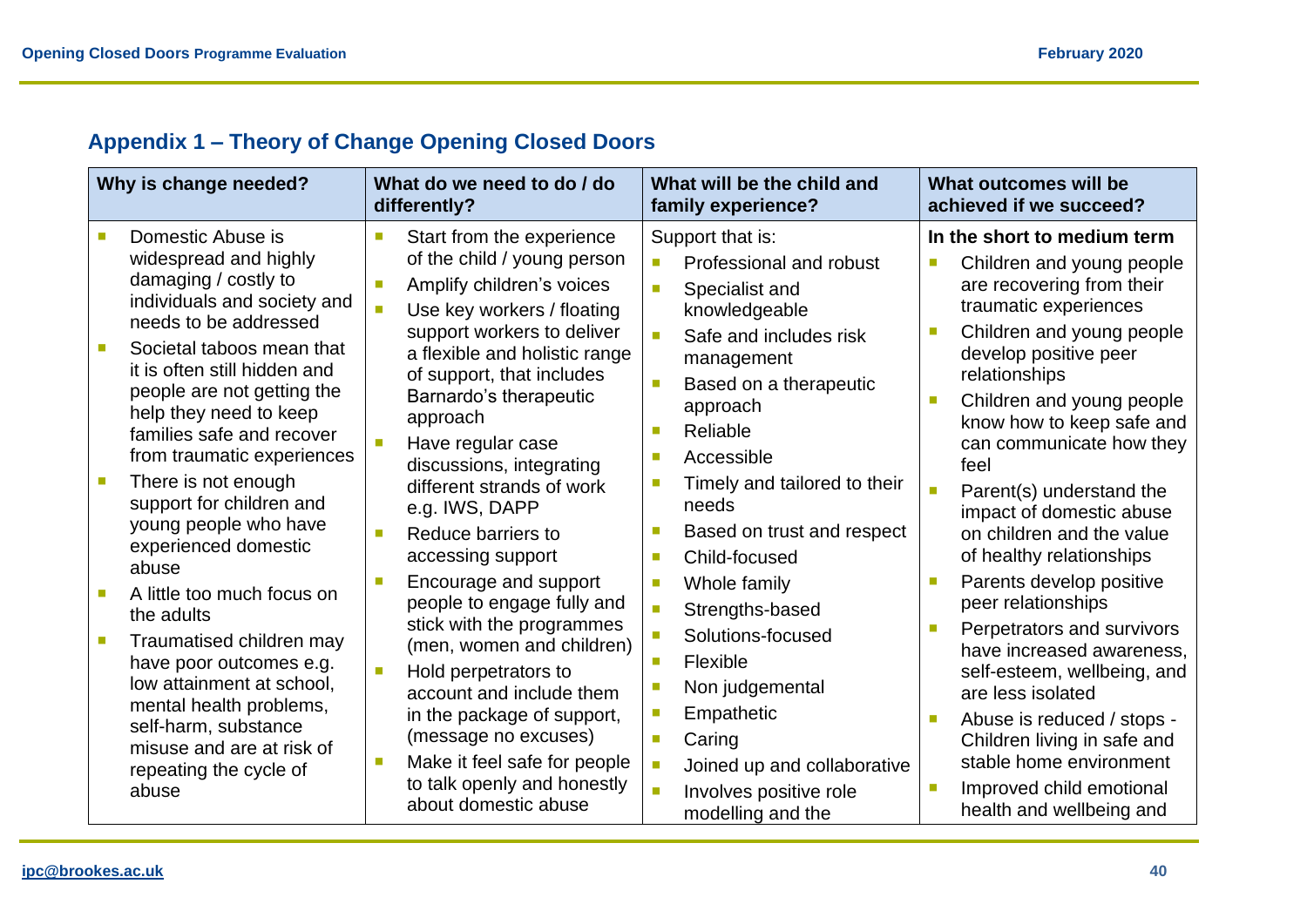| Why is change needed?                                                                                                                                                                                                                                                                                                                                | What do we need to do / do<br>differently?                                                                                                                                                                                                                                                                                                                                                                                                                                                                                                        | What will be the child and<br>family experience?                                                                                                                | What outcomes will be<br>achieved if we succeed?                                                                                                                                                                                                                                                                                                                                                                                                                                                                                                                                                                                                                             |
|------------------------------------------------------------------------------------------------------------------------------------------------------------------------------------------------------------------------------------------------------------------------------------------------------------------------------------------------------|---------------------------------------------------------------------------------------------------------------------------------------------------------------------------------------------------------------------------------------------------------------------------------------------------------------------------------------------------------------------------------------------------------------------------------------------------------------------------------------------------------------------------------------------------|-----------------------------------------------------------------------------------------------------------------------------------------------------------------|------------------------------------------------------------------------------------------------------------------------------------------------------------------------------------------------------------------------------------------------------------------------------------------------------------------------------------------------------------------------------------------------------------------------------------------------------------------------------------------------------------------------------------------------------------------------------------------------------------------------------------------------------------------------------|
| Perpetrators haven't been<br>held to account<br>Referral criteria have been<br>too rigid and excluded<br>people/inhibited aspects of<br>the work e.g.<br>Women and children have<br>not been able to access full<br>support unless their<br>partners are in perpetrator<br>programmes<br>Cases close if social<br>services are no longer<br>involved | $\overline{\phantom{a}}$<br>Offer services proactively,<br>rather than reactively<br>Embed our supports within<br>$\mathcal{C}^{\mathcal{A}}$<br>local authority children's<br>services and the Police<br>(Operation Encompass)<br>and draw in broader<br>support from other<br>agencies<br>Seek to influence other<br>$\mathcal{C}^{\mathcal{A}}$<br>agencies' (including social<br>services) understanding of<br>domestic abuse<br>Embed a family driven<br>$\mathcal{L}_{\mathcal{A}}$<br>approach (i.e. not making<br>decisions for families) | development of positive<br>relationships<br>Results in child and family<br>$\overline{\phantom{a}}$<br>feeling listened to, valued,<br>empowered, less isolated | resilience; reduction in<br>emotional stress, negative<br>behaviour<br>Improved parent/child<br>П<br>(attachment) and family<br>relationships (siblings)<br>Improved support network<br>around the family<br>Increased school / pre-<br>school attendance and<br>participation/engagement<br>in learning<br>Strengthened parenting<br>capacity<br>Fewer caring<br>responsibilities for children<br>Sustainable resilience in<br>families including<br>sustainable support<br>networks for children<br>Agencies have a better<br>understanding of domestic<br>abuse and Barnardo's<br>expertise / positive<br>contribution<br>OCD is known as a service<br>In the longer term |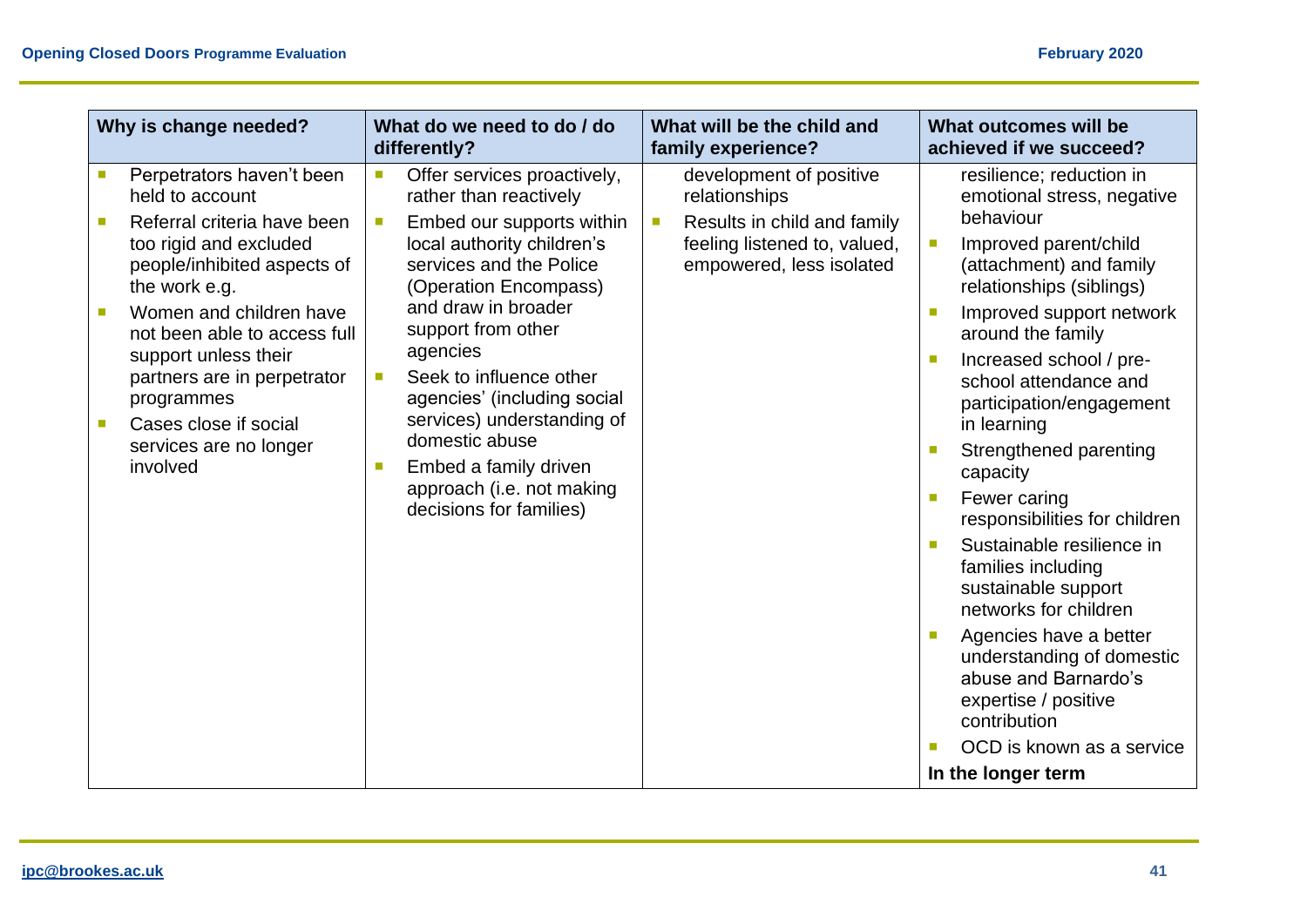| Why is change needed? | What do we need to do / do<br>differently? | What will be the child and<br>family experience? | What outcomes will be<br>achieved if we succeed?                                                                                                                     |
|-----------------------|--------------------------------------------|--------------------------------------------------|----------------------------------------------------------------------------------------------------------------------------------------------------------------------|
|                       |                                            |                                                  | Fewer domestic abuse<br>reports from the Police                                                                                                                      |
|                       |                                            |                                                  | Fewer children on CPR                                                                                                                                                |
|                       |                                            |                                                  | Less cost to society (from<br>prevention of poor<br>outcomes like A&E<br>attendance, substance<br>misuse, poor mental<br>health, poor physical<br>health, crime etc) |
|                       |                                            |                                                  | Families more able to<br>participate in society,<br>improved economic<br>position                                                                                    |
|                       |                                            |                                                  | Evidence of improved<br>family coping strategies<br>when they experience<br>difficulties in the future<br>(children and parents)                                     |
|                       |                                            |                                                  | Children less likely to<br>п<br>repeat the cycle of abuse                                                                                                            |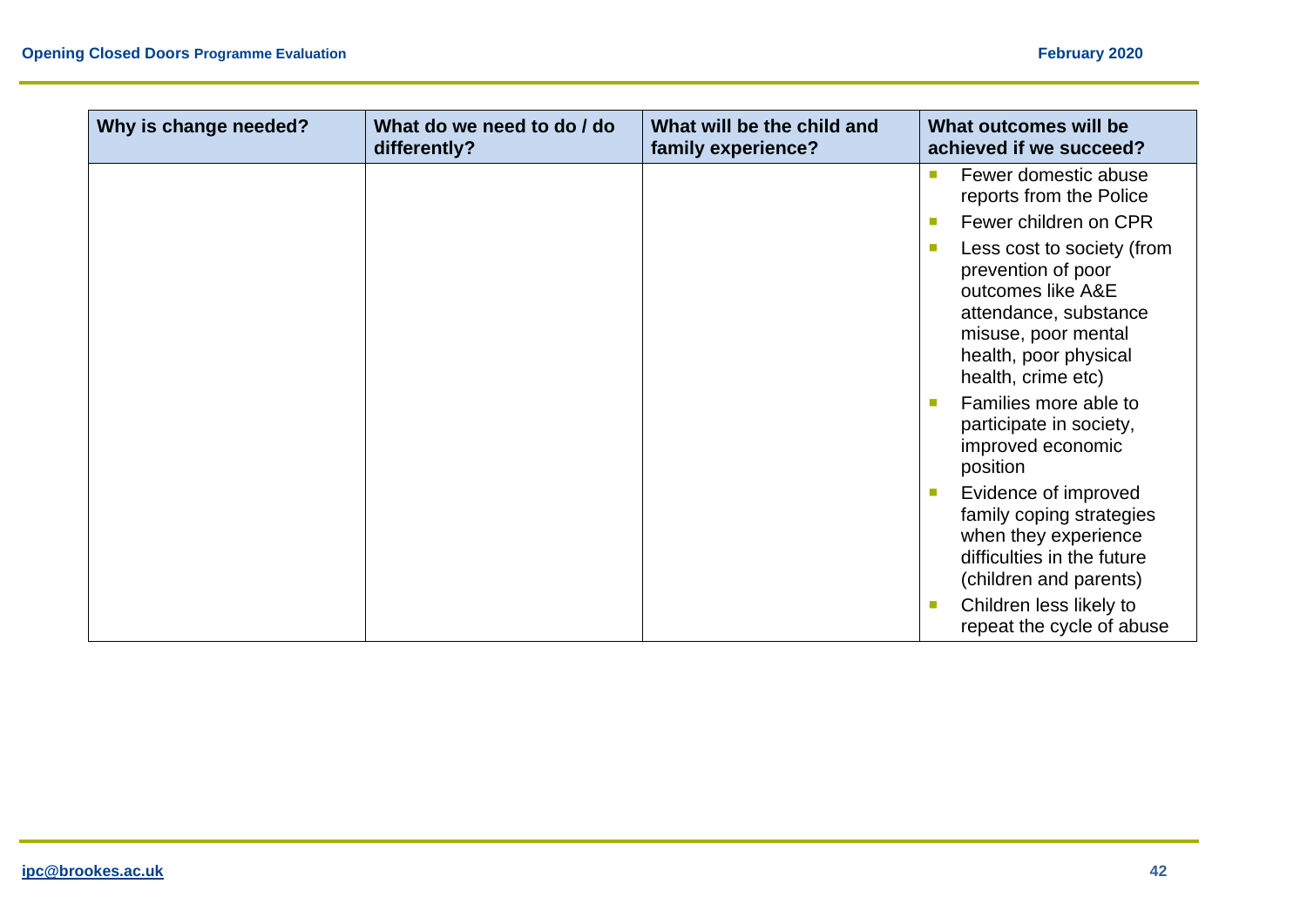# <span id="page-43-0"></span>**Appendix 2 – Evaluation of the Opening Closed Doors Service**

The evaluation framework identified the following questions specific to children and young people and to parents/whole family:

- To what extent have interventions had a positive impact on child emotional health and wellbeing and behaviour?
- To what extent have interventions enabled children and young people to develop positive peer relationships?
- To what extent have parents developed positive peer relationships, improved selfesteem, wellbeing, and social connectedness (reduced isolation)?

To inform answers to these questions three sets of data were provided by the Barnardo's Opening Closed Doors Service. These included initial and end data for:

- **1.** The Strengths and Difficulties Questionnaire (SDQ) Parents/Carers' Report.
- **2.** The Strengths and Difficulties Questionnaire (SDQ) Self Report (completed by children and young people (C&YP 11) years or more.
- **3.** The Warwick Edinburgh Mental Well Being Scale (WEMWBS).

The following is a summary of the key points emerging from analysis of this data.

| <b>Strengths and Difficulties</b><br><b>Questionnaire Parents/Carers' Report</b><br>$(n=75)$ |                                                                                                                             | <b>Strengths and Difficulties</b><br><b>Questionnaire (SDQ) C&amp;YP Self</b><br>Report (n=30) |                                                                                                      |
|----------------------------------------------------------------------------------------------|-----------------------------------------------------------------------------------------------------------------------------|------------------------------------------------------------------------------------------------|------------------------------------------------------------------------------------------------------|
|                                                                                              | 86% of parents/carers were mothers<br>of children and young people (C&YP)<br>taking part in the evaluation (n=36)           |                                                                                                |                                                                                                      |
|                                                                                              | The average age of parents'/carers'<br>C&YP was 9 years ranging from of 4-<br>17 years $(n=71)$                             | ■                                                                                              | The average age of the<br>parents'/carers' C&YP was 14 years<br>ranging from $8-17$ years ( $n=30$ ) |
|                                                                                              | 61% of the parents/carers C&YP<br>were female and $39\%$ male (n=71)                                                        | ш                                                                                              | 66% of the parents/carers C&YP<br>were female and 34% male (n=29)                                    |
| ■                                                                                            | The average length of time<br>parents/carers received an<br>intervention was 4 months with a<br>range $2 - 5$ months (n=19) |                                                                                                |                                                                                                      |
|                                                                                              | 27% of parents/carers had<br>completed service provision (n=71)                                                             | ■                                                                                              | 14% of the C&YP had completed<br>service provision (n=29)                                            |
| ■                                                                                            | 63% of parents/carers were in<br>ongoing receipt of interventions<br>$(n=71)$                                               | П                                                                                              | 69% of C&YP were in ongoing<br>receipt of interventions (n=29)                                       |
| ■                                                                                            | 10% of parents/carers had<br>disengaged with the service $(n=71)$                                                           | П                                                                                              | 17% of C&YP had disengaged with<br>the service $(n=29)$                                              |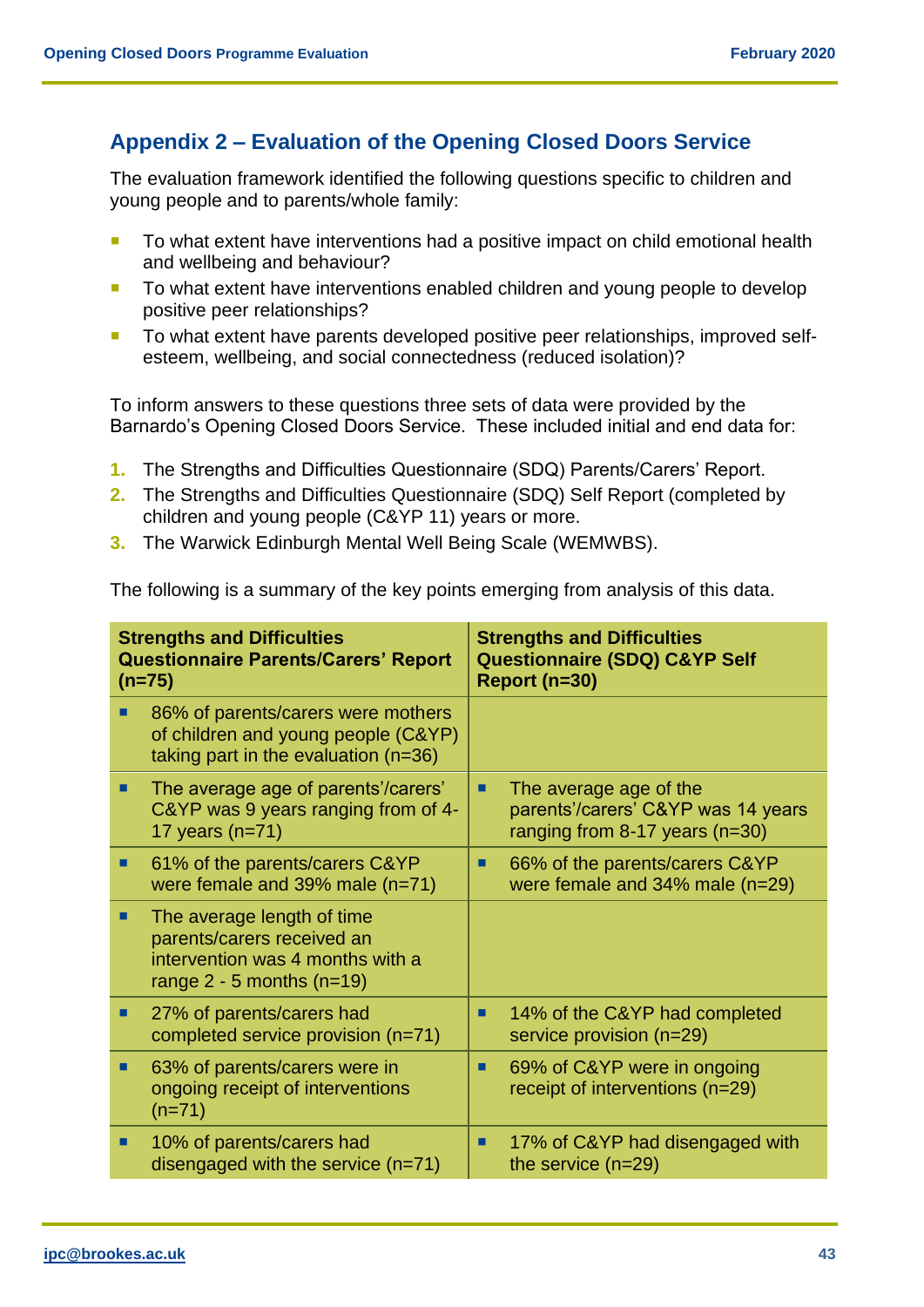| <b>Strengths and Difficulties</b><br><b>Questionnaire Parents/Carers' Report</b><br>$(n=75)$ |                                                                                                                                                                                                                                                                                                                                           | <b>Strengths and Difficulties</b><br><b>Questionnaire (SDQ) C&amp;YP Self</b><br>Report (n=30)                                                                                                    |  |
|----------------------------------------------------------------------------------------------|-------------------------------------------------------------------------------------------------------------------------------------------------------------------------------------------------------------------------------------------------------------------------------------------------------------------------------------------|---------------------------------------------------------------------------------------------------------------------------------------------------------------------------------------------------|--|
|                                                                                              | There was a statistically significant<br>change in the C&YP's emotional<br>problems ( $z=-2.858$ , $p < .01$ , $r=-.3$ ),<br>conduct problems ( $z = -2.648$ , $p <$<br>.01, $r = -0.3$ ) and total difficulties ( $z = -1$<br>2.462, $p < .05$ , $r = -.3$ ) between initial<br>and end point data collection                            |                                                                                                                                                                                                   |  |
|                                                                                              | Initially 35% of C&YP had severe or<br>definite difficulties with emotions,<br>concentration, behaviour or being<br>able to get on with other people<br>$(n=70)$                                                                                                                                                                          | Initially 30% of C&YP reported<br>п<br>having severe or definite difficulties<br>with emotions, concentration,<br>behaviour or being able to get on<br>with other people $(n=27)$                 |  |
| ٠                                                                                            | Initially 65% of C&YP had minor or<br>no difficulties with emotions,<br>concentration, behaviour or being<br>able to get on with other people<br>$(n=70)$                                                                                                                                                                                 | Initially 70% of C&YP reported that<br>п<br>they had minor difficulties or no<br>difficulties with emotions,<br>concentration, behaviour or being<br>able to get on with other people<br>$(n=27)$ |  |
| п                                                                                            | Initially 72% of the C&YP had<br>experienced distress regarding<br>emotions, concentration, behaviour<br>or being able to get on with other<br>people for more than 12 months<br>$(n=49)$                                                                                                                                                 | Initially 71% of C&YP reported that<br>■<br>they had experienced problems with<br>emotions, concentration, behaviour<br>or being able to get on with other<br>people for over 12 months (n=21)    |  |
| ٠                                                                                            | Initially 38% of parents/carers<br>reported that the burden the C&YP's<br>difficulties put on the parent/carer or<br>the family as a whole was a great<br>deal or quite a lot $(n=56)$                                                                                                                                                    | Initially 29% of C&YP thought their<br>ш<br>difficulties made it harder for those<br>around them (family, friends,<br>teachers, etc.) a great deal or quite a<br>$lot(n=21)$                      |  |
|                                                                                              | Initially 62% of parents/carers<br>reported that the burden the C&YP's<br>difficulties put on the parent/carer or<br>the family as a whole was only a little<br>or not at all $(n=56)$                                                                                                                                                    | Initially 71% of C&YP reported that<br>■<br>their difficulties made it harder for<br>those around them (family, friends,<br>teachers, etc.) only a little or not at all<br>$(n=21)$               |  |
|                                                                                              | At end point data collection, 7%<br>parents/carers reported that the<br>burden the C&YP's difficulties put on<br>the parent/carer or the family as a<br>whole was quite a lot (no<br>parents/carers reported that the<br>burden the C&YP's difficulties put on<br>the parent/carer or the family as a<br>whole was a great deal) $(n=14)$ |                                                                                                                                                                                                   |  |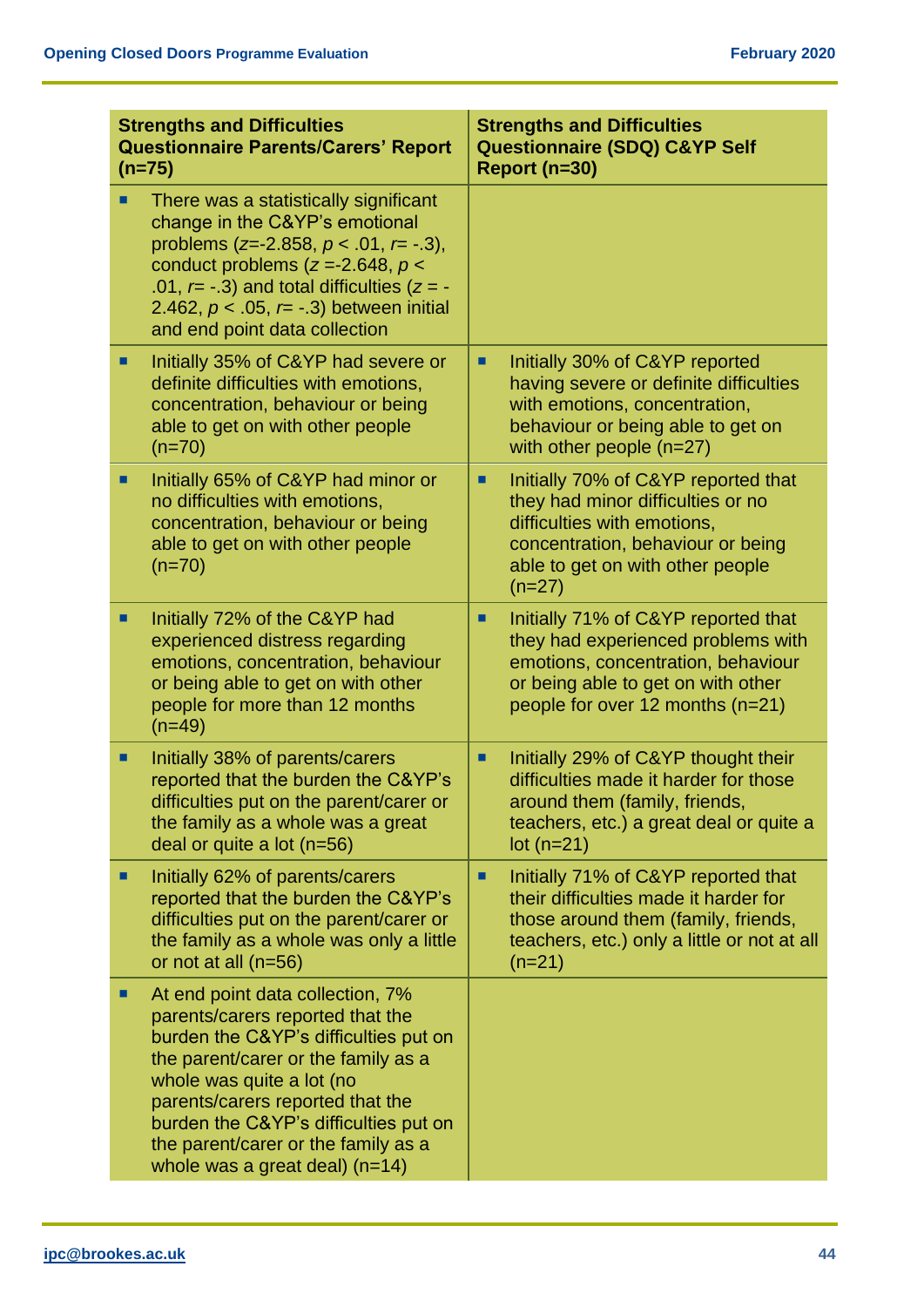| <b>Strengths and Difficulties</b><br><b>Questionnaire Parents/Carers' Report</b><br>$(n=75)$ |                                                                                                                                                                                                                                | <b>Strengths and Difficulties</b><br><b>Questionnaire (SDQ) C&amp;YP Self</b><br>Report (n=30) |                                                                                                                                                                                                                        |
|----------------------------------------------------------------------------------------------|--------------------------------------------------------------------------------------------------------------------------------------------------------------------------------------------------------------------------------|------------------------------------------------------------------------------------------------|------------------------------------------------------------------------------------------------------------------------------------------------------------------------------------------------------------------------|
|                                                                                              | At end point data collection 93% of<br>parents/carers reported that the<br>burden the C&YP's difficulties put on<br>the parent/carer or the family as a<br>whole was only a little or not at all<br>$(n=14)$                   |                                                                                                |                                                                                                                                                                                                                        |
|                                                                                              | Initially, comparing parent reports<br>regarding the C&YP with a large UK<br>community sample, peer problems<br>and total difficulties scores were very<br>high (very low); the impact score for<br>the sample was high (/low) |                                                                                                | Initially, comparing C&YP self-reports<br>with a large UK community sample,<br>peer problems and total difficulties<br>scales were very high (very low); the<br>impact score for the sample of C&YP<br>was high (/low) |
|                                                                                              | Initially, C&YP were close to average<br>on the hyperactivity and prosocial<br>scales and slightly raised (/slightly<br>lowered) on emotional problems and<br>conduct problems                                                 | ٠                                                                                              | Initially, C&YP self-reports were<br>close to average on the emotional<br>problems and prosocial scales and<br>slightly raised (/slightly lowered) on<br>conduct problems and hyperactivity<br>scales                  |

## **Warwick Edinburgh Mental Well Being Scale (WEMWBS) (n=154)**

- The average length of time parents/carers were in contact with services was 3 months ranging from 1-5 months (n=24)
- $\blacksquare$  17% of the sample reported having competed service provision (n=144)
- $\blacksquare$  13% of parents/carers had disengaged with the service (n=144)
- 69% reported that they were in ongoing not completed receipt of services  $(n=144)$
- 64% of the sample received IWS intervention and 35% DAPP intervention  $(n=146)$
- **There was a statistically significant change in the parents'/carers' WEMWBS** scale scores between initial and end point data collection:
	- I've been feeling optimistic about the future  $(z= 3.785, p< .001, r=.3)$
	- I've been feeling useful (*z*= -3.497, *p*< .001 *r*= .3)
	- I've been feeling relaxed (*z*= -3.065 , *p*< .01 *r*= .2)
	- I've been feeling interested in other people ( $z$ = -3.136,  $p$ < .01  $r$ = .2)
	- I've had energy to spare (*z*= -3.463, *p*< .01 *r*= .3)
	- I've been dealing with problems well  $(z= -3.570, p< .001$   $r= .3)$
	- I've been thinking clearly ( $z$ = -3.567,  $p$ < .001  $r$ = .3)
	- I've been feeling good about myself  $(z= -3.038, p< .01, r=.2)$
	- I've been feeling close to other people  $(z= -2.820, p< .01, r=.2)$
	- I've been feeling confident ( $z$ = -3.797,  $p$ < .001  $r$ = .2)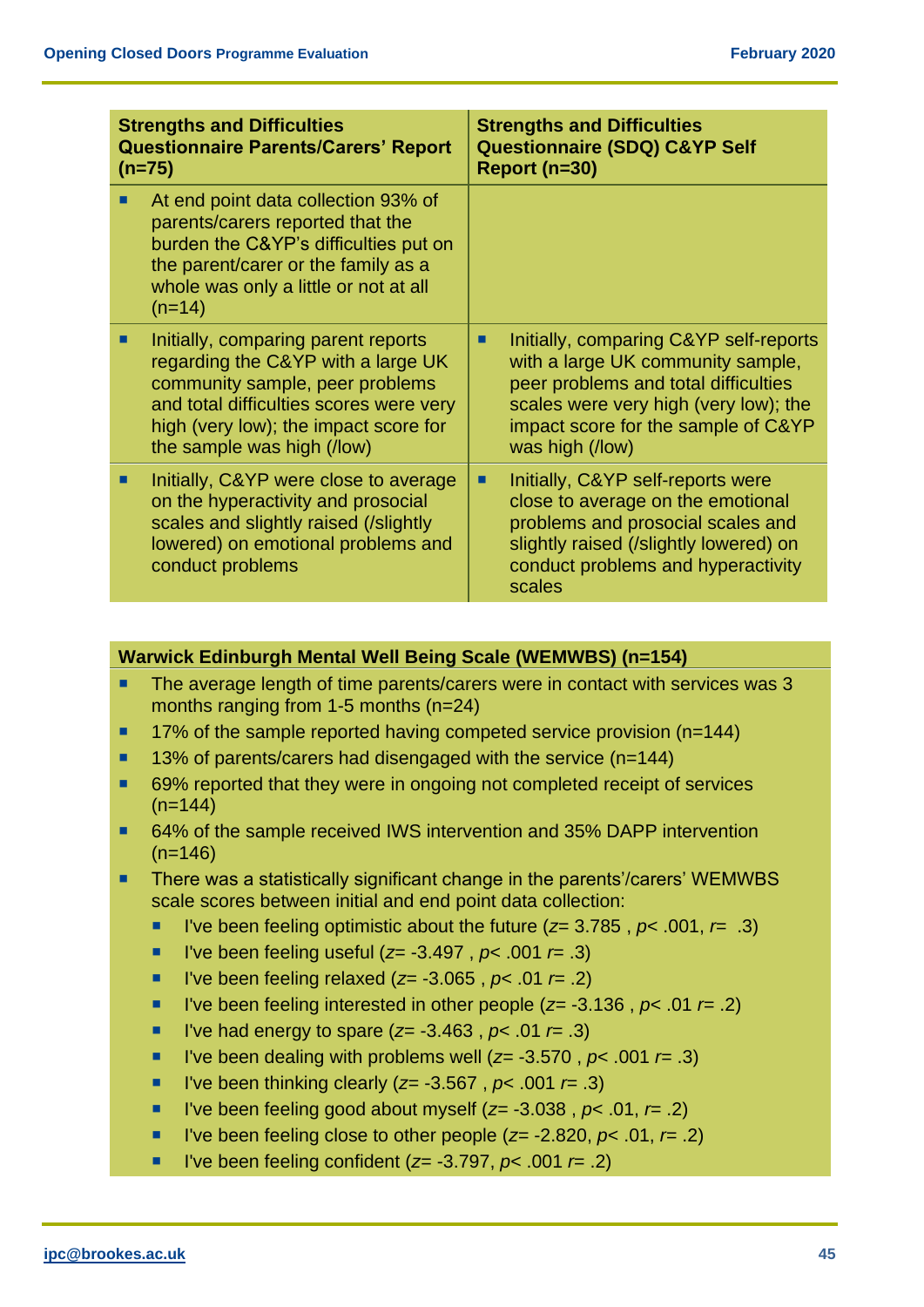- I've been able to make up my own mind about things (*z*= -2.691 , *p*< .01 *r*= .2)
- l've been feeling loved (*z*= -2.053, *p*< .05 *r*= .2)
- I've been interested in new things (*z*= -3.384 , *p*< .01 *r*= .3)
- I've been feeling cheerful  $(z= -2.808, p < .01$   $r = .2)$
- On average, parents'/carers' WEBWMS end total scores were highly significantly larger (Mean=53.23, SD=8.04) than their WEBWMS initial total scores (Mean=45.72, SD=11.55), *t*(31)= -5.02, p< .001, *r*= .67). The effect size (*r*) is very large and so represents a substantive finding

#### **Strengths of the quantitative evaluation**

One observation that can be made of the quantitative data as a whole is that the parents/carers and children / young people findings are close to one another, for example: difficulties with emotions, concentration, behaviour or being able to get on with other people. This is an interesting finding as some researchers argue that it is usually assumed parents are aware of their child's behaviours, thoughts, and feelings and, as such, are able to accurately report such phenomena. However, in the emerging area of participatory research, researchers have emphasized the importance of obtaining information directly from individuals, particularly children and young people.

The quantitative data collected during the evaluation provides some evidence that the Opening Closed Doors service interventions had a positive impact on child emotional health and wellbeing and behaviour. The SDQ parent report results showed there was a statistically significant change in the children and young people's emotional problems, conduct problems and total difficulties scores between initial and end data collection points. There was a medium effect size (.3), which can be interpreted as demonstrating that there was a medium decrease in child emotional problems, conduct problems and total difficulties scores between initial and end data collection points.

The extent that the Opening Closed Doors service interventions enabled children and young people to develop positive peer relationships is less positive. Parents/carers SDQ reports indicated very high (very low) levels of peer problems regarding their child initially. This finding of very high (very low) levels of peer problems was also repeated based on children and young people's SDQ self-reports. Analysis of parents/carers SDQ initial and end data regarding their child's peer problems showed that there was no statistically significant change. Relatedly, parents'/carers' and children and young people's self-reports of prosocial behaviour, showed levels close to average initially. Analysis of parents/carers SDQ initial and end data regarding prosocial behaviour showed that there was no statistically significant change.

While this may appear to be a disappointing result, caution should be taken when interpreting the SDQ four band categories norms as there are reasons to believe that the group used to develop the norms (Goodman & Goodman 2011) may differ in important ways from the sample of children in this evaluation. The level of need within the sample of children in this evaluation is high and is likely to contain a high proportion of children and young people who experienced early childhood trauma. The problems facing these children are known to be significant and therefore the usually observed improvement with intervention may not apply in this instance. Additionally, high rates of attrition observed over the period of the evaluation mean that some relevant data (e.g.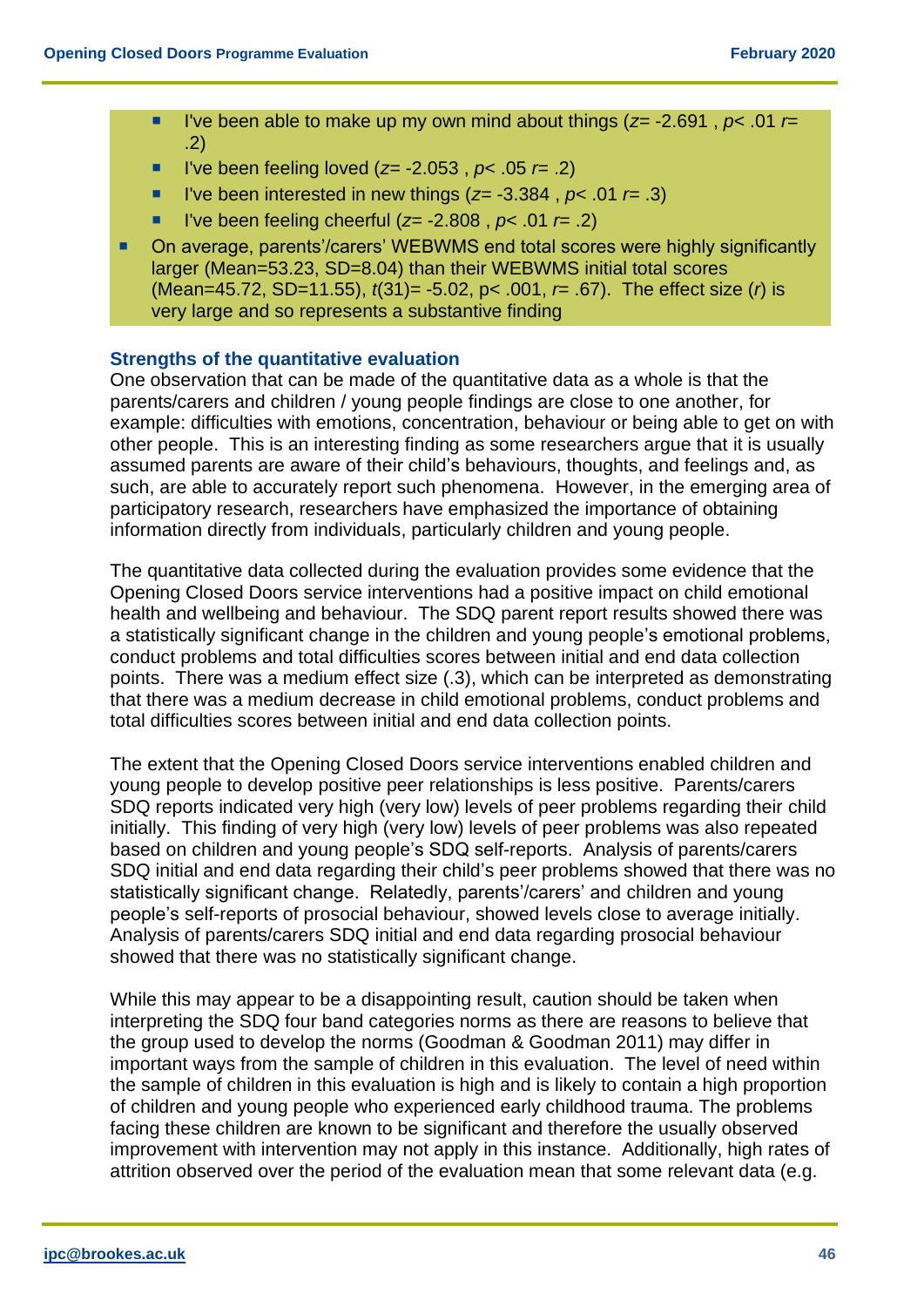burden that difficulties put on parent/carer or the family as a whole) could not be analysed statistically (see evaluation limitations below).

The quantitative data collected during the evaluation also provided some evidence that the Opening Closed Doors service interventions had contributed to parents/carers developing positive peer relationships, improved self-esteem, wellbeing, and social connectedness (reduced isolation). All WEMWBS scales showed statistically significant changes between initial and end data collection points. Effect sizes ranged from small to medium (.2 - .3), which can be interpreted as demonstrating small to medium increase in parents'/carers' WEMWBS scale scores between initial and end data collection points.

#### **Limitations of the quantitative elements of this evaluation**

The quantitative findings of the study should be treated with caution. Firstly, the samples of parents/carers and C&YP included in the evaluation were selected opportunistically and as such are highly vulnerable to selection bias and influences beyond the control of the evaluation team. Such samples are likely to result in a high level of sampling error. The Opening Closed Doors service take referrals to work with the whole family, or sometimes just one element of the family, therefore the SDQ and WEMWBS samples differ as some parents/carers may not have children accessing the service, or some children and young people may not have parents/carers accessing the service. The SDQ child / young person self-reports were completed by children and young people aged 11+ who consented to take part in the study and may not be representative of all children and young people worked with in the Opening Closed Doors service.

Secondly, there were high rates of attrition between completion of the initial SDQ/WEMWBS questionnaires and the those completed at the end point of data collection (93% in one instance). The Opening Closed Doors service notes that many families/individuals are still receiving services and so the final SDQ/WEMWBS questionnaires have not been completed. Furthermore, some families/individuals have declined to complete, or have disengaged with the service, and have therefore not completed final SDQ/WEMWBS questionnaires. Because of attrition it has not been possible to analyse much initial – end change data. For example, in the case of the children and young people's self-report end point data, only four completed SDQs. Analysis of changes in SDQ parent reported distress regarding emotions, concentration, behaviour or being able to get on with other people and burden the C&YP's difficulties put on the parent/carer or the family were not possible because some categories of answers to questions included little or no data at the end point data collection. Similarly, it was not possible to do initial and end point analyses of intervention effects because while there were 18 completed end point parent/carer SDQs, only three of these individuals had received the DAPP intervention.

Thirdly, while some promising findings have been observed, the design of the evaluation included no control group (receiving no intervention) and consequently we cannot be certain that the observed findings did not happen by chance.

We would recommend that further analysis of the data takes place when a sample size of approximately 50 initial and end SDQ/WEMWBS have been collected. It may also be worth considering strengthening the design of the evaluation by employing a probability sampling method (or matching) and inclusion of a control group. The latter